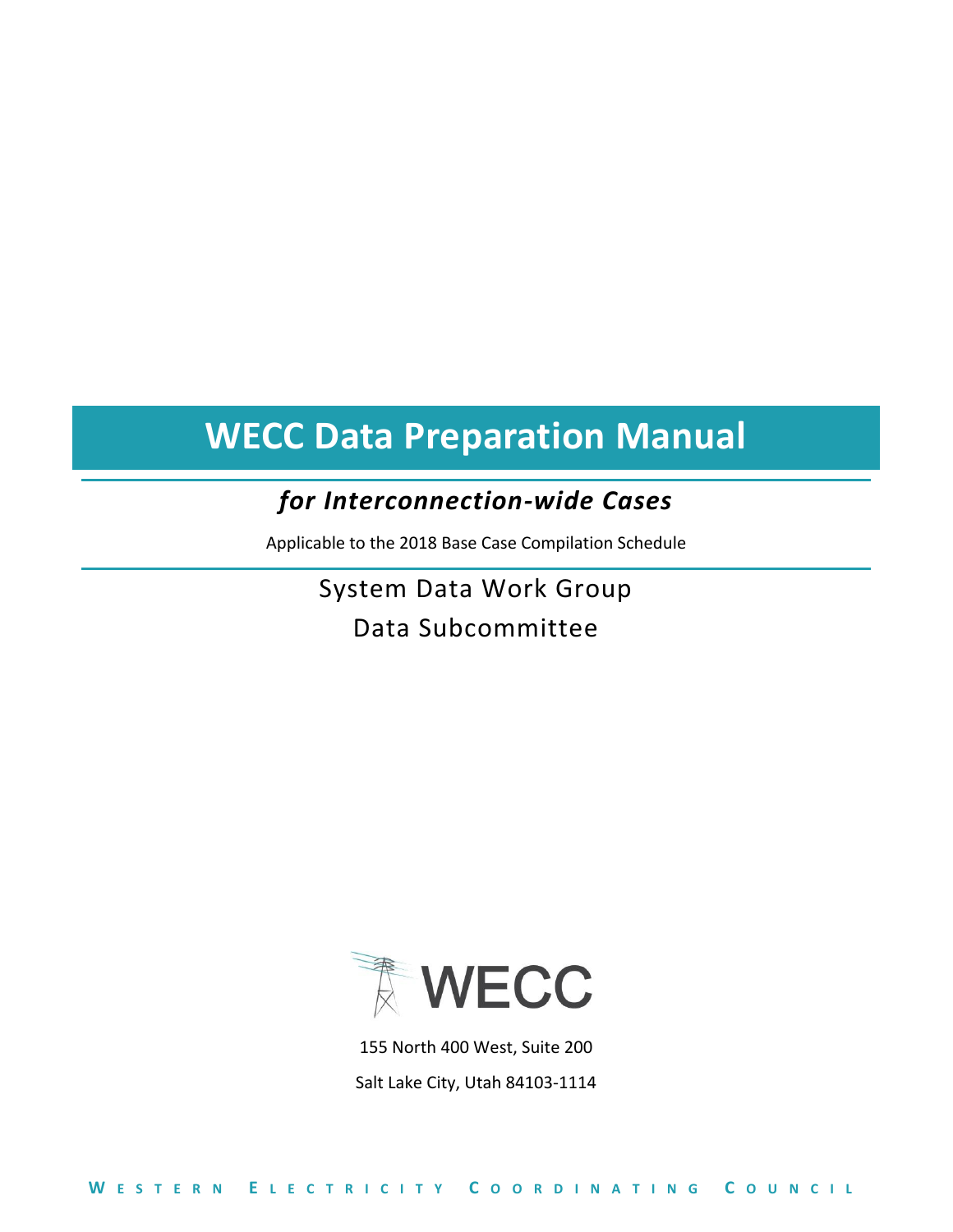## **Table of Contents**

| $\mathbf{L}$ |  |
|--------------|--|
|              |  |
|              |  |
|              |  |
|              |  |
|              |  |
|              |  |
|              |  |
|              |  |
|              |  |
|              |  |
|              |  |
|              |  |
|              |  |
|              |  |
|              |  |
|              |  |
|              |  |
|              |  |
|              |  |
|              |  |
|              |  |
|              |  |
|              |  |
|              |  |
|              |  |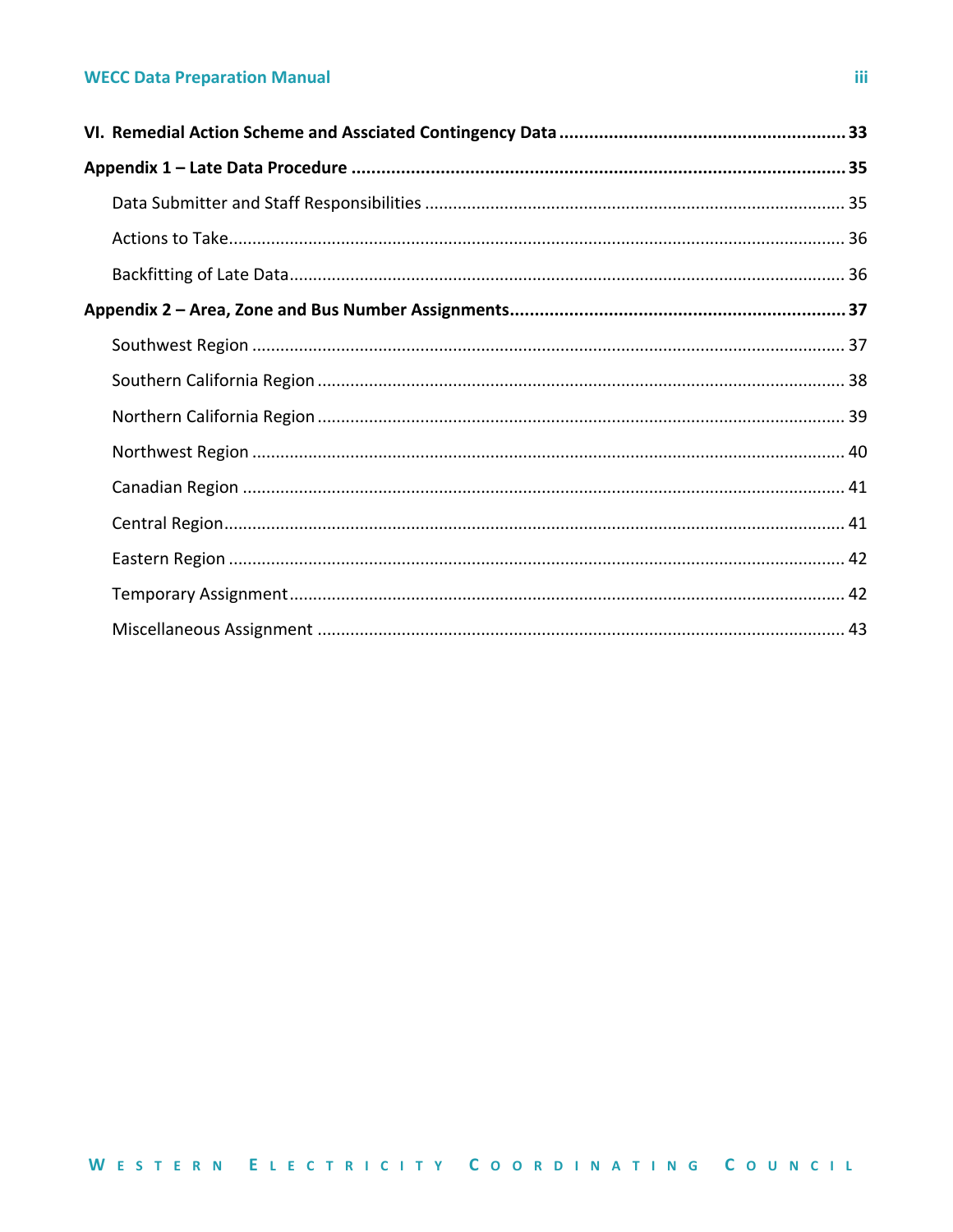## <span id="page-3-0"></span>**I. Introduction**

The WECC Data Preparation Manual (DPM) is intended to provide an outline of data requirements and reporting procedures necessary for Data Submitters to support creation of Interconnection-wide cases for power flow and dynamic data.

Interconnection-wide cases are used to perform near-term and long-term Transmission Planning studies like seasonal Operating Transfer Capability (OTC) studies, WECC path rating studies, and regional- and local-area studies etc. Following the data requirement and reporting procedures, as outlined in the DPM, will help WECC meet the needs with the creation of Interconnection-wide cases. .

This DPM may be used by WECC members and any other entities owning/operating facilities in the Western Interconnection. The System Data Work Group (SDWG), which reports to the Data Subcommittee (DS), is responsible for maintaining the DPM with oversight from the DS and other Reliability Assessment Committee (RAC) Subcommittees. Data Submitters are responsible for making data and models available to WECC that accurately represent facilities for which they have been designated as the Data Submitter. WECC staff is responsible for collecting, archiving, modeling, and making available solved Interconnection-wide cases for use by WECC members and others that have met the WECC data security requirements.

#### **Navigating the electronic version of the DPM:**

Internal document hyperlinks: Throughout this DPM, there are many references to *internal* supporting information. These internal hyperlinks are configured such that when you see a reference that begins with "See" or "Refer to" followed by text enclosed with double quotes. Mouse over that text and you will be given the option of following the link to the supporting section of this document.

## <span id="page-3-1"></span>**II. Definitions**

**Area**: An Area is a subset of the Western Interconnection-wide case composed of generators and connected contiguous elements to assist in the coordinated development of a WECC Interconnectionwide case. The areas are defined by the SDWG and listed in "Appendix 2 – Area, Zone and Bus Number [Assignments](#page-39-0)."

**Balancing Coordinator**: Balancing Coordinator (not a NERC functional entity) is a Data Submitter who submits interchange schedules between Areas in coordination with adjacent Balancing Coordinators.

**Data Submitter:** Data Submitter (not a NERC functional entity) refers to a responsible entity that provides the data detailed in the DPM to support the creation of Interconnection-wide cases.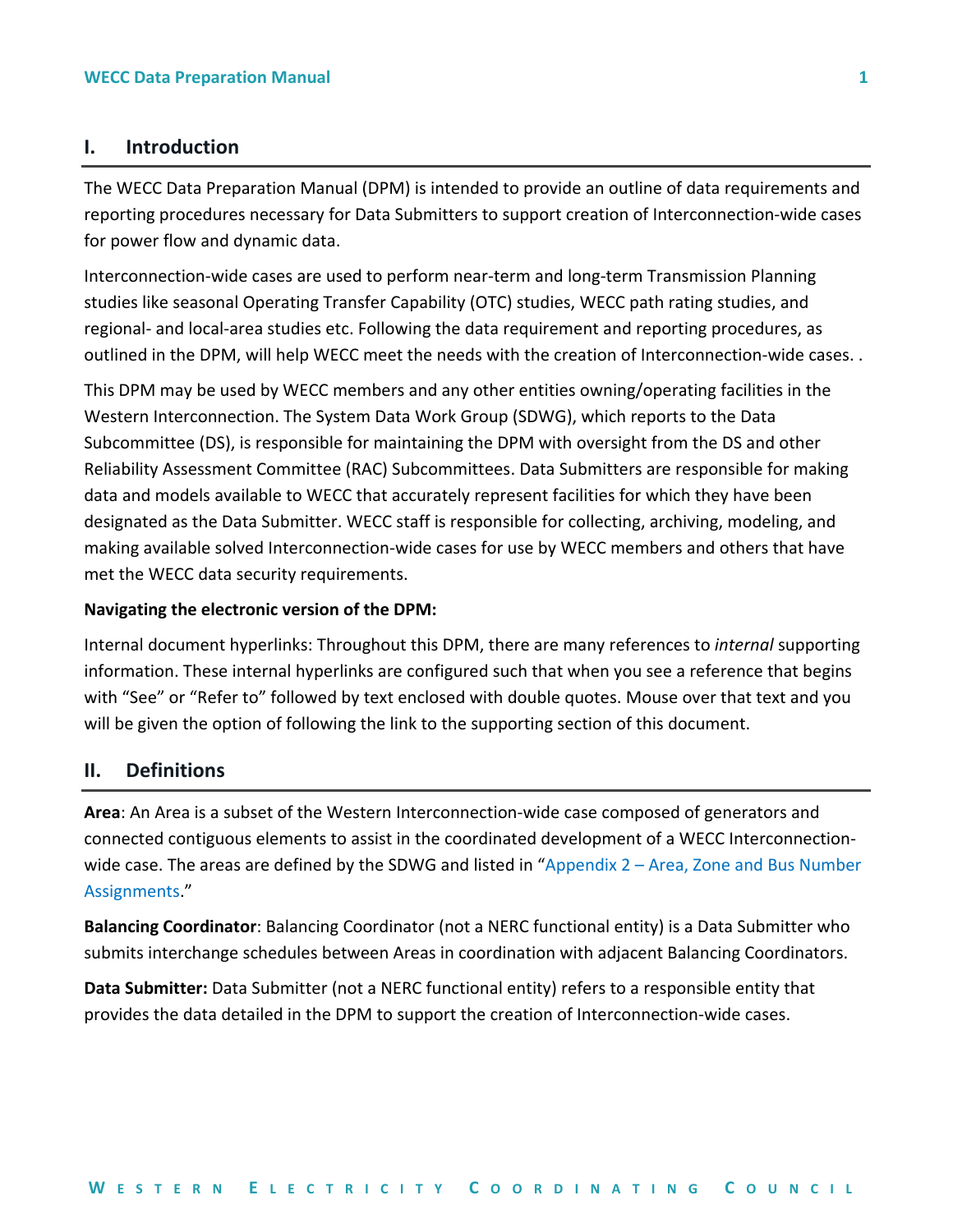**Generation Netting:** The representation of a generator(s) through the modeling of a load element with the real and reactive power requirements set to the net of generation and load. Alternatively, Generation Netting may be the representation of a generator(s) using a load element with a negative Real Power demand setting. Generation Netting may be used only in Dynamic simulations by including the Generator element in the Netting section of the Positive Sequence Load Flow (PSLF) 'dyd' file for a given WECC Base Case.

**Interconnection-wide Case(s):** Models representing the entire Western Interconnection, which may include WECC Base Cases.

**Master Dynamics File (MDF):** File in PSLF 'dyd' format containing dynamic data for use in the compilation of all WECC Base Cases.

**Master Tie-Line File:** File in PSLF 'epc' format containing Steady-State data used to model elements of the existing Western Interconnection that represent the tie-lines between Areas and other modeling data that pertains to multiple Areas.

**Planned Facilities:** Facilities that have not yet met their in-service date at the time data is submitted for inclusion in a base case. See the "[General Data Requirements and Reporting Procedures](#page-4-0)" section.

**PSLF:** General Electric's Positive Sequence Load Flow software tool for electrical transmission analysis.

**PSS®E:** Siemens PTI's Power System Simulator for Engineering software tool for electrical transmission analysis.

**WECC Base Case(s):** A set of solved and solvable steady-state and dynamic data representing a specific operating scenario of the Western Interconnection compiled by WECC staff, using the models and data provided by the data submitters.

**WECC Staff:** Employees of WECC who participate in the modeling and coordination of steady-state and dynamic data for use in creating WECC Interconnection-wide cases.

#### <span id="page-4-0"></span>**III. General Data Requirements and Reporting Procedures**

The data requirements and reporting procedures included in this Data Preparation Manual are intended to provide an outline for Data Submitters to support creation of Interconnection-wide cases. Data Submitters should develop processes to obtain and compile the requested data.

#### <span id="page-4-1"></span>**Data Requirements**

Data format and content requirements for the development of Interconnection-wide cases is broken into two data types: steady state and dynamics. Sections IV and V address each data type respectively. An additional data requirements section is provided to address the modeling of contingencies and remedial action schemes.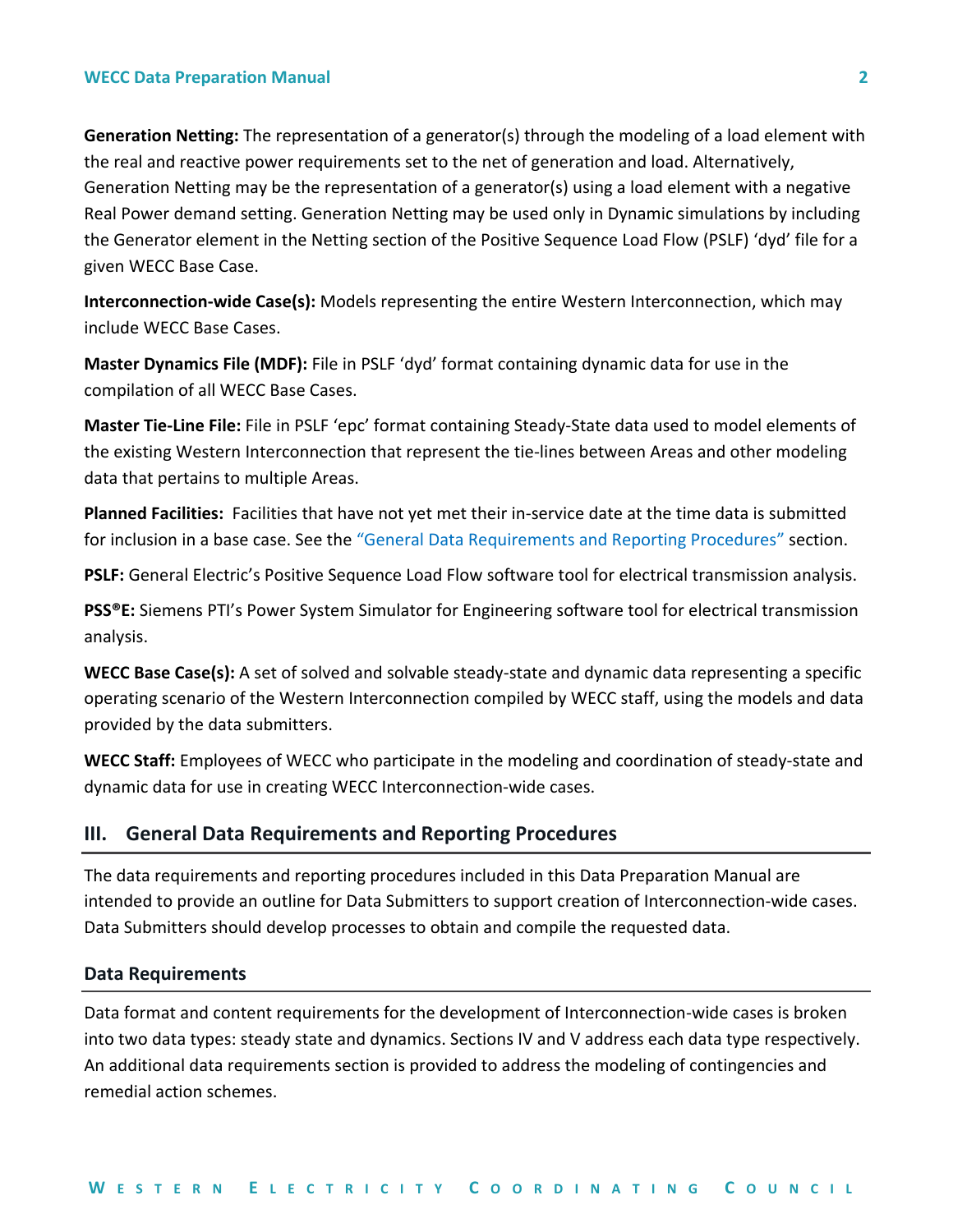In consideration of including Planned Facilities in submitted data, the following guidelines should be followed:

- the facilities are expected be in-service on the scheduled base case posting date;
- the facilities are expected to be in-service in the month and year represented in the case; or
- the facilities are required to support proposed generation facilities that are modeled in-service in the case.

All data must be the best available data.

Generator dynamic data resulting from equipment testing should be provided if it is available. If test data is not available, design data should be provided. If design data is not available, generic Dynamic data should be provided. In-service equipment should be supported by test data while far-term planned equipment may only have generic Dynamic data available.

#### <span id="page-5-0"></span>**Reporting Procedures**

The schedule for Data Submitters to follow is specified in the request for data submission from WECC staff. A preliminary scheduled for providing data for Interconnection-wide case creation is also included in the Base Case Compilation Schedule.

#### <span id="page-5-1"></span>**IV. Steady-State Data Requirements**

To provide consistency in data submittals and help avoid potential solution problems, the guidelines below should be followed to the maximum extent possible. However, WECC recognizes deviations from the guidelines may occasionally be needed. For these situations, Data Submitters are requested to provide the SDWG and Modeling and Validation Work Group (MVWG) with the rationale for exceptions. The Interconnection-wide base cases include the following steady-state data requirements:

- With the exception of collector-based generation such as wind and solar, all Bulk Electric System (BES) elements, as presently defined by NERC, within the Western Interconnection shall be represented in WECC Base Cases without equivalencing.
- Non-Bulk Electric System elements may also be included in WECC Base Cases and follow the data submittal requirements in this DPM. Any equivalencing of non-Bulk Electric System elements shall be modeled to yield almost identical performance of a full representation in both steady state and dynamic analysis.
- Non-Bulk Electric System elements shall be included if they have significant interaction with BES elements. Non-Bulk Electric System elements that may have a significant interaction with BES elements may exhibit any of the following characteristics:
	- o Facilities that are operated at or above 50 kV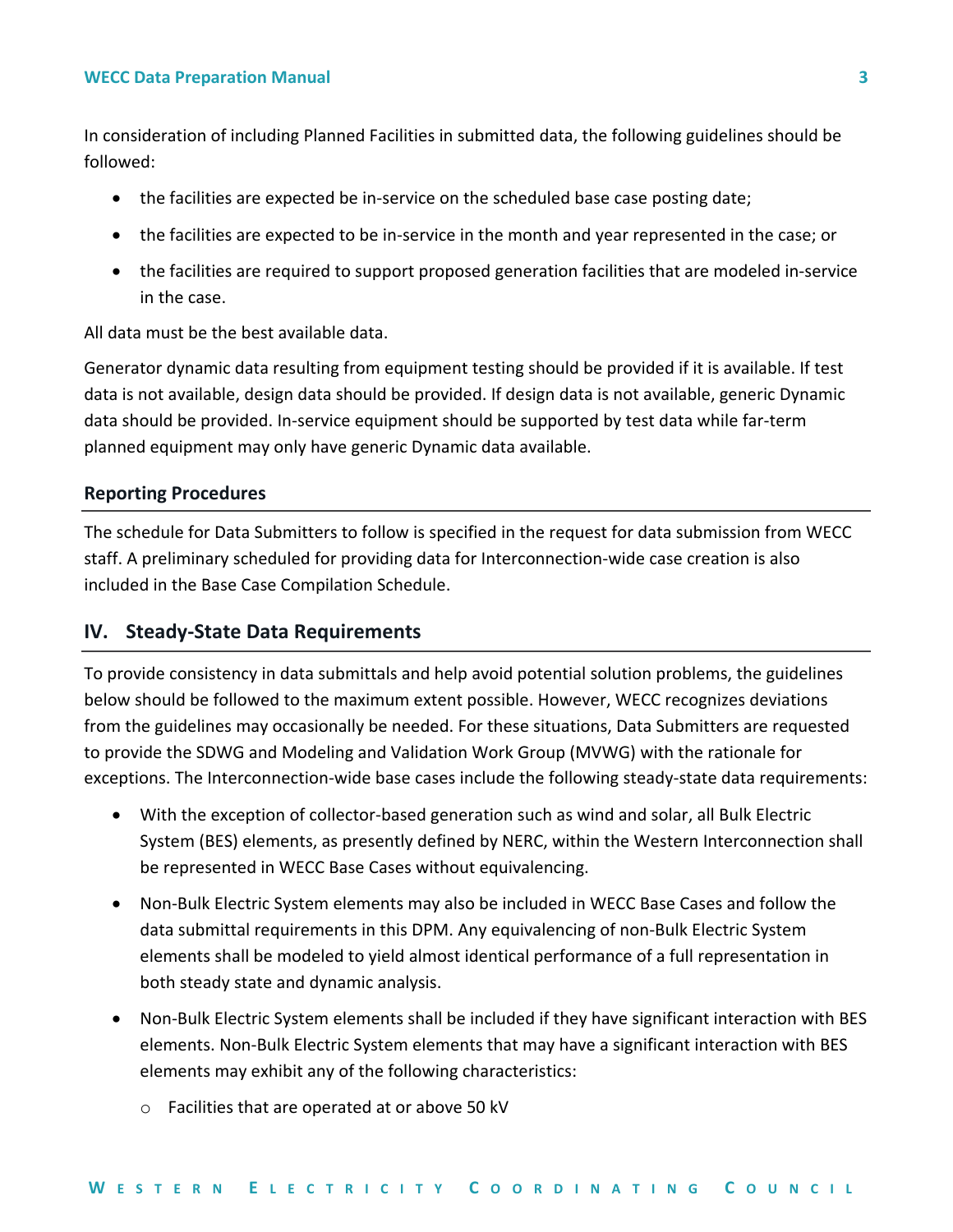- o Facilities that are operated in parallel with BES elements
- $\circ$  Facilities with connected individual generation resources >=10 MVA or aggregate generation resources >=20 MVA
- o Facilities with connected reactive resources >=10 MVAR
- Non-Bulk Electric System Local Networks and Radial Systems that feed only load or parallel/looped systems that are normally operated in a radial configuration could generally be excluded from modeling.
- Steady-state power flow data submitted to WECC shall represent the existing Bulk Electric System elements plus planned transmission and generation facilities as described elsewhere in this document and as deemed appropriate by the Data Submitter.
- Paths defined in the WECC Path Rating Catalog shall be modeled to include all elements consistent with the path definition.
- Data fields that are strings shall not contain commas, single quotes, double quotes, or apostrophes.
- Key element identifiers (e.g., number, name, base voltage, ID) that indicate an element representing the same equipment shall be consistent between base cases.
	- o Devices with alpha characters shall consistently use either uppercase or lowercase IDs.
	- $\circ$  Bus names with alpha characters shall consistently be either uppercase or lowercase.
- Uniqueness shall not depend on names and IDs being case sensitive.
- The requested data is listed below in the tables of data requirements. Data fields listed in this DPM are requested and any description provided for the field shall be followed.
- Bus naming guideline: Although the criterion for bus names is that 'Bus names shall be unique within the same Base Voltage class,' it is intended that, ideally, bus names should be the same for all equipment located in the same vicinity. For example, two substations that are in different Areas could both be named "Midway." Names could be set to "MIDWAY" at one location, and to "MDWAY" at the other. The SDWG strongly suggests that naming of new buses added to the model adhere to the ideal guideline. It recommends, but it is not mandatory, to eliminate spaces in bus names and substitute underscore characters instead. It is the responsibility of the Data Submitter adding bus information to assure there is no name duplication.

#### <span id="page-6-0"></span>**AC and DC Buses**

#### **General Requirements:**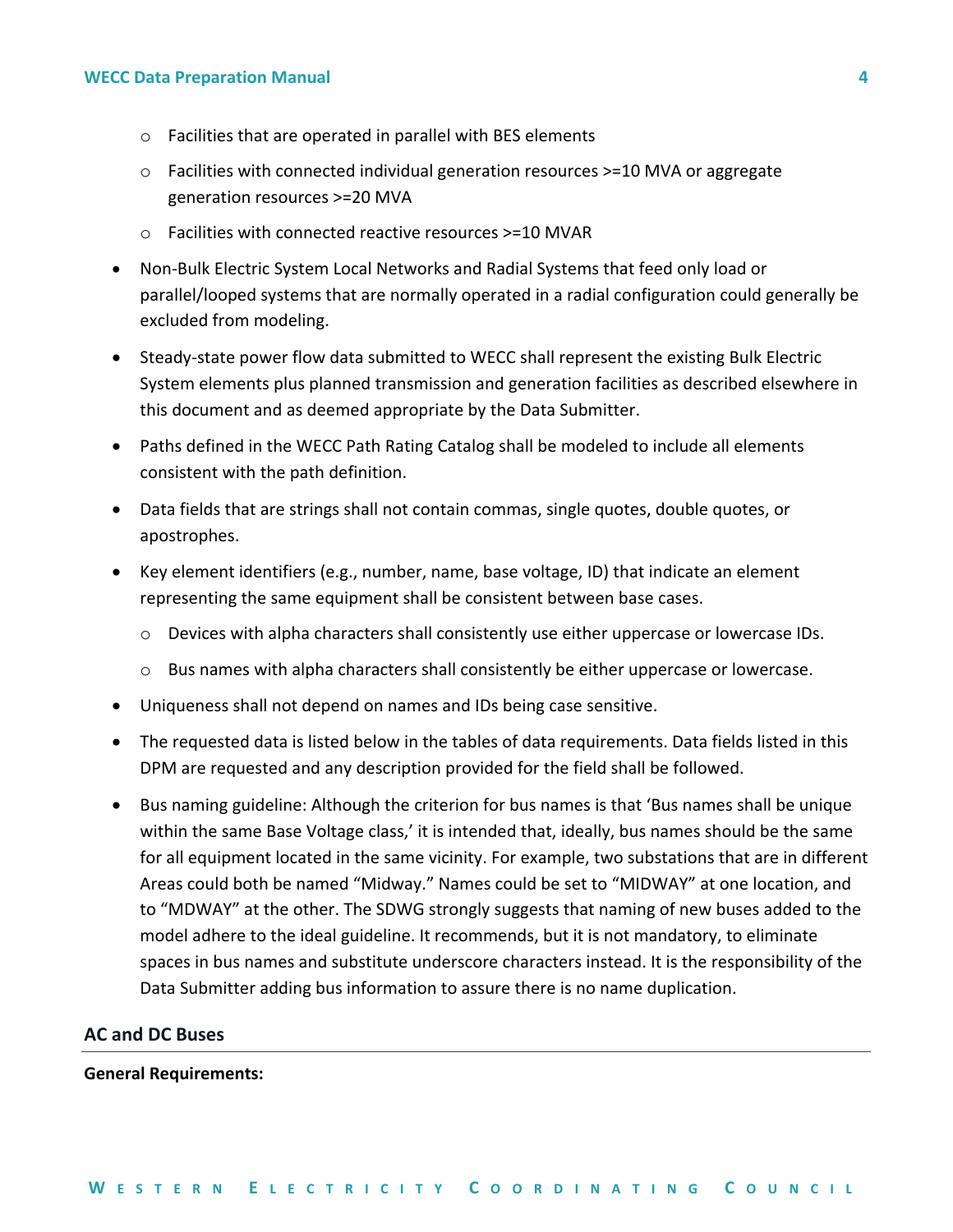- 1. Buses usually represent all of the equipment in a substation that is at the same voltage level and is connected together. If desired, multiple bus sections within a substation can be represented by separate buses connected by Connectors or AC Transmission Line models that can be opened or closed as needed. Buses may also represent a node on a transmission line such as a tapping point or change in ownership.
- 2. Location of the bus will be identified by the combination of Area, Zone, and/or Owner fields. Optionally, the latitude and longitude fields can be submitted using decimal degrees with data entered not to exceed five decimal places.

| <b>Field</b>    | <b>Description</b>                                                                                         | <b>Requirements</b>                                                                                        |
|-----------------|------------------------------------------------------------------------------------------------------------|------------------------------------------------------------------------------------------------------------|
| Number          | <b>Bus number</b>                                                                                          | B1. Refer to "Appendix 2 - Area, Zone and Bus Number<br>Assignments" for designated ranges of Bus numbers. |
|                 |                                                                                                            | B2. WECC staff shall provide DC Bus numbers.                                                               |
| Name            | Bus name<br>• Alphanumeric string containing 1 to 12<br>characters<br>• At least one non-numeric character | B3. Bus names shall be unique within the same Base<br>Voltage class.                                       |
| Base<br>Voltage | Nominal voltage class of Bus (kV)                                                                          |                                                                                                            |
| <b>Bus Type</b> | AC Bus type {0,1,2,-2}                                                                                     |                                                                                                            |
|                 | $\bullet$ 0 = swing bus (voltage magnitude and phase<br>fixed)                                             |                                                                                                            |
|                 | $\bullet$ 1 = load bus (unconstrained voltage angle and<br>magnitude)                                      |                                                                                                            |
|                 | • 2 = generator bus (voltage control [terminal<br>or remote] within generator limits)                      |                                                                                                            |
|                 | $\bullet$ -2 = generator bus with unlimited reactive<br>power limits                                       |                                                                                                            |
|                 | Other bus types may be used to indicate OFF<br>status.                                                     |                                                                                                            |
|                 | Bus type -4 and smaller is the accepted<br>convention for deleted buses.                                   |                                                                                                            |
|                 | DC Bus type {1,2}                                                                                          |                                                                                                            |
|                 | $\bullet$ 1 = for a rectifier                                                                              |                                                                                                            |
|                 | $\bullet$ 2 = for an inverter                                                                              |                                                                                                            |

#### **Table 1: Data Requirements (Buses)**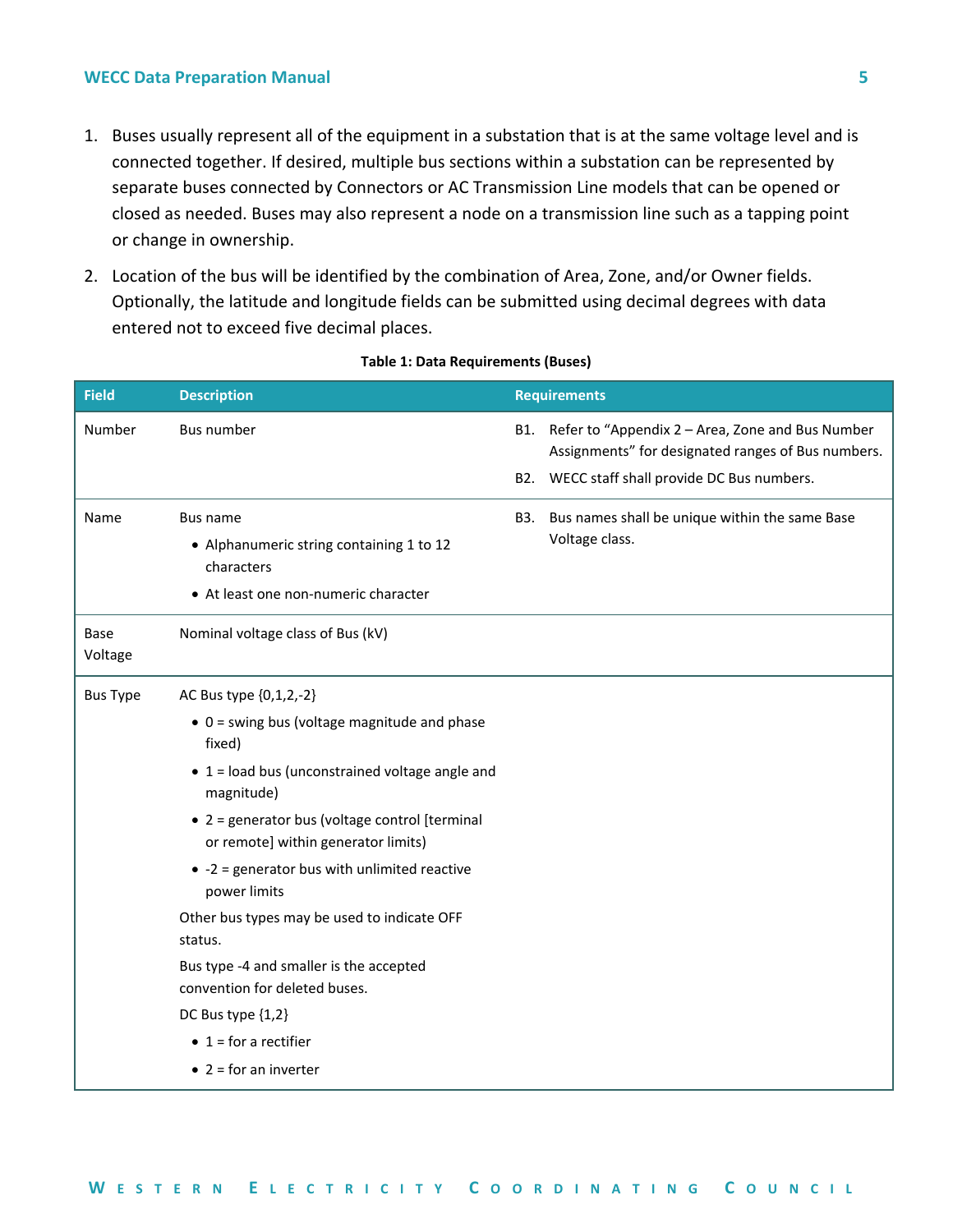| <b>Field</b>                  | <b>Description</b>                                                   |     | <b>Requirements</b>                                                                                                                                                                                                                                                         |
|-------------------------------|----------------------------------------------------------------------|-----|-----------------------------------------------------------------------------------------------------------------------------------------------------------------------------------------------------------------------------------------------------------------------------|
| DC System<br>Number           | DC system number<br>(not required for AC Bus)                        |     | B4. WECC staff shall assign a DC system number for each<br>DC system prior to model submission.                                                                                                                                                                             |
| Scheduled<br>Voltage          | Scheduled voltage (pu)<br>$\bullet$ 5 decimals<br>• Default: 1.00000 | B6. | B5. If the Bus is regulated by a generator or other<br>device, the scheduled voltage shall be specified in<br>per unit with respect to the Base Voltage of the Bus.<br>If the Bus is not regulated, the scheduled voltage is<br>optional and for information purposes only. |
| Area                          | Area in which Bus is located                                         | B7. | Refer to "Appendix 2 - Area, Zone and Bus Number<br>Assignments" for designated Area.                                                                                                                                                                                       |
| Zone                          | Zone in which Bus is located                                         | B8. | Refer to "Appendix 2 - Area, Zone and Bus Number<br>Assignments" for designated ranges of Zones used<br>by Area.                                                                                                                                                            |
| Owner                         | <b>Owner Number</b>                                                  | B9. | Owner Number shall be the Transmission Owner,<br>Generator Owner, or Data Submitter, by written<br>agreement.                                                                                                                                                               |
|                               |                                                                      |     | B10. WECC staff shall assign Owner Number to required<br>entities.                                                                                                                                                                                                          |
| Substation                    | Substation in which Bus is assigned                                  |     | B11. Buses relative to GIC analysis shall be assigned to a<br>substation                                                                                                                                                                                                    |
| <b>Balancing</b><br>Authority | Balancing Authority in which Bus is located                          |     | B12. All buses shall be assigned to a Balancing Authority                                                                                                                                                                                                                   |

#### <span id="page-8-0"></span>**Generation**

- 1. Generators selected for Area Slack Control, including the system slack, shall meet the same technical requirements as selecting generators for automatic generation control (AGC) of a Balancing Authority area. Generators selected for AGC typically have the following attributes:
	- a. Change in MW output causes small change in generator angle (suggested; dAngle/dP < 0.15 degrees/MW).
	- b. Generation is dispatchable.
	- c. Maximum MW output typically greater than 100 MW.
	- d. Unit is expected to be in service for time period represented in the WECC base case.
- 2. Modeling of generators shall comply with the following: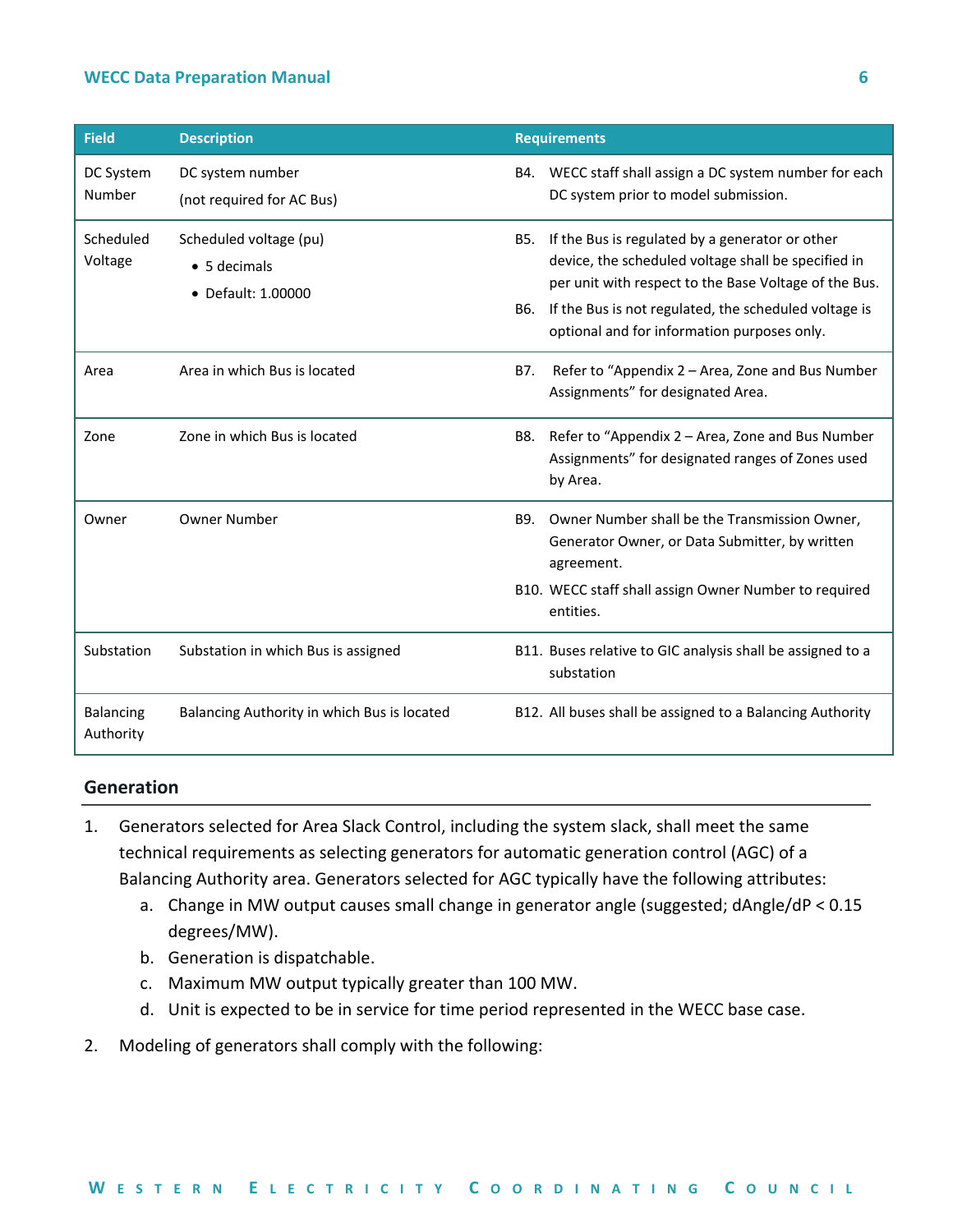- a. If the individual generator unit capacity is 10 MVA or larger and is connected to the WECC transmission system at 60 kV or higher, then steady-state data and dynamics data should be submitted for each generator.
- b. If the aggregated generator unit capacity is 20 MVA or larger, is connected to the WECC transmission system at 60 kV or higher and is not a collector-based generation facility, then steady-state data and dynamics data should be submitted for each generator. (Wind and solar farms are examples of collector-based generation facilities.)
- c. If the aggregated generation capacity is 20 MVA or larger, is connected to the WECC transmission system at 60 kV or higher and is a collector-based generation facility, then steady-state data and dynamics data should be submitted for the aggregated generation capacity as a single-unit generator model. (Wind and solar farms are examples of collectorbased generation facilities.)
- d. All other generating facilities shall be netted with bus load in steady-state data and have their non-conforming load Flag set appropriately. Steady-state and dynamic generator data shall be consistent.
- 3. Synchronous motors 10 MVA and larger shall be modeled as individual machines, using a generator model with negative Real Power output and constant Reactive Power (Q) output.
- 4. Induction motors shall be modeled as a load with the intent of using an induction motor model (MOTORW).
- 5. Synchronous condensers shall be modeled individually using a generator model.
- 6. Generator step-up transformers shall be modeled explicitly; therefore, they shall not be modeled using the internal generator step-up transformer feature of a generator model. All related parameters shall be set to the default values. See "[Data Requirements \(Transformers\).](#page-18-0)"
- 7. Station service loads (ID = 'SS') shall be represented explicitly as separate loads on the generator bus. See "[Data Requirements \(Loads\)](#page-27-0)."
- 8. Wind and photovoltaic plants shall be represented through an equivalent generator(s), equivalent low-voltage to intermediate-voltage transformer, equivalent collector system, and substation transformer between the collector system and the transmission bus. See the [WECC Wind Power](https://www.wecc.biz/_layouts/15/WopiFrame.aspx?sourcedoc=/Reliability/WECC%20Wind%20Plant%20Power%20Flow%20Modeling%20Guide.pdf&action=default&DefaultItemOpen=1)  [Plant Power Flow Modeling Guide](https://www.wecc.biz/_layouts/15/WopiFrame.aspx?sourcedoc=/Reliability/WECC%20Wind%20Plant%20Power%20Flow%20Modeling%20Guide.pdf&action=default&DefaultItemOpen=1) and [PV Plant Power Flow Modeling Guide.](https://www.wecc.biz/_layouts/15/WopiFrame.aspx?sourcedoc=/Reliability/WECC%20PV%20Plant%20Power%20Flow%20Modeling%20Guide.pdf&action=default&DefaultItemOpen=1)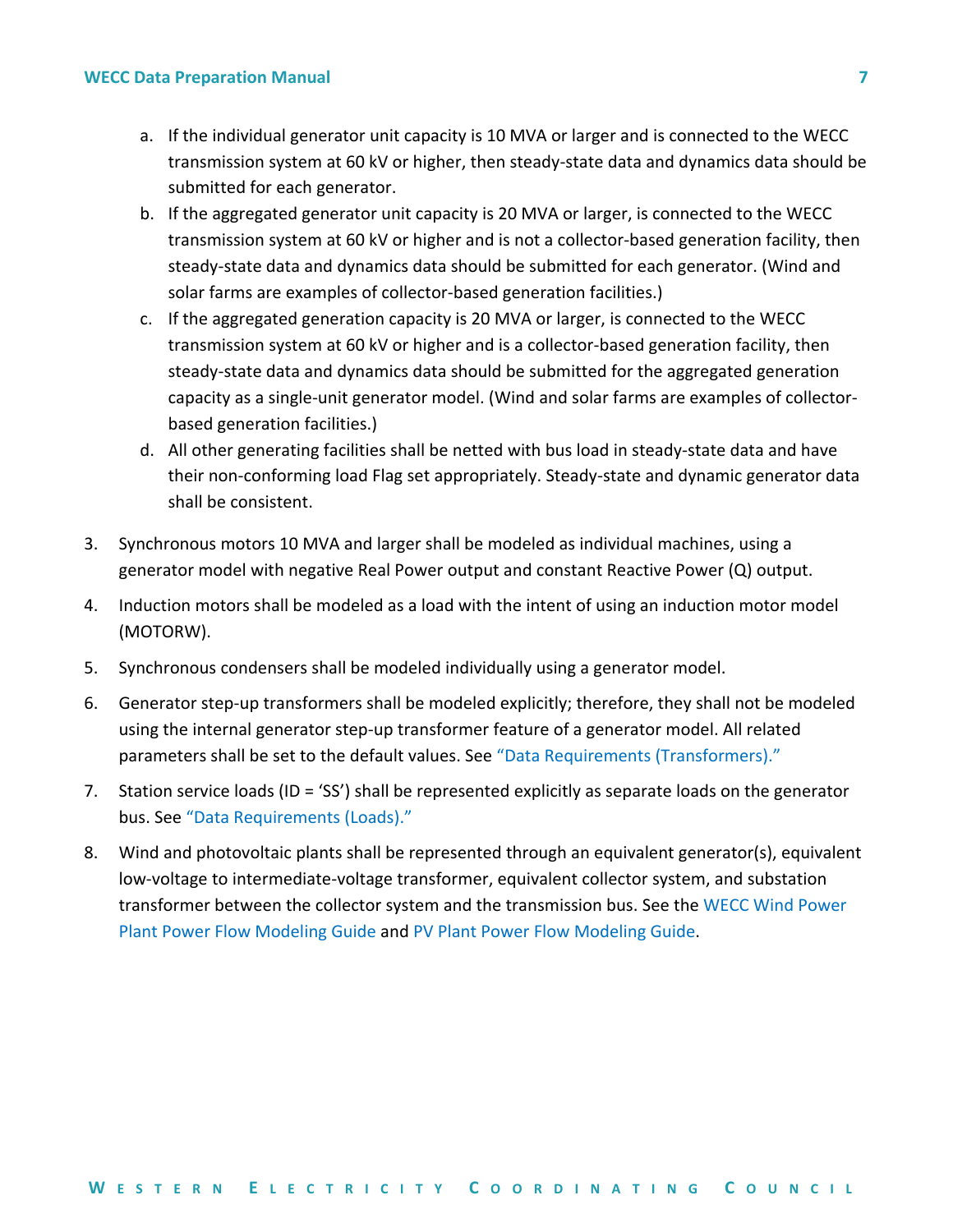

- 9. Large industrial sites may include imbedded generation. Industrial aggregated generation capacity of 10 MVA and larger shall be represented in power flow instead of netting with the total load. If a generator is connected to the low side of the bulk-power-delivery transformer, then the transformer must be represented in the power flow and the generator and load must be connected to the low-voltage side of the transformer.
- 10. Generator maximum Real Power Pmax in power flow must be consistent with the turbine capabilities defined in the Master Dynamics File.

| <b>Field</b>       | <b>Description</b>                                       |        | <b>Requirements</b>                                                                               | <b>Measure</b>                             |
|--------------------|----------------------------------------------------------|--------|---------------------------------------------------------------------------------------------------|--------------------------------------------|
| <b>Bus Numbers</b> | Number of the Bus to which the<br>generator is attached. |        |                                                                                                   |                                            |
|                    | See "Data Requirements<br>$\bullet$<br>(Buses)"          |        |                                                                                                   |                                            |
| Unit ID            | Two-character Generator identifier                       |        |                                                                                                   |                                            |
| <b>Status</b>      | Generator status<br>$1 =$ in-service                     | G1.    | Out-of-service units shall have<br>status set to zero.                                            |                                            |
|                    | $0 = out-of-service$                                     | $G2$ . | Retired units shall be deleted<br>rather than having status set to<br>zero.                       |                                            |
| Pgen               | Real Power output (gross MW)                             | G3.    | Pgen shall be at or within the unit<br>Pmax and Pmin parameters for<br>units that are in-service. | If Status = $1$ :<br>Pmin ≤ Pgen ≤<br>Pmax |
| Qgen               | Reactive power output (MVAr)                             |        |                                                                                                   |                                            |

#### **Table 2: Data Requirements (Generation)**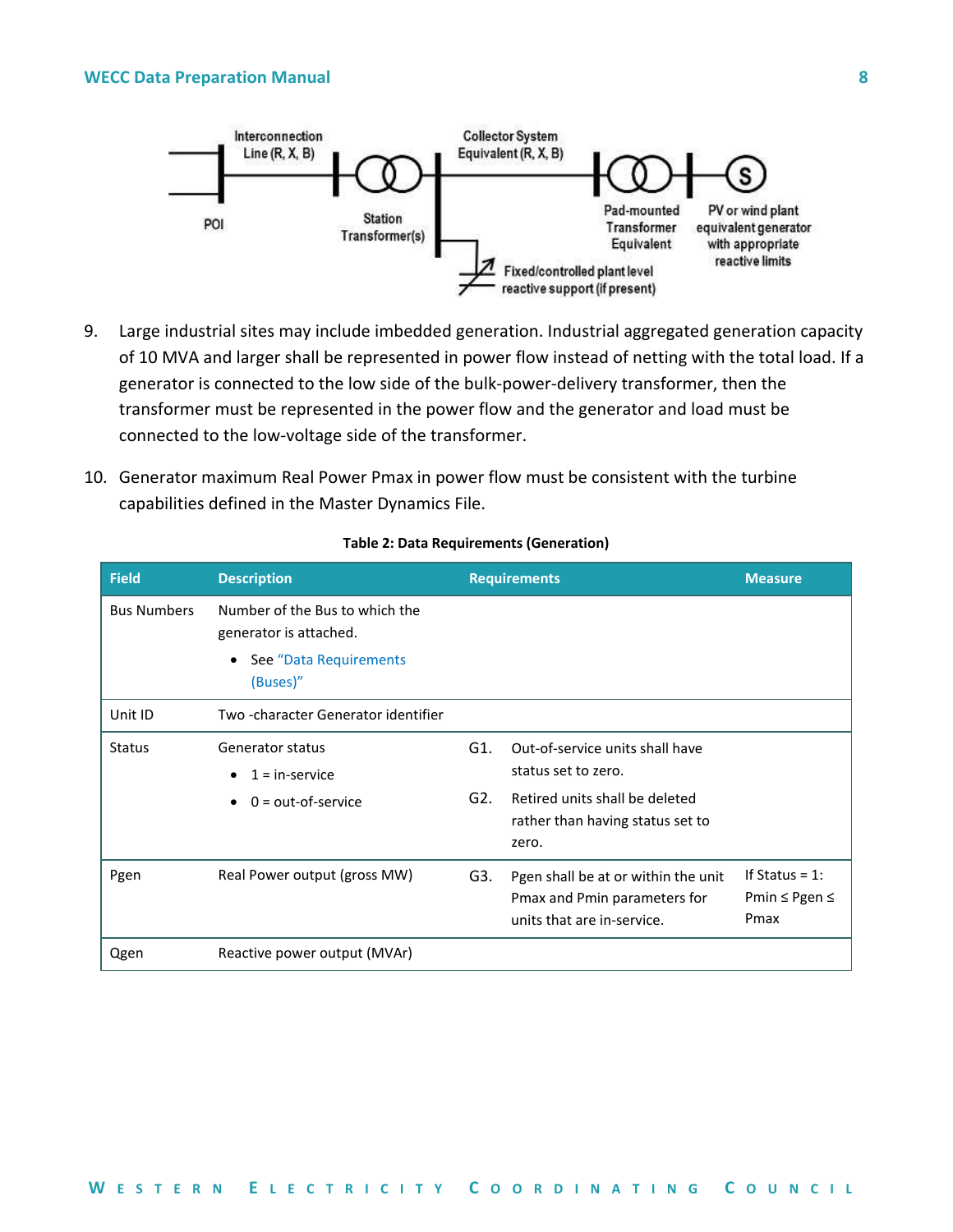| <b>Field</b>   | <b>Description</b>                                                              |                                                                                                   | <b>Requirements</b>                                                                                           | <b>Measure</b>              |
|----------------|---------------------------------------------------------------------------------|---------------------------------------------------------------------------------------------------|---------------------------------------------------------------------------------------------------------------|-----------------------------|
| Pmax           | Maximum Real Power output (MW)                                                  | G4.                                                                                               | Pmax shall reflect the maximum<br>Real Power output of the unit,<br>also known as 'gross' capability.         | Pmax $\leq$<br>Governor Max |
|                |                                                                                 | G5.                                                                                               | Pmax shall not be greater than<br>the maximum capability of the<br>unit represented by the governor<br>model. |                             |
| Pmin           | Minimum Real Power output (MW)                                                  | G6.                                                                                               | Pmin shall reflect the minimum<br>Real Power output of the unit.                                              | $Pmin \leq Pmax$            |
|                |                                                                                 | G7.                                                                                               | Pmin shall be less than or equal<br>to Pmax.                                                                  |                             |
| <b>Qmax</b>    | Maximum reactive power output<br>(MVAr)                                         | G8.                                                                                               | Qmax shall reflect the<br>appropriate maximum reactive<br>power output of the unit.                           |                             |
| Qmin           | Minimum reactive power output<br>(MVAr)                                         | G9.                                                                                               | Qmin shall reflect the appropriate<br>minimum reactive power output<br>of the unit.                           | $Qmin \le Qmax$             |
|                |                                                                                 |                                                                                                   | G10. Qmin shall be less than or equal<br>to Qmax.                                                             |                             |
| Q Alloc Factor | Reactive power regulating<br>assignment factor                                  |                                                                                                   |                                                                                                               |                             |
|                | $0.0 - 1.0$<br>> 0.0 for AVR control                                            |                                                                                                   |                                                                                                               |                             |
|                | 0.0 for constant PF control or<br>gen Status=0                                  |                                                                                                   |                                                                                                               |                             |
| Q Table Flag   | Reactive capability curve flag                                                  | G11. Q-Table data used for internal<br>studies shall be included in WECC<br>Base Case submittals. |                                                                                                               |                             |
|                | $0 =$ do not use capability curve<br>$1 =$ use capability curve if it<br>exists |                                                                                                   |                                                                                                               |                             |
|                |                                                                                 |                                                                                                   | G12. PMax value shall exist on the Q<br>Table if used.                                                        |                             |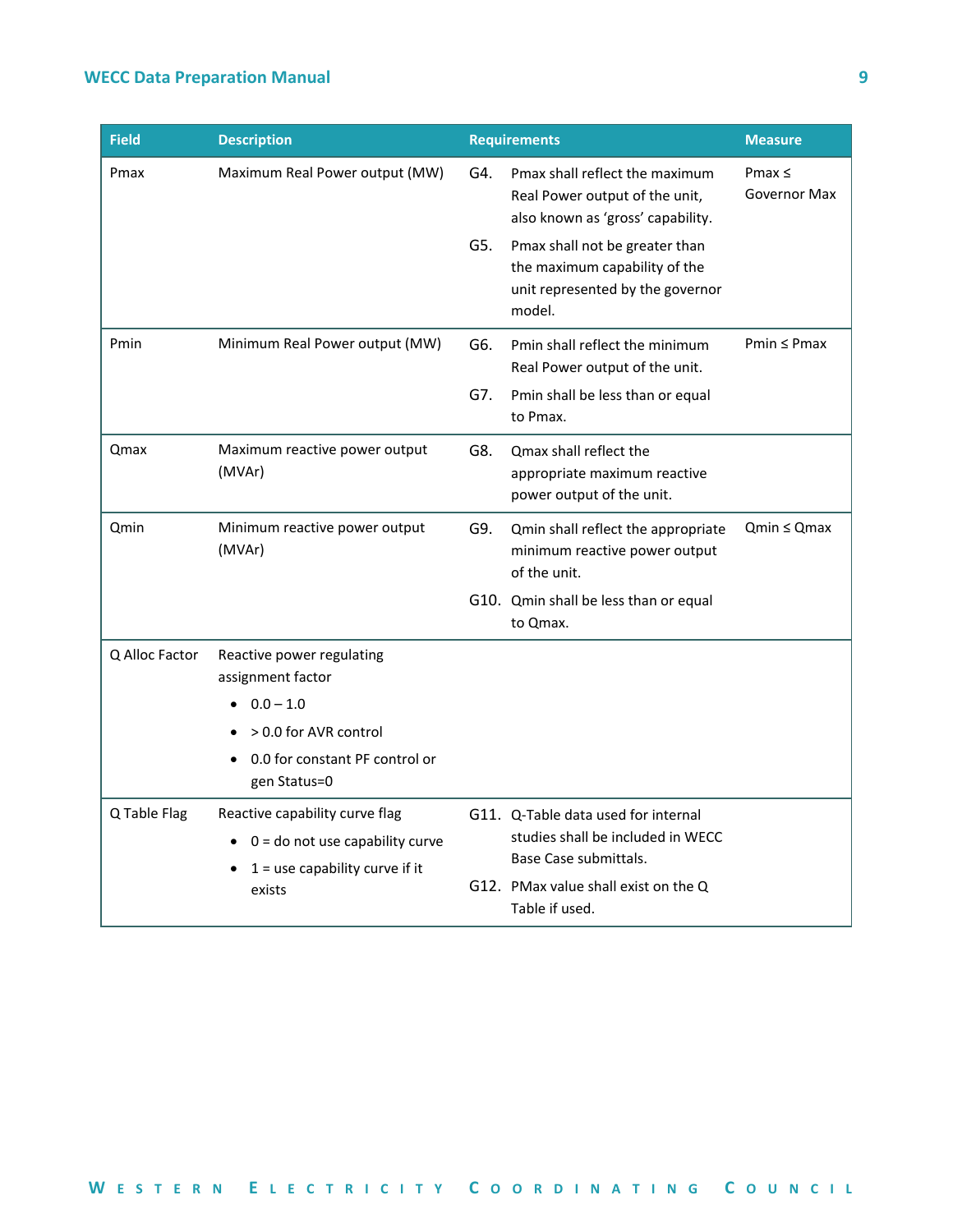| <b>Field</b>          | <b>Description</b>                                                                                                                                                                                                                                                                                                                                                                                                                                                                                                                                                                                                                                                                                                                                                                                                                                                             | <b>Requirements</b>                                                                    | <b>Measure</b> |
|-----------------------|--------------------------------------------------------------------------------------------------------------------------------------------------------------------------------------------------------------------------------------------------------------------------------------------------------------------------------------------------------------------------------------------------------------------------------------------------------------------------------------------------------------------------------------------------------------------------------------------------------------------------------------------------------------------------------------------------------------------------------------------------------------------------------------------------------------------------------------------------------------------------------|----------------------------------------------------------------------------------------|----------------|
| <b>Base load Flag</b> | Base load flag<br>0 = non-base load unit<br>$\bullet$<br>(responds to low frequency<br>with additional mechanical<br>power)<br>1 = base load unit (cannot<br>$\bullet$<br>respond to low frequency with<br>additional mechanical power)<br>2 = base load unit (cannot<br>$\bullet$<br>respond to low and high<br>frequency with mechanical<br>power)                                                                                                                                                                                                                                                                                                                                                                                                                                                                                                                           | G13. Base Load Flag Shall be consistent<br>between steady-state and<br>dynamics models |                |
| <b>Turbine Type</b>   | $0 =$ unknown<br>$1 =$ steam turbine (except<br>steam of combined cycle)<br>$\bullet$ 2 = combined cycle steam part<br>3 = steam cross-compound<br>٠<br>$\bullet$ 4 = combined cycle total unit<br>(planned gens and details for<br>separate model not available)<br>5 = hydro<br>6 = Internal Combustion Engine<br>(diesel, piston, reciprocating)<br>7 = diesel turbo charged<br>٠<br>$11 = GT$ (single shaft, does not<br>include turbine part)<br>12 = aero derivative GT<br>13 = single-shaft combined<br>٠<br>cycle<br>14 = Synchronous condenser<br>(no turbine)<br>19 = Turbines used in a Binary<br>Cycle (including geothermal)<br>20 = type unknown wind<br>turbine<br>21 = type 1 wind turbine<br>(onshore only)<br>22 = type 2 wind<br>turbine(onshore only)<br>$\bullet$ 23 = type 3 wind<br>turbine(onshore only)<br>24 = type 4 wind turbine<br>(onshore only) |                                                                                        |                |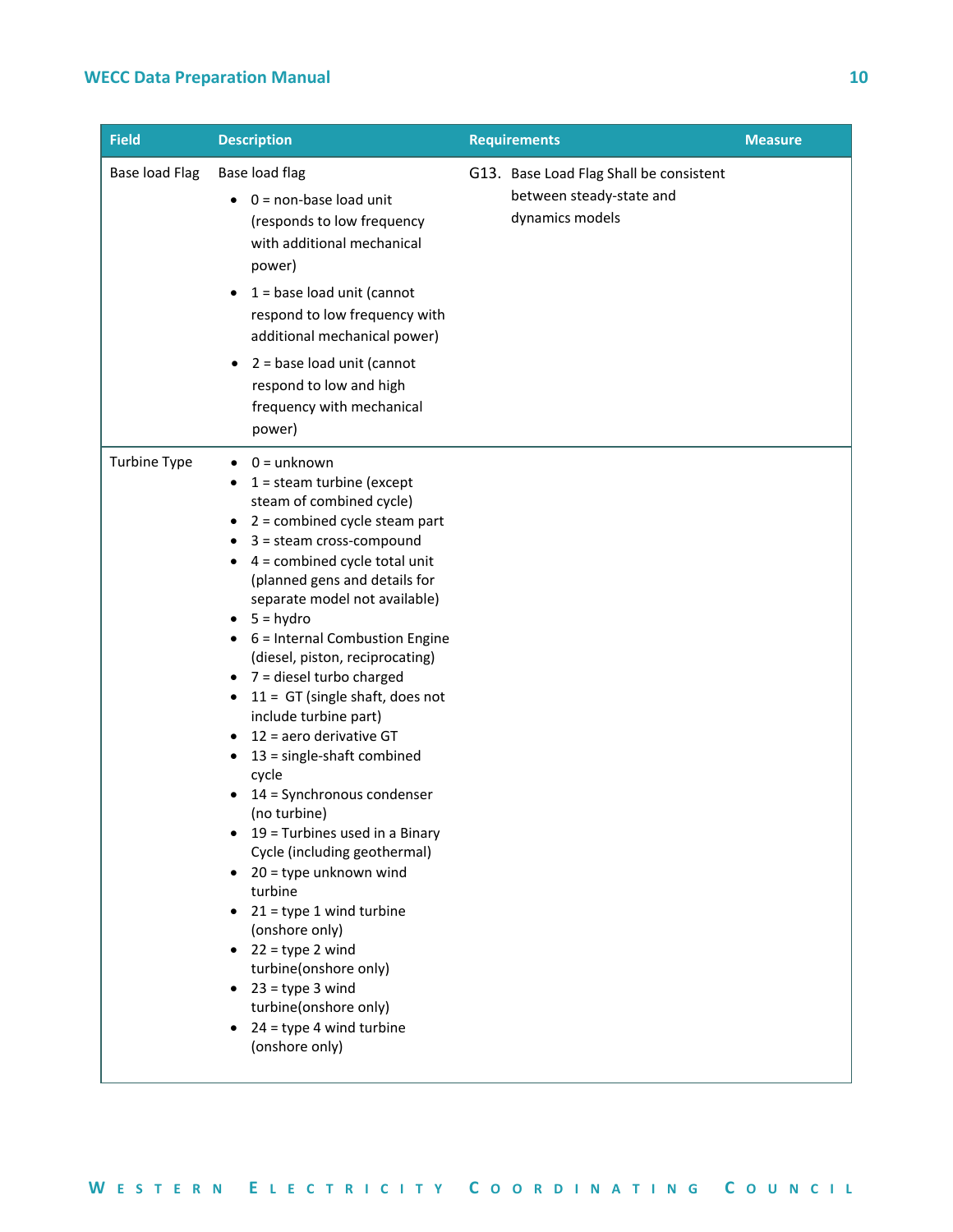| <b>Field</b>    | <b>Description</b>                                                                                                                                                                                                                                                                                                                                                                                                                                                                                                                                                     | <b>Requirements</b>                                                                                                     | <b>Measure</b>             |
|-----------------|------------------------------------------------------------------------------------------------------------------------------------------------------------------------------------------------------------------------------------------------------------------------------------------------------------------------------------------------------------------------------------------------------------------------------------------------------------------------------------------------------------------------------------------------------------------------|-------------------------------------------------------------------------------------------------------------------------|----------------------------|
|                 | 25 = wind turbine (offshore)<br>29 = combined cycle<br>combustion turbine part<br>31 = photovoltaic<br>40 = DC tie (generators<br>representing DC ties)<br>41 = motor/pump<br>42 = energy storage -battery<br>43 = energy storage - flywheel<br>$44$ = energy storage – other<br>46 = energy storage -<br>compressed air<br>$47$ = energy storage $-$<br>concentrated solar power<br>51 = hydrokinetic, axial flow<br>turbine<br>52 = hydrokinetic – wave buoy<br>53 = hydrokinetic - other<br>54 = energy storage $-$<br>reversible hydraulic turbine<br>$99 = other$ |                                                                                                                         |                            |
| <b>Reg Bus</b>  | Bus with voltage controlled by this<br>generator                                                                                                                                                                                                                                                                                                                                                                                                                                                                                                                       | G14. Regulation of a remote Bus that<br>does not represent actual system<br>operation shall be avoided.                 |                            |
| Vsched          | Generator scheduled voltage (pu)                                                                                                                                                                                                                                                                                                                                                                                                                                                                                                                                       |                                                                                                                         |                            |
| Area            | Area in which generator is located                                                                                                                                                                                                                                                                                                                                                                                                                                                                                                                                     | G15. Refer to "Appendix 2 - Area, Zone<br>and Bus Number Assignments"<br>for designated Area.                           |                            |
| Zone            | Zone in which generator is located                                                                                                                                                                                                                                                                                                                                                                                                                                                                                                                                     | G16. Refer to "Appendix 2 - Area, Zone<br>and Bus Number Assignments"<br>for designated ranges of Zones<br>used by Area |                            |
| <b>Base MVA</b> | Generator base (MVA)                                                                                                                                                                                                                                                                                                                                                                                                                                                                                                                                                   | G17. Unit Base MVA shall be equal to<br>the MVA Base parameter of the<br>unit's Dynamic machine model.                  | Base MVA =<br>Machine Base |
| Owner           | <b>Owner Number</b><br>Up to eight owners allowed                                                                                                                                                                                                                                                                                                                                                                                                                                                                                                                      | G18. Owner Number shall be the<br>Generator Owner.<br>G19. WECC staff shall assign Owner                                |                            |
|                 |                                                                                                                                                                                                                                                                                                                                                                                                                                                                                                                                                                        | Number to required entities.                                                                                            |                            |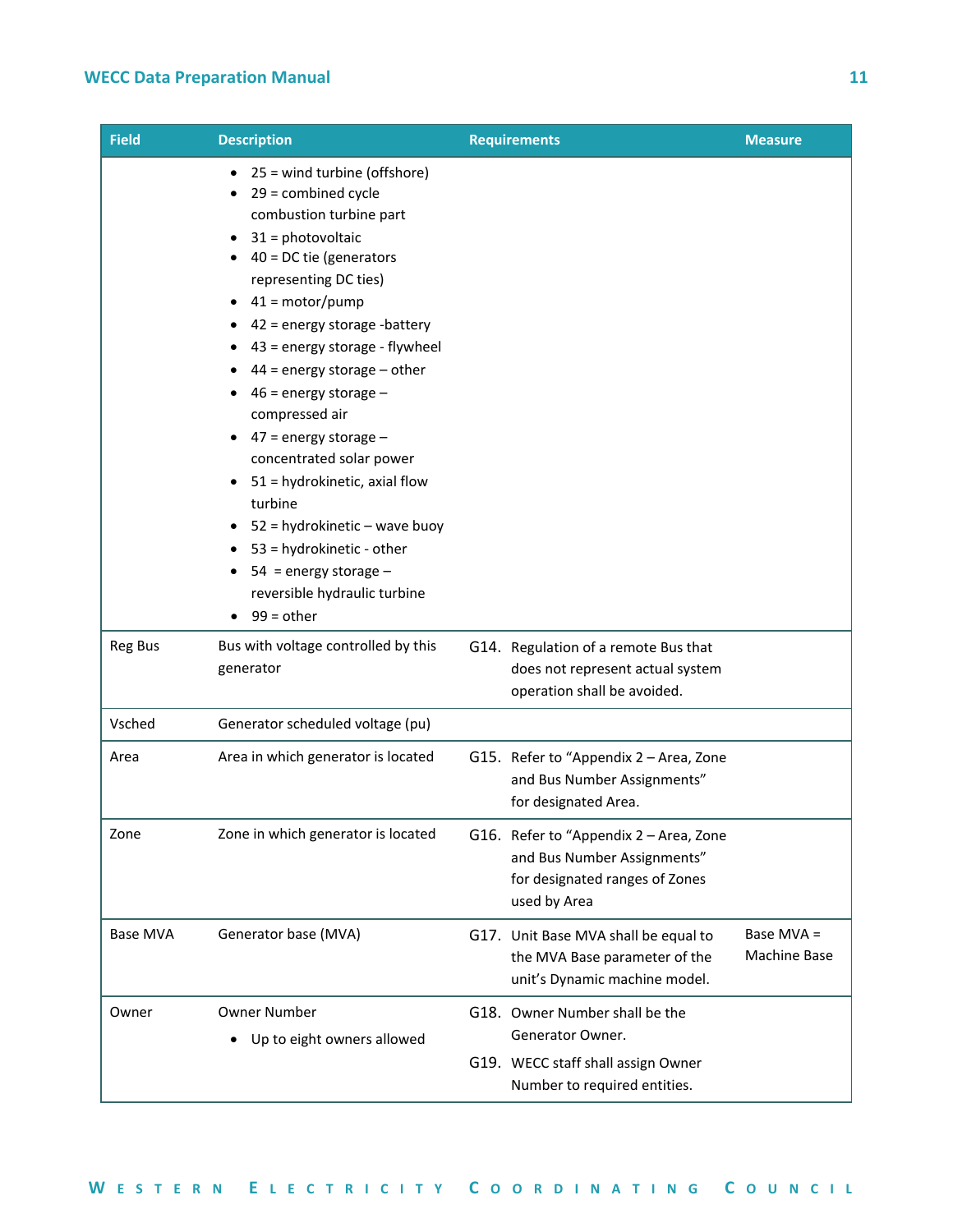| <b>Field</b>                  | <b>Description</b>                                        | <b>Requirements</b>                                                                                                        | <b>Measure</b>                           |
|-------------------------------|-----------------------------------------------------------|----------------------------------------------------------------------------------------------------------------------------|------------------------------------------|
| G tap                         | Tap ratio of generator step-up<br>transformer             | G20. G tap shall be set to 1.                                                                                              | G tap = $1$                              |
| R TR                          | Resistance of generator step-up<br>transformer            | G21. R TR shall be set to 0.                                                                                               | $R TR = 0$                               |
| <b>XTR</b>                    | Reactance of generator step-up<br>transformer             | G22. X TR shall be set to 0.                                                                                               | $X TR = 0$                               |
| R Sub-<br>transient           | Sub-transient resistance of<br>generator                  |                                                                                                                            |                                          |
| X Sub-<br>transient           | Sub-transient reactance of<br>generator                   | G23. X Sub-transient shall be equal to<br>the sub-transient reactance<br>represented in the unit Dynamic<br>machine model. | X Sub-transient<br>$= Xdpp$ (or<br>Ldpp) |
| <b>Balancing</b><br>Authority | Balancing Authority Area in which<br>Generator is located |                                                                                                                            |                                          |

#### <span id="page-14-0"></span>**AC Transmission Lines**

- 1. Series-connected reactive devices modeled in AC Transmission Lines shall be explicitly modeled.
- 2. AC Transmission Line models connecting two Areas, as defined by WECC, shall be maintained in the "Master Tie-Line File".
- 3. When breakers are explicitly represented in the model, they should be modeled as Breakers with the Connector Type field set to Breaker (See Connector section).
- 4. AC transmission lines modeled with impedance below X = 0.00029 p.u. (the threshold impedance in PSLF) shall not be used to represent a closed loop (ring bus representation).
- 5. Normal and emergency thermal rating fields for the seasonal scenario described in the base case data request letter shall be populated for all AC Transmission Line models.
- 6. Line-connected transformers shall not be modeled using the internal line-connected transformer feature of a transmission line model; all related parameters shall be set to the default values. See "Data Requirements (Transformers)."
- 7. Data for AC lines will consider the length of the line when calculating line parameters. For example, long lines will be modeled with impedances adjusted to account for the uniform distribution of the series impedance and shunt admittance along the length of the line.
- 8. PSS®E base case data includes three facility ratings for transmission lines. Ratings 1 and 2 are used for seasonal normal and emergency ratings corresponding to the season of the case. Rating 3 is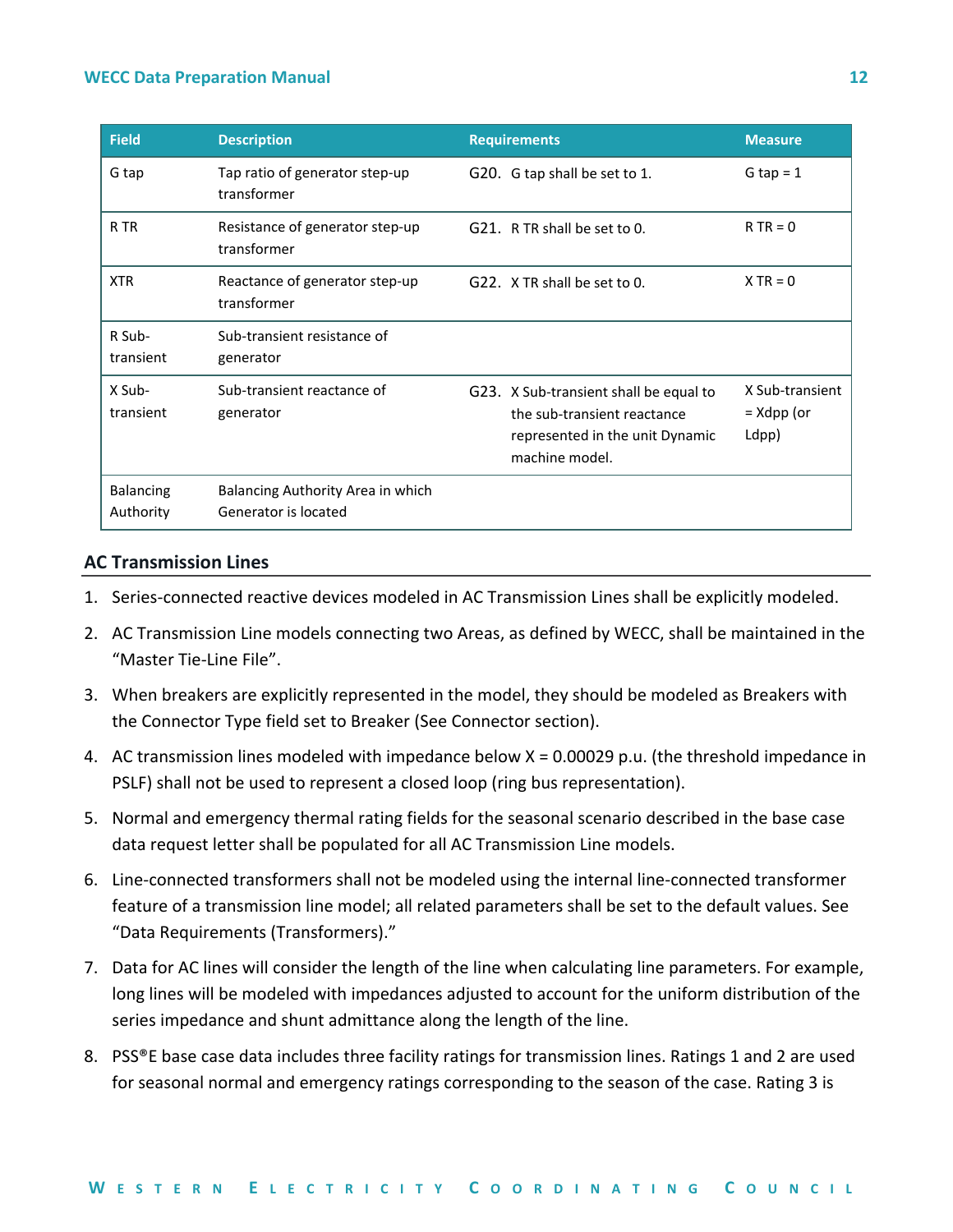used for various other purposes. If directed, WECC staff will move ratings 1 and 2 into the appropriate seasonal ratings columns for the PSLF version of the base case being developed.

| <b>Field</b>               | <b>Description</b>                                                                          |     | <b>Requirements</b>                                                                                                                                    | <b>Measure</b>      |
|----------------------------|---------------------------------------------------------------------------------------------|-----|--------------------------------------------------------------------------------------------------------------------------------------------------------|---------------------|
| <b>FROM Bus</b><br>Number  | Number of the bus to which the<br>FROM end of the transmission line<br>section is attached. |     |                                                                                                                                                        |                     |
|                            | • See "Data Requirements (Buses)"                                                           |     |                                                                                                                                                        |                     |
| TO Bus<br>Number           | Number of the bus to which the TO<br>end of the transmission line section<br>is attached.   |     |                                                                                                                                                        |                     |
|                            | • See "Data Requirements (Buses)"                                                           |     |                                                                                                                                                        |                     |
| Circuit ID                 | Circuit identifier<br>• Two-character circuit identifier                                    | X1. | AC Transmission Line modeling<br>equivalent circuits shall have Circuit<br>ID set to '99' or 'EQ.'                                                     |                     |
| Section<br>Number          | Section number (1-9 in ascending<br>order beginning at FROM end)                            | X2. | AC Transmission Line with multiple<br>sections shall number the sections<br>consecutively starting with '1.'                                           |                     |
| <b>Status</b>              | <b>Branch status</b>                                                                        | X3. | AC Transmission Line shall have the<br>anticipated status of the line in the<br>case.                                                                  |                     |
|                            | $\bullet$ 0 = out-of-service                                                                |     |                                                                                                                                                        |                     |
|                            | $\bullet$ 1 = in-service                                                                    |     |                                                                                                                                                        |                     |
|                            | $\bullet$ 2 = bypass                                                                        |     |                                                                                                                                                        |                     |
| R                          | Branch section positive sequence<br>resistance                                              | X4. | Resistance used for modeling an AC<br>Transmission Line shall conform to<br>the modeling practices as deemed<br>appropriate by the Data Submitter.     |                     |
| X                          | Branch section positive sequence<br>reactance                                               | X5. | Reactance used for modeling an AC<br>Transmission Line shall conform to<br>the modeling practices as deemed<br>appropriate by the Data Submitter.      |                     |
| В                          | Branch section positive sequence<br>susceptance                                             | X6. | Susceptance used for modeling an<br>AC Transmission Line shall conform<br>to the modeling practices as<br>deemed appropriate by the Data<br>Submitter. |                     |
| Rating<br>MVA <sub>1</sub> | <b>Summer Normal Branch Rating</b><br>(MVA)                                                 | X7. | Line rating required                                                                                                                                   | Rating MVA 1<br>> 0 |

#### **Table 3: Data Requirements (AC Transmission)**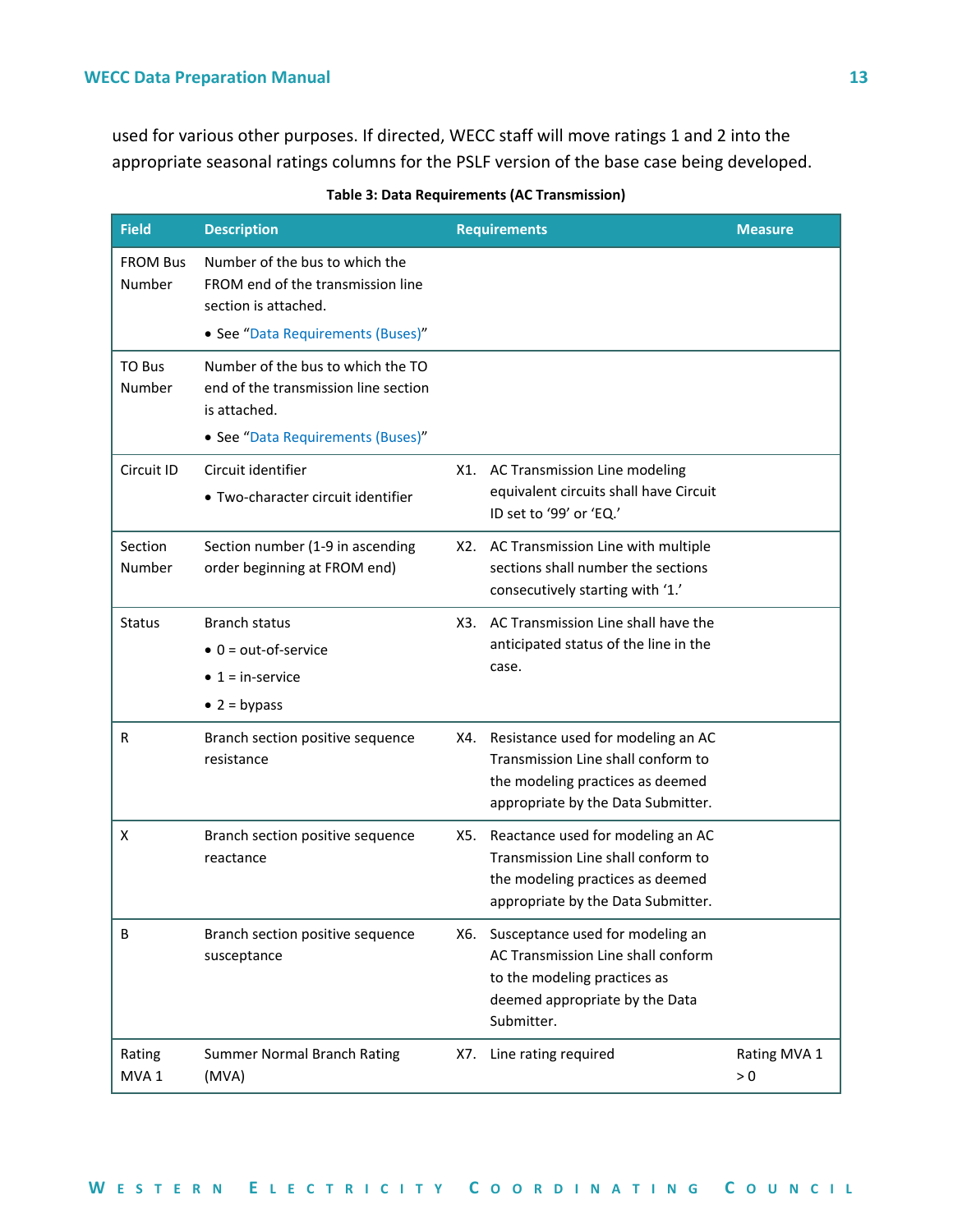| <b>Field</b>               | <b>Description</b>                                                                                                    |     | <b>Requirements</b>                                                                                                                                                                                                 | <b>Measure</b>        |
|----------------------------|-----------------------------------------------------------------------------------------------------------------------|-----|---------------------------------------------------------------------------------------------------------------------------------------------------------------------------------------------------------------------|-----------------------|
| Rating<br>MVA <sub>2</sub> | Summer Emergency Branch Rating<br>(MVA)                                                                               |     | X8. Line rating required                                                                                                                                                                                            | Rating MVA 2<br>$> 0$ |
| Rating<br>MVA <sub>3</sub> | Winter Normal Branch Rating (MVA)                                                                                     |     |                                                                                                                                                                                                                     |                       |
| Rating<br>MVA4             | Winter Emergency Branch Rating<br>(MVA)                                                                               |     |                                                                                                                                                                                                                     |                       |
| Rating<br>MVA <sub>5</sub> | Fall Normal Branch Rating (MVA)                                                                                       |     |                                                                                                                                                                                                                     |                       |
| Rating<br>MVA <sub>6</sub> | Fall Emergency Branch Rating (MVA)                                                                                    |     |                                                                                                                                                                                                                     |                       |
| Rating<br>MVA <sub>7</sub> | Spring Normal Branch Rating (MVA)                                                                                     |     |                                                                                                                                                                                                                     |                       |
| Rating<br>MVA8             | Spring Emergency Branch Rating<br>(MVA)                                                                               |     |                                                                                                                                                                                                                     |                       |
| From<br>Loss<br>Assign.    | Loss factor (0.0 - 1.0) used to assign<br>losses<br>• 1.0 = 100% loss assigned to FROM<br>end of AC Transmission Line |     |                                                                                                                                                                                                                     |                       |
|                            | • 0.0 = 100% loss assigned to "TO"<br>end of AC Transmission Line                                                     |     |                                                                                                                                                                                                                     |                       |
| Area                       | AC Transmission Line Area location                                                                                    | X9. | Refer to "Appendix 2 - Area, Zone<br>and Bus Number Assignments" for<br>designated Area                                                                                                                             |                       |
| Zone                       | Transmission Line Zone location                                                                                       |     | X10. Refer to "Appendix 2 - Area, Zone<br>and Bus Number Assignments" for<br>designated ranges of Zones used by<br>area                                                                                             |                       |
| Ohms                       | Ohmic data flag<br>$\bullet$ 0 = impedances in pu<br>$\bullet$ 1 = impedances in ohms                                 |     |                                                                                                                                                                                                                     |                       |
| Owner                      | Owner Number (1 through 8)                                                                                            |     | X11. Owner Number shall be the<br>Transmission Owner of transmission<br>facility and Generator Owner for<br>lines within generation facility.<br>X12. WECC staff shall assign Owner<br>Number to required entities. |                       |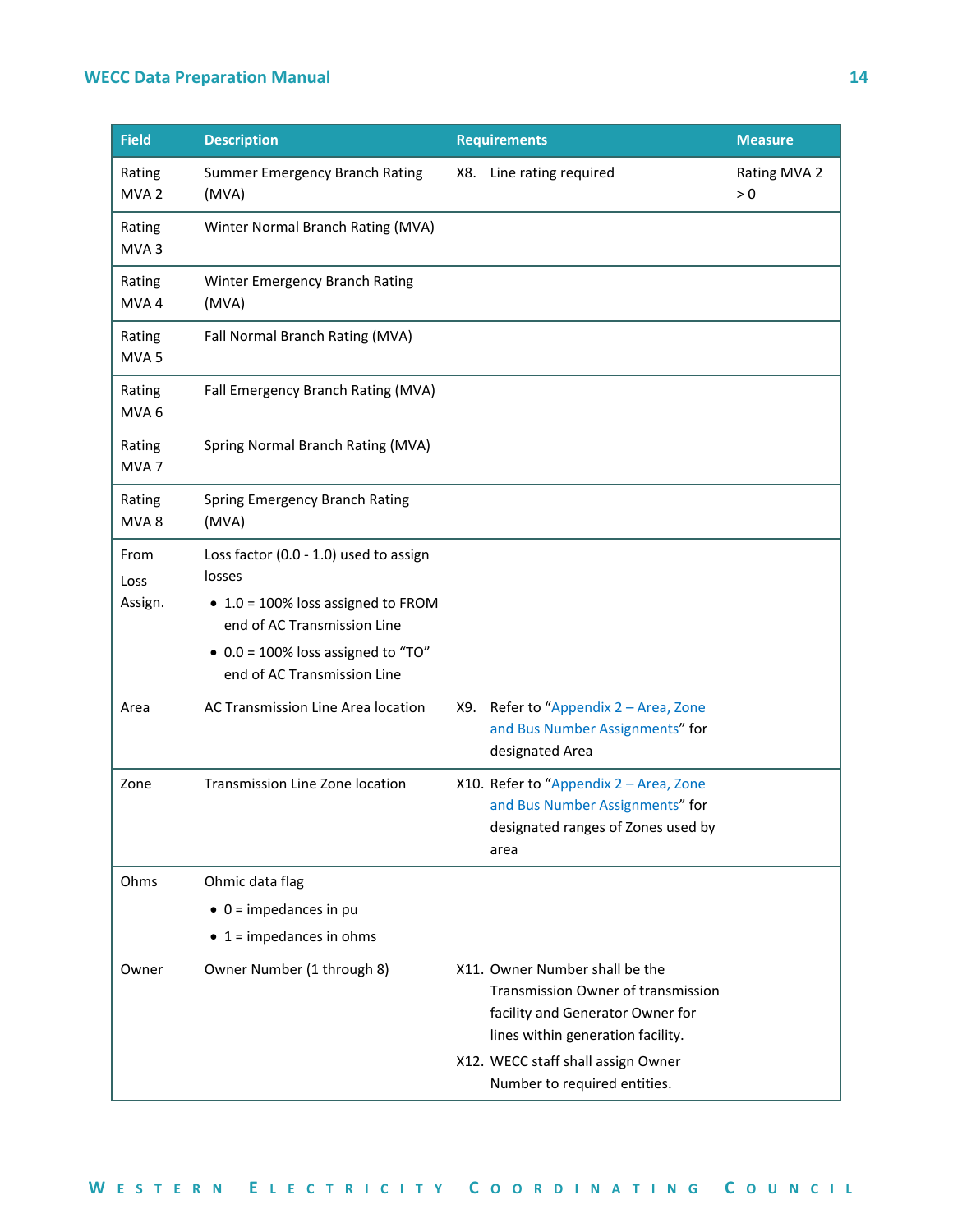#### <span id="page-17-0"></span>**Connectors**

- 1. For the purpose of this DPM, Connectors should be considered as objects other than transmission lines, series capacitor, series reactors and transformers connecting two buses. Breakers can be modeled as Connectors.
- 2. MVA or Amp Ratings for Connectors are not required. The connected transmission line or transformer may include the connector rating if the connector is the most limiting element of the devices intended to be represented in the model.

| <b>Field</b>              | <b>Description</b>                                                                                                            | <b>Requirements</b>                                                            | <b>Measure</b> |
|---------------------------|-------------------------------------------------------------------------------------------------------------------------------|--------------------------------------------------------------------------------|----------------|
| <b>FROM Bus</b><br>Number | Number of the bus to which the<br>FROM end of the Connector is<br>attached.<br>• See "Data Requirements (Buses)"              |                                                                                |                |
| <b>TO Bus</b><br>Number   | Number of the bus to which the TO<br>end of the Connector is attached.<br>• See "Data Requirements (Buses)"                   |                                                                                |                |
| ID                        | Connector identifier<br>• Two-character identifier                                                                            |                                                                                |                |
| <b>Status</b>             | <b>Connector status</b><br>$\bullet$ 0 = out-of-service<br>$\bullet$ 1 = in-service<br>$\bullet$ 2 = bypass                   | B1. Connector shall have the<br>anticipated status of the line in the<br>case. |                |
| Connector<br>Type         | Connector device type<br>• Breaker<br>• Load break disconnect<br>• Disconnect<br>$•$ Fuse<br>• Ground disconnect              |                                                                                |                |
| Allow<br>Consolidation    | Flag for allowing topology<br>processing to consolidate the<br>Connector within a "superbus"<br>$\bullet$ YES<br>$\bullet$ NO |                                                                                |                |

#### **Table 4: Data Requirements (Connector)**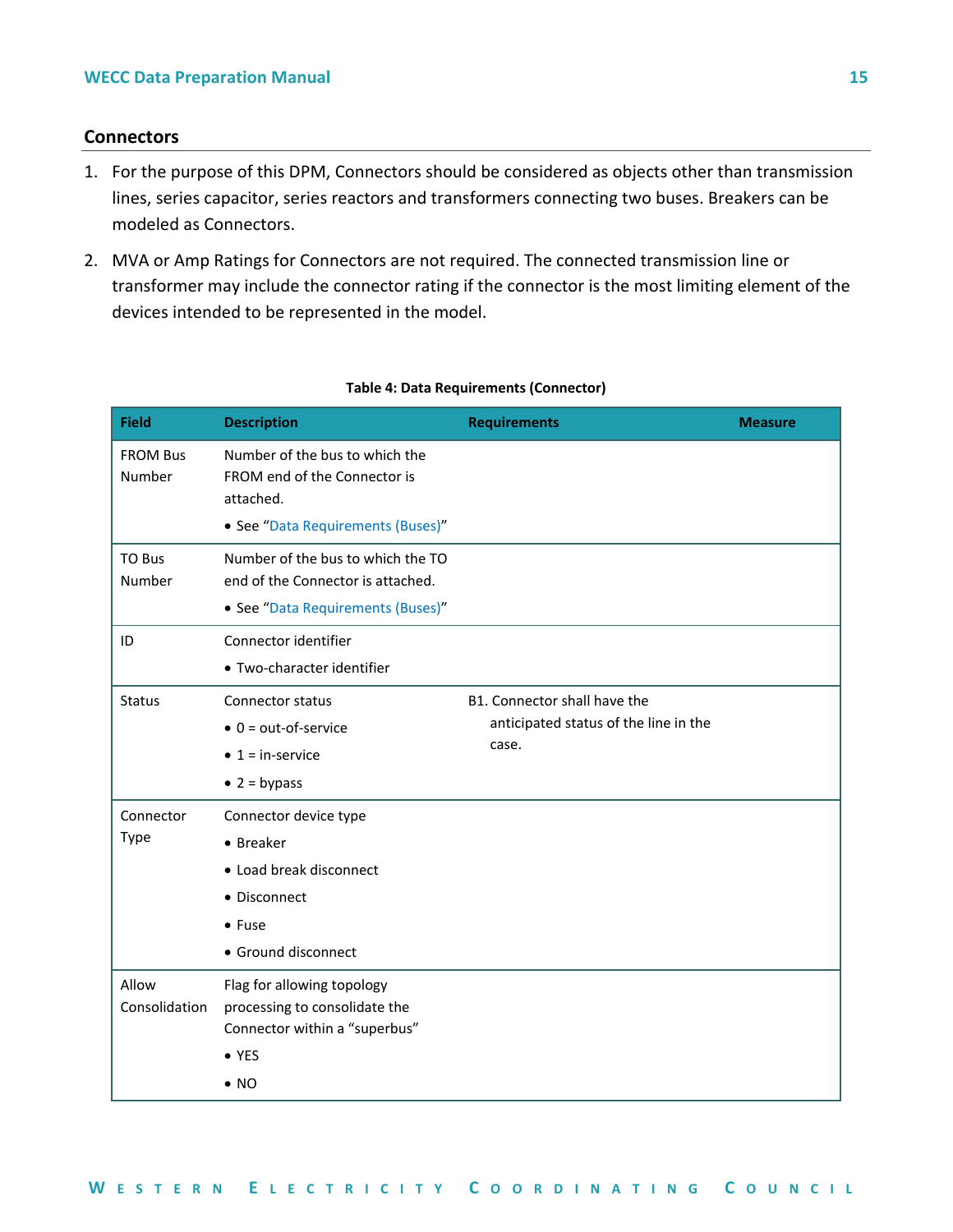| <b>Field</b> | <b>Description</b>                                | <b>Requirements</b> | <b>Measure</b> |
|--------------|---------------------------------------------------|---------------------|----------------|
| Rating MVA 1 | <b>Summer Normal Connector Rating</b><br>(MVA)    |                     |                |
| Rating MVA 2 | <b>Summer Emergency Connector</b><br>Rating (MVA) |                     |                |
| Rating MVA 3 | Winter Normal Connector Rating<br>(MVA)           |                     |                |
| Rating MVA 4 | Winter Emergency Connector<br>Rating (MVA)        |                     |                |
| Rating MVA 5 | <b>Fall Normal Branch Connector</b><br>(MVA)      |                     |                |
| Rating MVA 6 | <b>Fall Emergency Connector Rating</b><br>(MVA)   |                     |                |
| Rating MVA 7 | <b>Spring Normal Connector Rating</b><br>(MVA)    |                     |                |
| Rating MVA 8 | <b>Spring Emergency Connector Rating</b><br>(MVA) |                     |                |

#### <span id="page-18-0"></span>**Transformers**

#### **General Requirements**

- 1. Transformers with no Tap Changing Under Load (TCUL) or phase-shifting capability shall have the Tap Control Type field set to '1' and shall not have TCUL or phase-shifting data included in the cases. Conversion from the latest approved version of PSLF to other widely used programs may create model discrepancies with partial TCUL or phase-shifting data. Actual transformer equipment type shall be represented.
- 2. Transformer data can be entered on either the transformer base (transformer winding MVA base and winding voltage base) or the system model base (100 MVA and system nominal voltage base). Impedance values and tap position values shall use a consistent unit base value for a given transformer.
- 3. Transformer models connecting two Areas, as defined by WECC, shall be represented in the Master Tie-Line File (see "Appendix 2 – [Area, Zone, and Bus Number Assignments" for designated Areas"](#page-39-0)).
- 4. Normal and Emergency thermal rating fields corresponding to the seasonal scenario described in the base case data request letter shall be populated for all Transformer models.
- 5. The Transformer Impedance Correction Table shall be maintained in the "Master Tie-Line File.".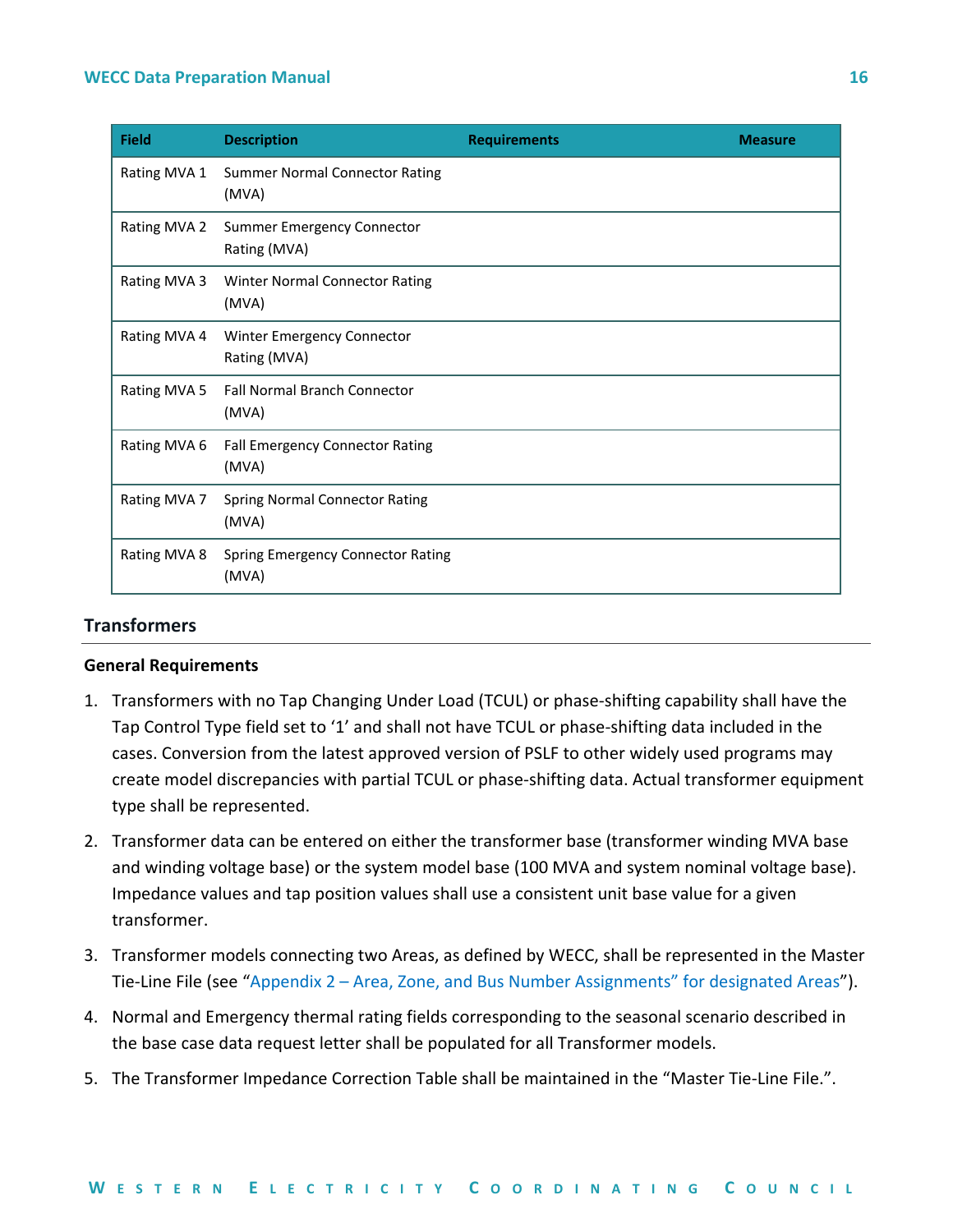6. PSS®E cases use ratings 1 and 2 for seasonal normal and emergency ratings corresponding to the season of the case. If directed, WECC staff will move ratings 1 and 2 into the appropriate seasonal ratings columns for the PSLF version of the Base Case being developed.

| <b>Field</b>                      | <b>Description</b>                                                                                                                                                                                               | <b>Requirements</b>                                                                                                                                                                 | <b>Measure</b> |
|-----------------------------------|------------------------------------------------------------------------------------------------------------------------------------------------------------------------------------------------------------------|-------------------------------------------------------------------------------------------------------------------------------------------------------------------------------------|----------------|
| <b>FROM Bus</b><br>Number         | Number of the bus to which the<br>FROM end of the transformer is<br>attached.<br>• See "Data Requirements (Buses)"                                                                                               |                                                                                                                                                                                     |                |
| TO Bus<br>Number                  | Number of the bus to which the<br>"TO" end of the transformer is<br>attached.<br>• See "Data Requirements (Buses)"                                                                                               |                                                                                                                                                                                     |                |
| Circuit ID                        | Circuit identifier<br>• Two-character circuit identifier                                                                                                                                                         | Transformer modeling equivalent<br>T1.<br>circuits shall have Circuit ID set to<br>'99' or 'EQ.'                                                                                    |                |
| <b>Status</b>                     | <b>Transformer Status</b><br>$\bullet$ 0 = out-of-service<br>$\bullet$ 1 = in-service<br>$\bullet$ 2 = secondary open<br>$\bullet$ 3 = tertiary open<br>$\bullet$ 4 = primary open                               | Transformers shall have the<br>T2.<br>anticipated status of the<br>transformer in the case.                                                                                         |                |
| <b>Tap Control</b><br><b>Type</b> | Transformer type code<br>$\bullet$ 1 or 11 = Fixed<br>• 2 or $12 = TCUL$<br>$\bullet$ -2 or -12 = TCUL Disabled<br>$\bullet$ 4 or 14 = Phase-Shifting<br>$\bullet$ -4 or -14 = Phase Shifting<br><b>Disabled</b> | T3. TCUL Disabled and Phase Shifting<br>Disabled should be used to<br>represent a temporary physical<br>change in transformer control or<br>to address potential modeling<br>issues |                |
| Regulated<br><b>Bus Number</b>    | Number of Bus with voltage<br>regulated or "TO" bus number for<br>phase-regulated transformers.                                                                                                                  | Regulation of a remote bus<br>T4.<br>that does not represent actual<br>system operation shall be<br>avoided.                                                                        |                |
| Impedance<br>Table<br>Number      | Impedance correction table<br>number.                                                                                                                                                                            |                                                                                                                                                                                     |                |

#### **Table 5: Data Requirements (Transformers)**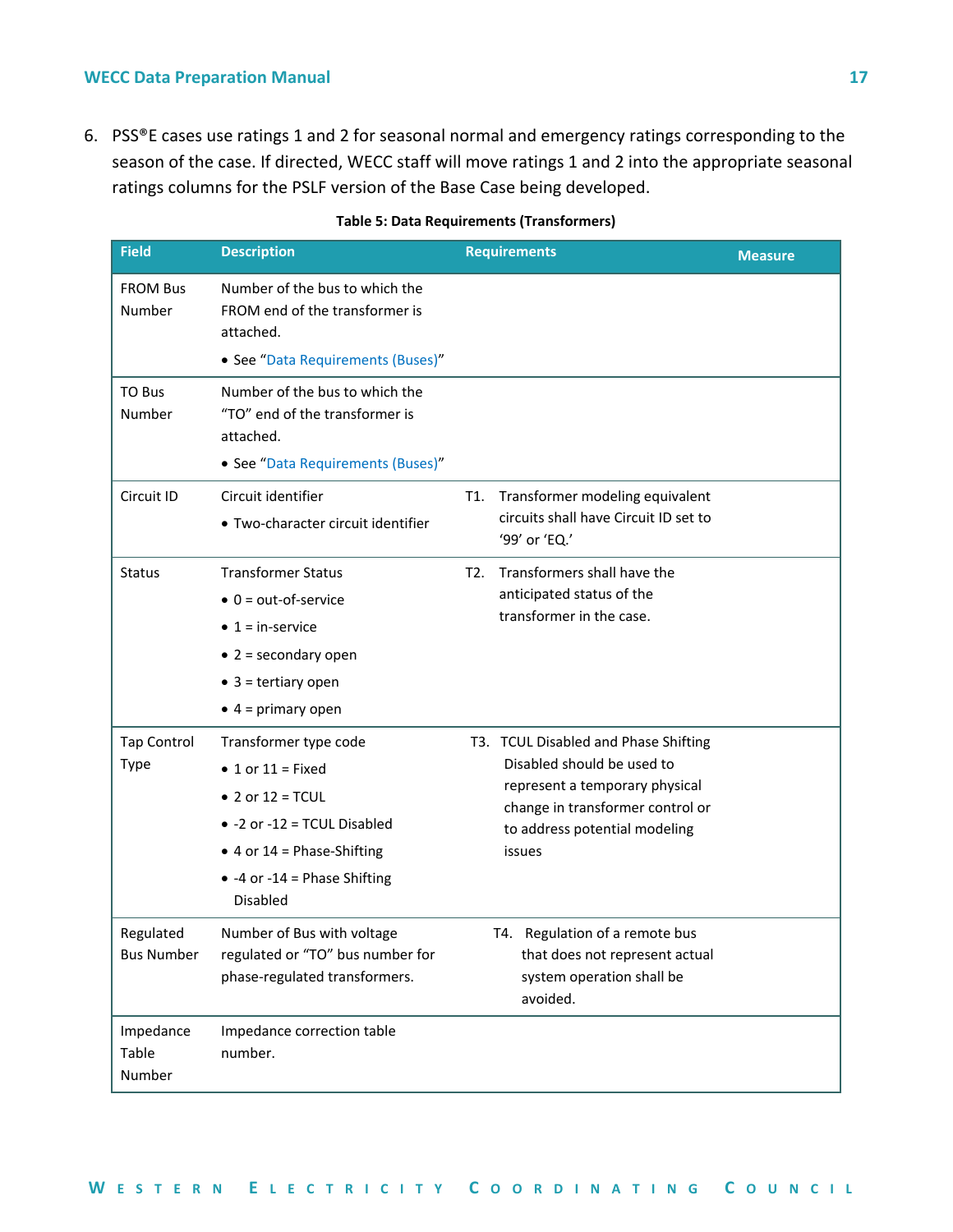| <b>Field</b>                       | <b>Description</b>                                                          |     | <b>Requirements</b>                                                                                                 | <b>Measure</b> |
|------------------------------------|-----------------------------------------------------------------------------|-----|---------------------------------------------------------------------------------------------------------------------|----------------|
| <b>Tert Bus</b><br>Number          | Tertiary winding Bus number<br>• See "Data Requirements (Buses)"            |     |                                                                                                                     |                |
| 3wpt Bus<br>Number                 | Internal '3-winding point' Bus<br>number<br>See "Data Requirements (Buses)" |     | T5. This bus number shall be unique to<br>the transformer and be consistent<br>in all cases                         |                |
| Area                               | Area in which Transformer is<br>located                                     | T6. | Refer to "Appendix 2 - Area, Zone<br>and Bus Number Assignments" for<br>designated Area.                            |                |
| Zone                               | Zone in which Transformer is<br>located                                     | T7. | Refer to "Appendix 2 - Area, Zone<br>and Bus Number Assignments" for<br>designated ranges of Zones used<br>by Area. |                |
| FROM-TO<br><b>Base MVA</b>         | Transformer MVA base (prim. to<br>sec. for 3-wndg)                          |     |                                                                                                                     |                |
| FROM-Tert<br><b>Base MVA</b>       | MVA base - prim. to tertiary for 3-<br>wndg                                 |     |                                                                                                                     |                |
| <b>TO-Tert Base</b><br><b>MVA</b>  | MVA base - tertiary. to sec. for 3-<br>wndg                                 |     |                                                                                                                     |                |
| R FROM-TO                          | Resistance primary to secondary                                             |     |                                                                                                                     |                |
| X FROM-TO                          | Reactance primary to secondary                                              |     |                                                                                                                     |                |
| R FROM-Tert                        | Resistance primary to tertiary                                              |     |                                                                                                                     |                |
| X FROM-Tert                        | Reactance primary to tertiary                                               |     |                                                                                                                     |                |
| R TO-Tert                          | Resistance secondary to tertiary                                            |     |                                                                                                                     |                |
| X TO-Tert                          | Reactance secondary to tertiary                                             |     |                                                                                                                     |                |
| <b>FROM</b><br>Winding<br>Nom Volt | Primary winding nominal voltage<br>(kV)                                     |     |                                                                                                                     |                |
| <b>TO Winding</b><br>Nom Volt      | Secondary winding nominal voltage<br>(kV)                                   |     |                                                                                                                     |                |
| <b>Tert Winding</b><br>Nom Volt    | Tertiary winding nominal voltage<br>(kV)                                    |     |                                                                                                                     |                |
| FROM Fixed<br>Tap                  | Primary winding fixed tap position<br>(pu)                                  |     |                                                                                                                     |                |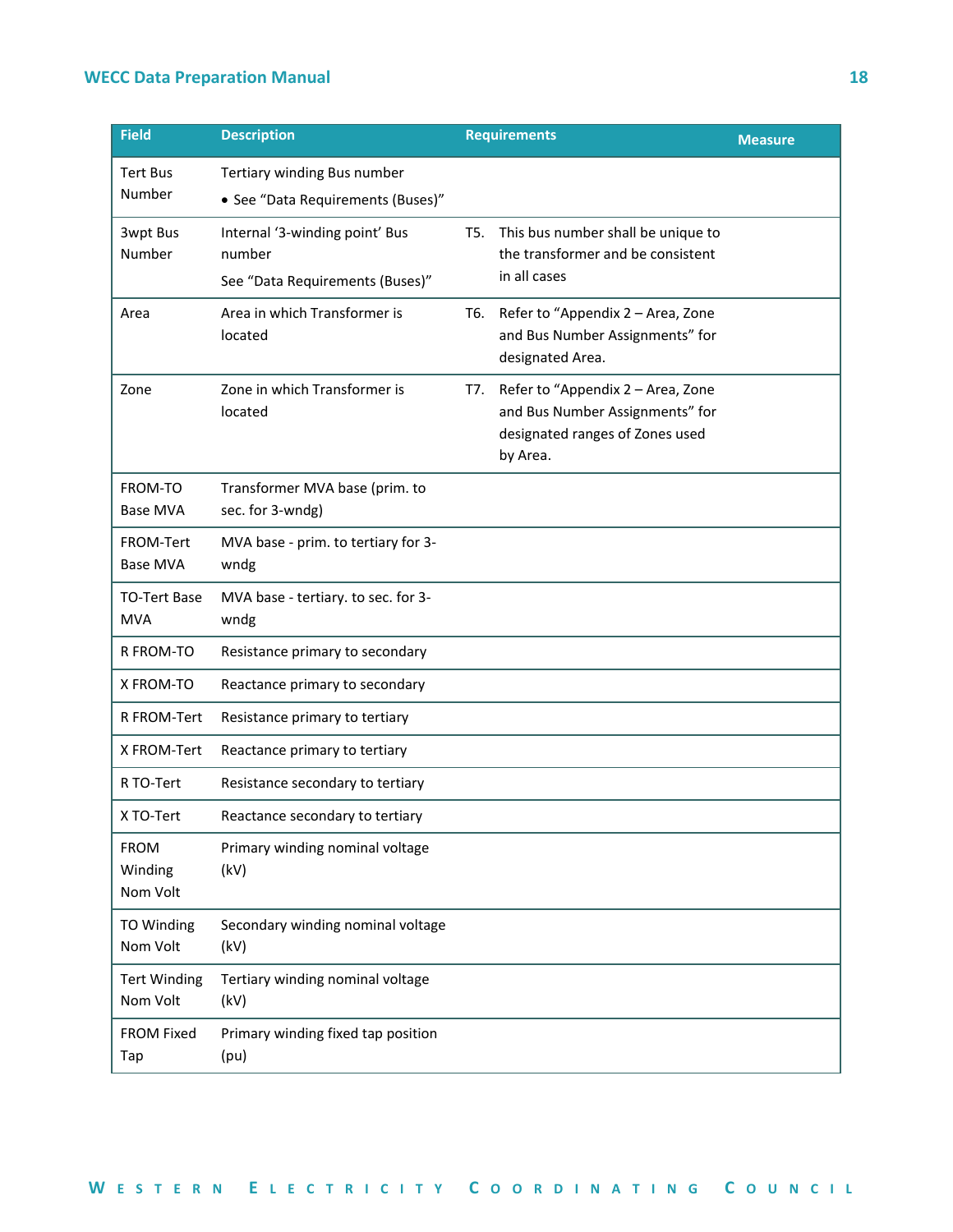| <b>Field</b>                              | <b>Description</b>                                                                     |     | <b>Requirements</b>                                                                                                               | <b>Measure</b>                                      |
|-------------------------------------------|----------------------------------------------------------------------------------------|-----|-----------------------------------------------------------------------------------------------------------------------------------|-----------------------------------------------------|
| <b>TO Fixed Tap</b>                       | Secondary winding fixed tap<br>position (pu)                                           |     |                                                                                                                                   |                                                     |
| <b>Tert Fixed</b><br>Tap                  | Tertiary winding fixed tap position<br>(pu)                                            |     |                                                                                                                                   |                                                     |
| Variable V<br>Tap or<br>Variable<br>Angle | TCUL tap position (primary<br>winding) or phase angle position                         | T8. | Variable V Tap or Variable Angle<br>shall be at or within Max VAr Tap<br>and Min VAr Tap for Transformers<br>that are in-service. | Min VAr Tap $\leq$<br>$V$ Tap $\leq$ Max<br>VAr Tap |
| <b>Step Size</b>                          | TCUL (pu) or phase-shift (angle in<br>deg) step                                        | T9. | Step Size shall reflect the<br>capability of the transformer.                                                                     |                                                     |
| <b>FROM Angle</b>                         | Primary winding phase angle (deg)                                                      |     |                                                                                                                                   |                                                     |
| TO Angle                                  | Secondary winding phase angle<br>(deg)                                                 |     |                                                                                                                                   |                                                     |
| Tertiary<br>Angle                         | Tertiary winding phase angle (deg)                                                     |     |                                                                                                                                   |                                                     |
| G-Core Loss                               | Magnetizing conductance (pu)                                                           |     |                                                                                                                                   |                                                     |
| В<br>Magnetizing                          | Magnetizing susceptance (pu)                                                           |     |                                                                                                                                   |                                                     |
| Rating 1                                  | <b>Summer Normal Branch Rating</b><br>(MVA) (primary winding for<br>3-winding xfmr)    |     | T10. Transformer rating required.                                                                                                 | Rating MVA 1<br>> 0                                 |
| Rating 2                                  | <b>Summer Emergency Branch Rating</b><br>(MVA) (primary winding for<br>3-winding xfmr) |     | T11. Transformer rating required.                                                                                                 | Rating MVA 2<br>> 0                                 |
| Rating 3                                  | <b>Winter Normal Branch Rating</b><br>(MVA) (primary winding for<br>3-winding xfmr)    |     |                                                                                                                                   |                                                     |
| Rating 4                                  | Winter Emergency Branch Rating<br>(MVA) (primary winding for<br>3-winding xfmr)        |     |                                                                                                                                   |                                                     |
| Rating 5                                  | Fall Normal Branch Rating (MVA)<br>(primary winding for 3-winding<br>xfmr)             |     |                                                                                                                                   |                                                     |
| Rating 6                                  | Fall Emergency Branch Rating<br>(MVA) (primary winding for<br>3-winding xfmr)          |     |                                                                                                                                   |                                                     |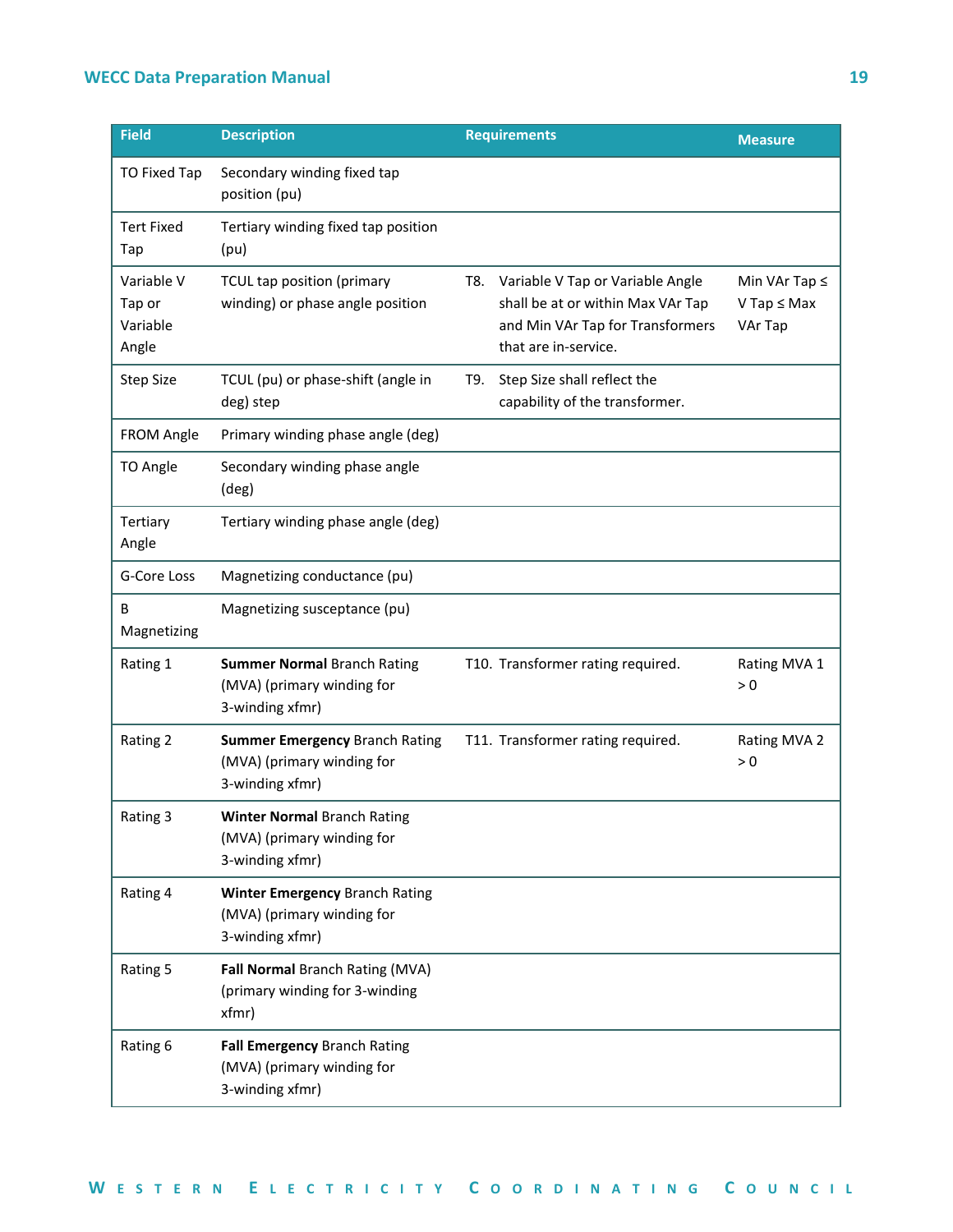| <b>Field</b>                                | <b>Description</b>                                                                     | <b>Requirements</b>                                      | <b>Measure</b> |
|---------------------------------------------|----------------------------------------------------------------------------------------|----------------------------------------------------------|----------------|
| Rating 7                                    | <b>Spring Normal Branch Rating</b><br>(MVA) (primary winding for<br>3-winding xfmr)    |                                                          |                |
| Rating 8                                    | <b>Spring Emergency Branch Rating</b><br>(MVA) (primary winding for<br>3-winding xfmr) |                                                          |                |
| TO Winding<br><b>Rating MVA</b><br>1        | Ratings - secondary winding for<br>3-winding xfmr                                      |                                                          |                |
| TO Winding<br><b>Rating MVA</b><br>2        | Ratings - secondary winding for<br>3-winding xfmr                                      |                                                          |                |
| <b>TO Winding</b><br><b>Rating MVA</b><br>3 | Ratings - secondary winding for<br>3-winding xfmr                                      |                                                          |                |
| Tert Wind.<br><b>Rating MVA</b><br>1        | Ratings - tertiary winding for<br>3-winding xfmr                                       |                                                          |                |
| Tert Wind.<br><b>Rating MVA</b><br>2        | Ratings - tertiary winding for<br>3-winding xfmr                                       |                                                          |                |
| Tert Wind.<br><b>Rating MVA</b><br>3        | Ratings - tertiary winding for<br>3-winding xfmr                                       |                                                          |                |
| <b>FROM Loss</b><br>Assign                  | Loss assignment factor (primary<br>winding for 3-winding xfmr) (pu)                    |                                                          |                |
| <b>TO Loss</b><br>Assign                    | Loss assignment factor - secondary<br>winding for 3-winding xfmr (pu)                  |                                                          |                |
| <b>Tert Loss</b><br>Assign                  | Loss assignment factor - tertiary<br>winding for 3-winding xfmr (pu)                   |                                                          |                |
| Max Var. Tap                                | Maximum TCUL ratio (pu or deg)                                                         | T12. Max Var. Tap shall be greater than<br>Min Var. Tap. |                |
| Min Var. Tap                                | Minimum TCUL ratio (pu or deg)                                                         |                                                          |                |
| Max Cont V<br>or MW                         | Maximum voltage (power) at<br>controlled bus (pu or MW)                                | T13. Max Cont V shall be greater than<br>Min Cont V.     |                |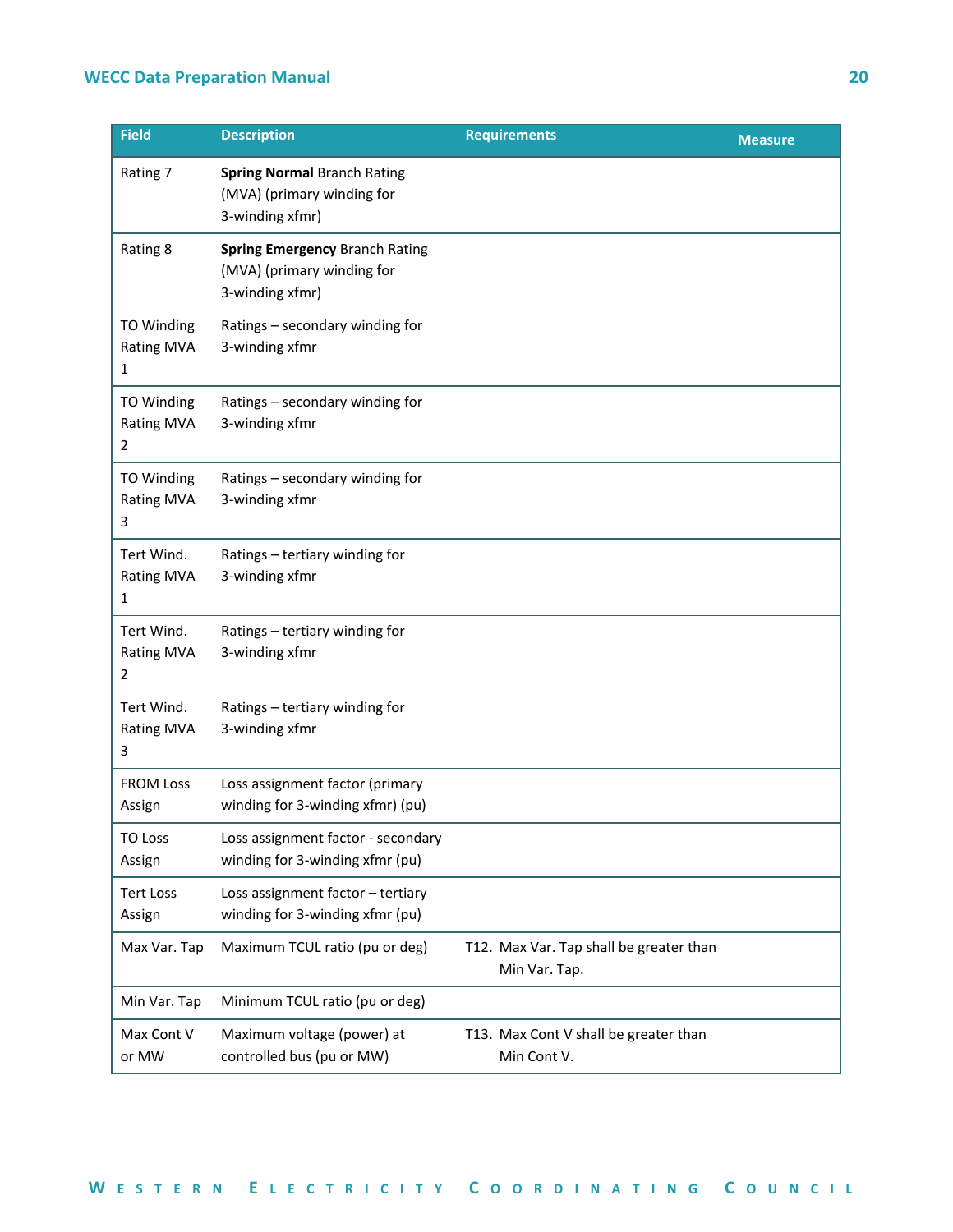| <b>Field</b>        | <b>Description</b>                                      | <b>Requirements</b>                                                                                                                                                                                           | <b>Measure</b> |
|---------------------|---------------------------------------------------------|---------------------------------------------------------------------------------------------------------------------------------------------------------------------------------------------------------------|----------------|
| Min Cont V<br>or MW | Minimum voltage (power) at<br>controlled bus (pu or MW) |                                                                                                                                                                                                               |                |
| Ohms                | Ohmic data flag                                         |                                                                                                                                                                                                               |                |
|                     | $\bullet$ 0 = impedances in pu                          |                                                                                                                                                                                                               |                |
|                     | $\bullet$ 1 = impedances in ohms                        |                                                                                                                                                                                                               |                |
| Owner               | Owner Number (1 through 8)                              | T14. Owner Number shall be the<br><b>Transmission Owner for</b><br>transmission facility and Generator<br>Owner for generator facility.<br>T15. WECC staff shall assign Owner<br>Number to required entities. |                |

#### <span id="page-23-0"></span>**Fixed Shunt Reactive Elements**

#### **General Requirements**

- 1. Represent fixed shunt elements that are directly connected to a bus as bus shunts.
- 2. Represent fixed shunt elements that directly connect to and switch with a transmission line as line shunts.
- 3. Fixed Line Shunt models connected to an AC Transmission Line model connecting two Areas, as defined by WECC, shall be represented in the "Master Tie-Line File" if requested by the process detailed in the data submission request.
- 4. Fixed shunt reactive devices inside wind and solar projects must be modeled explicitly in power flow.

| <b>Field</b>              | <b>Description</b>                                                                                                                                                                                                              | <b>Requirement</b> |
|---------------------------|---------------------------------------------------------------------------------------------------------------------------------------------------------------------------------------------------------------------------------|--------------------|
| <b>FROM Bus</b><br>Number | Number of the Bus to which the FROM end of the<br>transmission line on which the shunt is connected<br>for line shunts or number of the Bus at which<br>shunt is connected for bus shunts.<br>• See "Data Requirements (Buses)" |                    |
| <b>TO Bus Number</b>      | Number of the Bus to which the TO end of the<br>transmission line on which the shunt is connected.<br>for line shunts or 0 for bus shunts.<br>• See "Data Requirements (Buses)"                                                 |                    |

#### **Table 6: Data Requirements (Fixed Shunts)**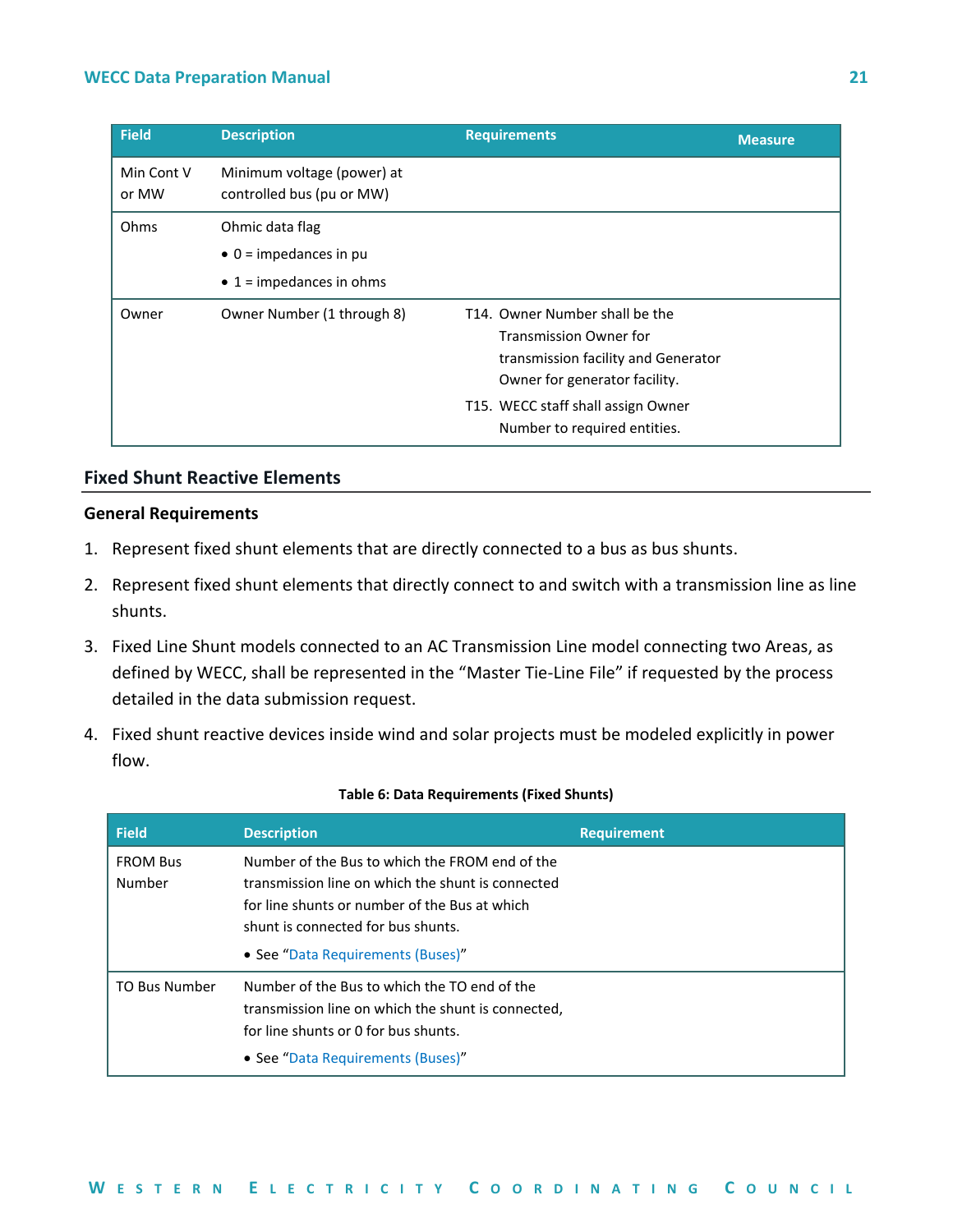| <b>Field</b>          | <b>Description</b>                                   |                | <b>Requirement</b>                     |
|-----------------------|------------------------------------------------------|----------------|----------------------------------------|
| Shunt ID              | Shunt identifier                                     | F1.            | Line shunt connected to the FROM       |
|                       | • Two-character shunt identifier                     |                | end of the transmission line shall     |
|                       |                                                      |                | have Shunt ID starting with 'F.'       |
|                       |                                                      | F <sub>2</sub> | Line shunt connected to the TO         |
|                       |                                                      |                | end of the transmission line shall     |
|                       |                                                      |                | have Shunt ID starting with 'T.'       |
| Circuit ID            | AC Transmission Line circuit identifier for line     |                |                                        |
|                       | shunts or blank for bus shunts                       |                |                                        |
|                       | • Two-character circuit identifier                   |                |                                        |
| <b>Section Number</b> | Number of AC Transmission Line section to which      |                |                                        |
|                       | shunt is connected if line shunt or '0' if bus shunt |                |                                        |
| <b>Shunt Status</b>   | Shunt status                                         | F3.            | Fixed shunts shall have the            |
|                       | $\bullet$ 0 = out-of-service                         |                | anticipated status of the shunt in     |
|                       | $\bullet$ 1 = in-service                             |                | the case.                              |
|                       |                                                      |                |                                        |
| Area                  | Area in which fixed shunt is located                 | F4.            | Refer to "Appendix 2 - Area, Zone      |
|                       |                                                      |                | and Bus Number Assignments" for        |
|                       |                                                      |                | designated Area.                       |
| Zone                  | Zone in which fixed shunt is located                 | F5.            | Refer to "Appendix 2 - Area, Zone      |
|                       |                                                      |                | and Bus Number Assignments" for        |
|                       |                                                      |                | designated ranges of Zones used        |
|                       |                                                      |                | by Area.                               |
| G                     | Actual shunt conductance (pu)                        |                |                                        |
| B                     | Actual shunt susceptance (pu)                        |                |                                        |
| Owner                 | Owner Number $(1 - 4)$                               | F6.            | Owner Number shall be the              |
|                       |                                                      |                | <b>Transmission Owner or Generator</b> |
|                       |                                                      |                | Owner.                                 |
|                       |                                                      | F7.            | WECC staff shall assign Owner          |
|                       |                                                      |                | Number to required entities.           |

#### <span id="page-24-0"></span>**Controlled Shunt Reactive Devices**

#### **General Requirements**

- 1. Controlled shunt reactive device models should be used to represent the following devices explicitly in power flow:
	- Mechanically switched shunt capacitors and reactors;
	- Static VAR Compensators;
	- STATCOMs; and/or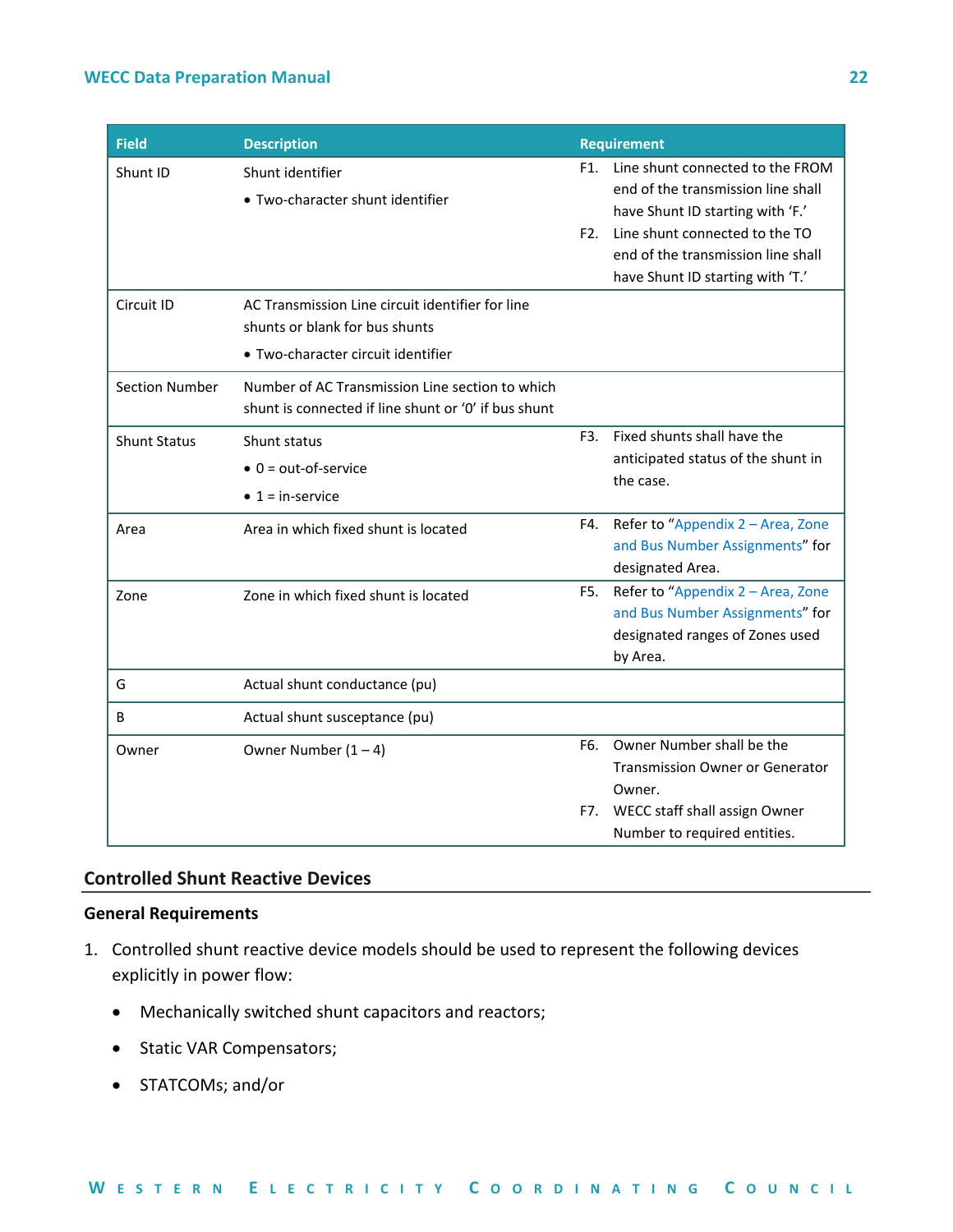- Thyristor-switched shunt capacitors and reactors.
- 2. Controlled shunt reactive devices inside wind and solar projects must be modeled explicitly in power flow.
- 3. The number of explicitly modeled shunts on a bus should be minimized to aid solving.

**Table 7: Data Requirements (Controlled Shunts)**

| <b>Field</b>         | <b>Description</b>                             |     | <b>Requirement</b>              |
|----------------------|------------------------------------------------|-----|---------------------------------|
| <b>Bus Number</b>    | Number of Bus at which device is connected     |     |                                 |
|                      | • See "Data Requirements (Buses)"              |     |                                 |
| SVD ID               | SVD identifier                                 |     |                                 |
|                      | · Two-character identifier                     |     |                                 |
| <b>SVD Status</b>    | SVD status                                     | S1. | Controlled shunts shall have    |
|                      | $\bullet$ 0 = out-of-service                   |     | the anticipated status of the   |
|                      | $\bullet$ 1 = in-service                       |     | shunt in the case.              |
| SVD Control Type     | Device type                                    |     |                                 |
|                      | $\bullet$ 0 = Fixed                            |     |                                 |
|                      | $\bullet$ 1 = Discrete                         |     |                                 |
|                      | $\bullet$ 2 = Continuous                       |     |                                 |
|                      | $\bullet$ 3 = All or Nothing                   |     |                                 |
|                      | • 4 = Discrete control using Voltage Dead Band |     |                                 |
|                      | $\bullet$ 5=WECC SVC                           |     |                                 |
|                      | • 6=WECC STATCOM                               |     |                                 |
|                      | • 7=WECC TSC/TSR                               |     |                                 |
| <b>Regulated Bus</b> | Number of Bus regulated by this shunt          | S2. | Regulation of a remote Bus that |
|                      | • See "Data Requirements (Buses)"              |     | does not represent actual       |
|                      |                                                |     | system operation shall be       |
|                      |                                                |     | avoided.                        |
| Area                 | Area in which Controlled Shunt is located      | S3. | Refer to "Appendix 2 - Area,    |
|                      |                                                |     | <b>Zone and Bus Number</b>      |
|                      |                                                |     | Assignments" for designated     |
|                      |                                                |     | Area.                           |
| Zone                 | Zone in which Controlled Shunt is located      | S4. | Refer to "Appendix 2 - Area,    |
|                      |                                                |     | <b>Zone and Bus Number</b>      |
|                      |                                                |     | Assignments" for designated     |
|                      |                                                |     | ranges of Zones used by Area.   |
| <b>G</b> Actual      | Actual shunt conductance (pu)                  |     |                                 |
| <b>B</b> Actual      | Actual shunt susceptance (pu)                  |     |                                 |
| <b>B</b> Min         | Minimum susceptance of continuous element (pu) |     |                                 |
| <b>B</b> Max         | Maximum susceptance of continuous element      |     |                                 |
|                      | (pu)                                           |     |                                 |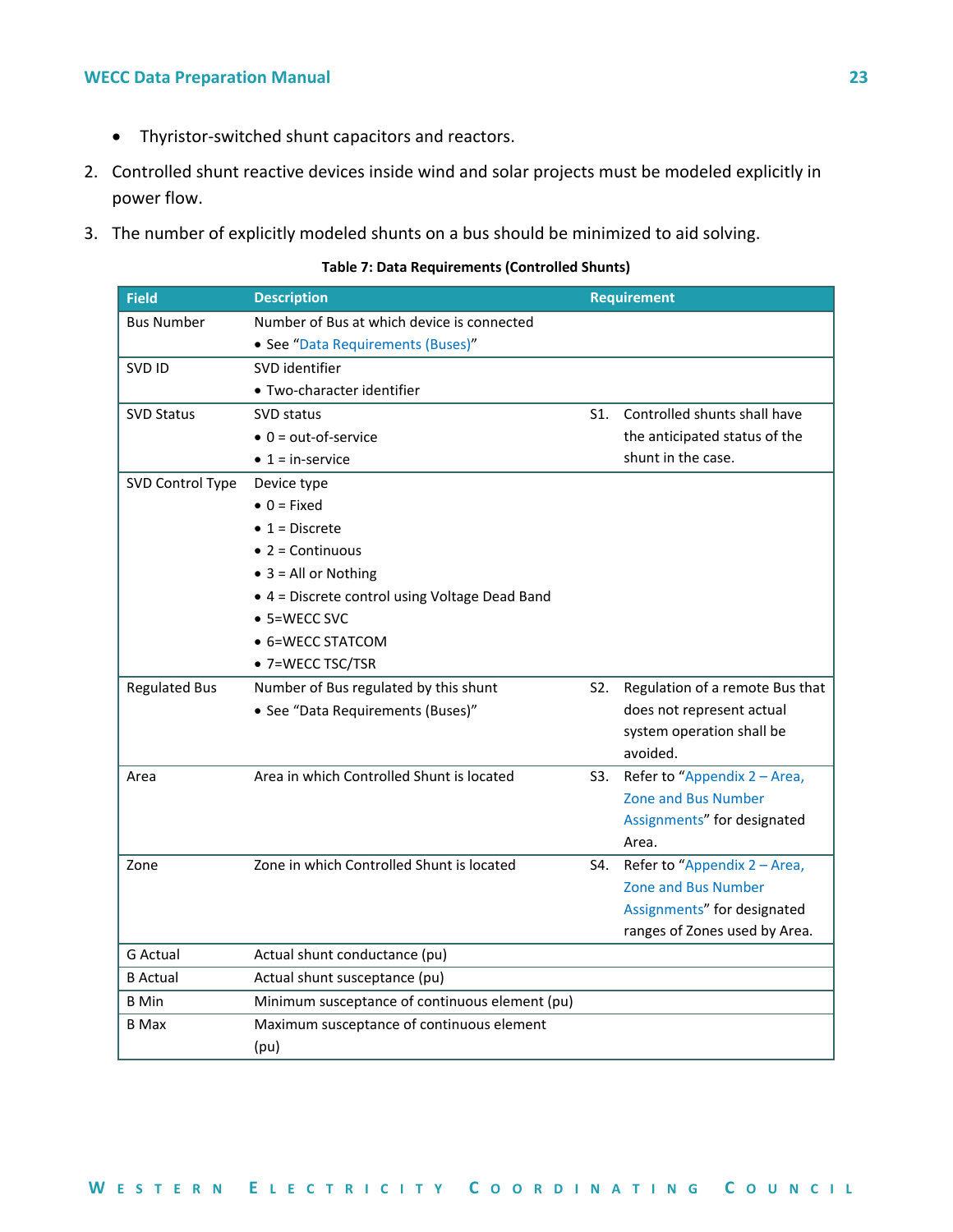| <b>Field</b>                  | <b>Description</b>                                                                                                                           |            | <b>Requirement</b>                                                                                                                                                                 |
|-------------------------------|----------------------------------------------------------------------------------------------------------------------------------------------|------------|------------------------------------------------------------------------------------------------------------------------------------------------------------------------------------|
| <b>Voltage Dead</b><br>Band   | Voltage control bandwidth divided by two (pu)<br>(types 3 and 4)                                                                             | S5.<br>S6. | Voltage Dead Band shall<br>prevent regulated voltage from<br>exceeding the Voltage Dead<br>Band with a single Controlled<br>Shunt step.<br>The minimum dead band shall<br>be 0.02. |
| <b>B</b> Step                 | Susceptance of each switched element in nth<br>stage (pu) (types 1-4, 7)                                                                     | S7.        | Step size shall reflect the<br>capability of the controlled<br>shunt.                                                                                                              |
| No. of Steps                  | Number of equal admittance steps in nth<br>switched stage (types 1-4, 7)                                                                     | S8.        | Number of steps shall reflect<br>the capability of the controlled<br>shunt.                                                                                                        |
| <b>B</b> Min                  | Minimum total susceptance for device (pu)                                                                                                    |            |                                                                                                                                                                                    |
| <b>B</b> Max                  | Maximum total susceptance for device (pu)<br>Maximum current for type 6 (pu)                                                                 |            |                                                                                                                                                                                    |
| XC                            | Compensating (slope) reactance (pu) (types 5, 6,<br>7)                                                                                       |            |                                                                                                                                                                                    |
| <b>B</b> Min SH               | Minimum B for switching shunts (pu) (types 5, 6,<br>7)                                                                                       |            |                                                                                                                                                                                    |
| <b>B Max SH</b>               | Maximum B for switching shunts (pu) (types 5, 6,<br>7)                                                                                       |            |                                                                                                                                                                                    |
| <b>STSB</b>                   | Slow reset control on/off status (pu) (types 5, 6, 7)                                                                                        |            |                                                                                                                                                                                    |
| <b>B</b> Min SB               | Minimum B for slow reset (pu) (pu) (types 5, 7)                                                                                              |            |                                                                                                                                                                                    |
| <b>B Max SB</b>               | Maximum B for slow reset (pu) (pu) (types 5, 7)                                                                                              |            |                                                                                                                                                                                    |
| <b>VRFMIN</b>                 | Minimum Voltage reference for slow reset (pu)<br>(types 5, 6, 7)<br>Minimum Voltage reference for types 3 and 4 if<br>Voltage Dead Band <= 0 |            |                                                                                                                                                                                    |
| <b>VRFMAX</b>                 | Maximum Voltage reference for slow reset (pu)<br>(types 5, 6, 7)<br>Maximum Voltage reference for types 3 and 4 if<br>Voltage Dead Band <= 0 |            |                                                                                                                                                                                    |
| dVdB                          | System dV/dB for slow reset (pu) (types 5, 6,<br>and $7)$                                                                                    |            |                                                                                                                                                                                    |
| Ni                            | Number of steps in shunt                                                                                                                     |            |                                                                                                                                                                                    |
| Owner                         | Owner Number (1 through 4)                                                                                                                   | S9.        | Owner Number shall be the<br><b>Transmission Owner or</b><br>Generator Owner.<br>S10. WECC staff shall assign Owner<br>Number to required entities.                                |
| <b>Balancing</b><br>Authority | Balancing Authority Area in which Shunt is located                                                                                           |            |                                                                                                                                                                                    |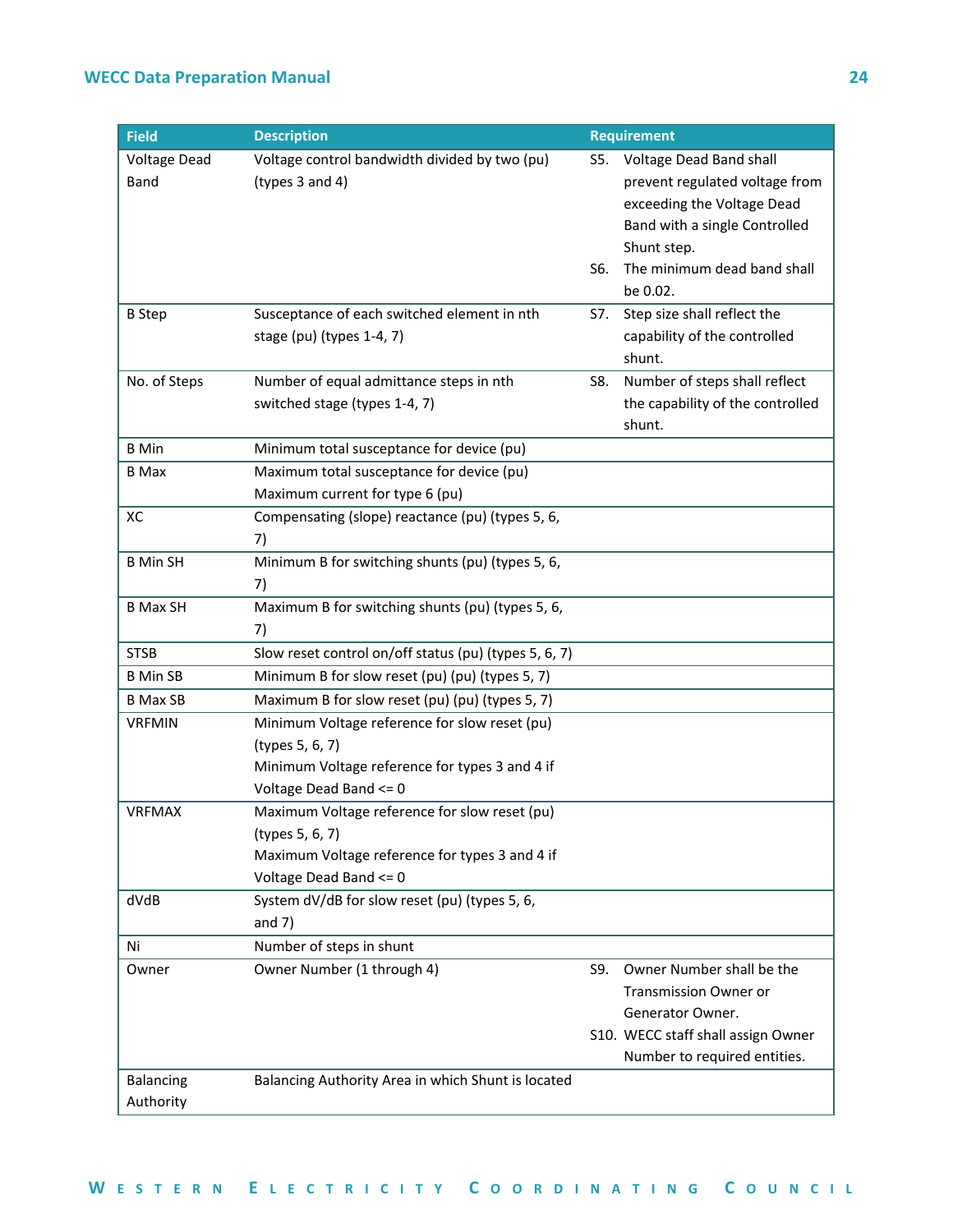#### <span id="page-27-0"></span>**Loads**

#### **General Requirements**

- 1. Real and reactive power for each load shall be provided.
- 2. Motors 10 MVA or larger shall be modeled as machines (see "[Generation](#page-8-0)"**)**.
- 3. Station service at modeled generation facilities with station service load greater than or equal to 1 MW shall be modeled explicitly. As noted in the table below, load modeling generator station service shall have Load ID set to 'SS.'
- 4. A Long ID shall be provided for each load in accordance with the WECC MVWG Load-Long ID Instructions (LID Instructions), either within the case data provided, or in a separate spreadsheet file. Data Submitter shall select an appropriate Long ID that correctly represents the Dynamic load characteristics. See "[Dynamic section Load Characteristics](#page-33-1)".
- 5. Industrial loads and embedded generation shall be modeled on the low side of the transformer, as shown in the figure below.



#### **Table 8: Data Requirements (Loads)**

| <b>Field</b> | <b>Description</b>                       |     | <b>Requirement</b>                                                         |
|--------------|------------------------------------------|-----|----------------------------------------------------------------------------|
| <b>Bus</b>   | Number of Bus at which load is connected |     |                                                                            |
| Number       | • See "Data Requirements (Buses)"        |     |                                                                            |
| Load ID      | Two-character identifier                 | L1. | Load modeling generator station<br>service shall have Load ID set to 'SS.' |
|              |                                          | 12. | Loads at the same Bus shall have<br>unique Load ID.                        |
| Load Status  | $\bullet$ 0 = load out-of-service        | L3. | Load shall have the anticipated status                                     |
|              | $\bullet$ 1 = load in-service            |     | of the load in the case.                                                   |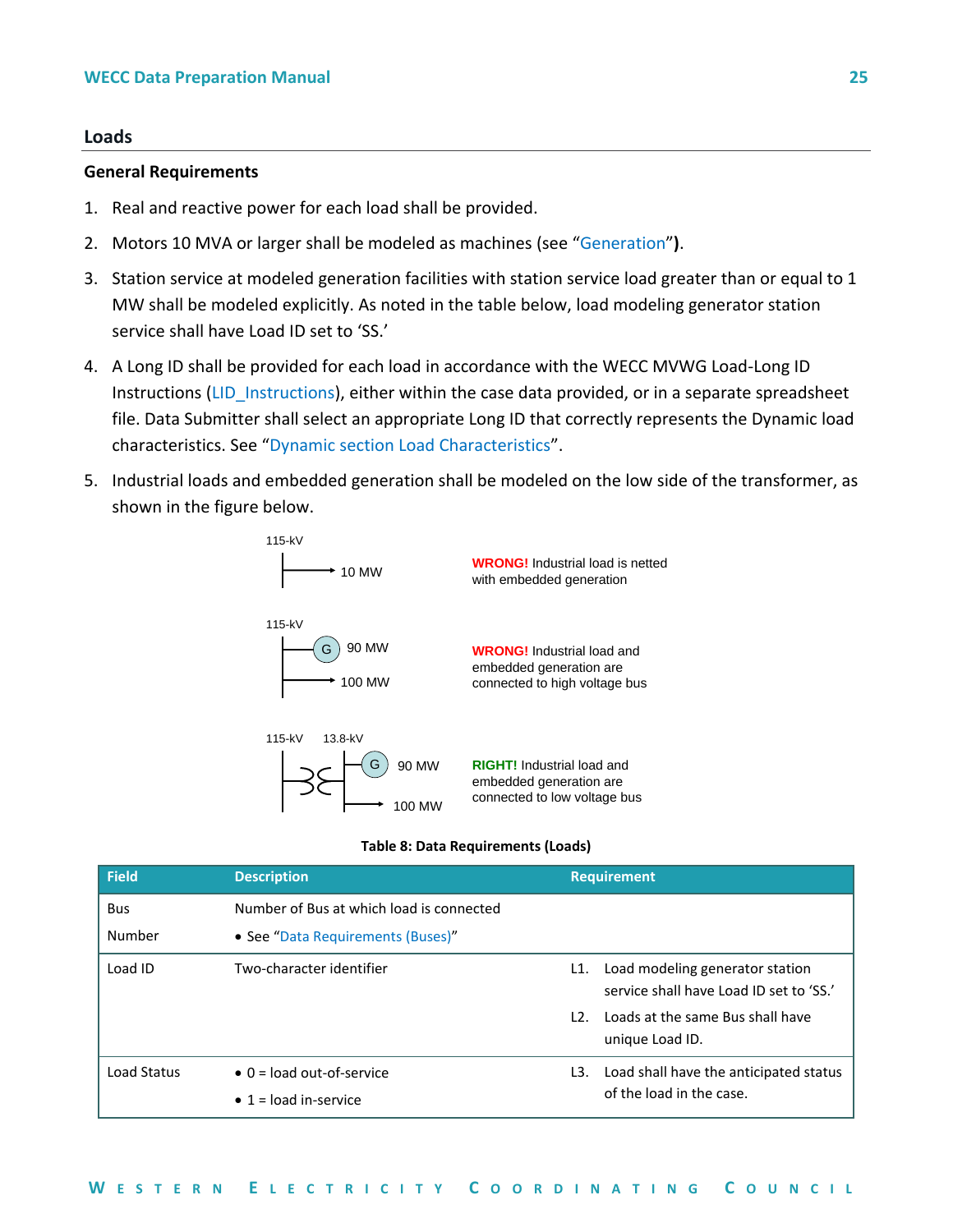| <b>Field</b>                  | <b>Description</b>                                                                             |     | <b>Requirement</b>                                                                                                                                                                                                                                                                                                                                    |
|-------------------------------|------------------------------------------------------------------------------------------------|-----|-------------------------------------------------------------------------------------------------------------------------------------------------------------------------------------------------------------------------------------------------------------------------------------------------------------------------------------------------------|
| Non-Conforming<br>Flag        | $\bullet$ 0 = load will change with scaling<br>$\bullet$ 1 = load does not change with scaling | L4. | Non-conforming Flag shall be set to<br>'1' for loads that should not be<br>changed in load scaling operation of<br>power flow software.                                                                                                                                                                                                               |
| Area                          | Load Area in which located                                                                     | L5. | Refer to "Appendix 2 - Area, Zone<br>and Bus Number Assignments" for<br>designated Area.                                                                                                                                                                                                                                                              |
| Zone                          | Load Zone in which located                                                                     | L6. | Refer to "Appendix 2 - Area, Zone<br>and Bus Number Assignments" for<br>designated ranges of Zones used by<br>Area.                                                                                                                                                                                                                                   |
| Const MVA P                   | <b>Constant MVA Real Power load</b>                                                            |     |                                                                                                                                                                                                                                                                                                                                                       |
| Const MVA Q                   | Constant MVA reactive power load                                                               |     |                                                                                                                                                                                                                                                                                                                                                       |
| Const CUR P                   | Constant current Real Power load                                                               | L7. | Const CUR P shall not be used.                                                                                                                                                                                                                                                                                                                        |
| Const CUR Q                   | Constant current reactive power load                                                           | L8. | Const CUR Q shall not be used.                                                                                                                                                                                                                                                                                                                        |
| Const Y P                     | Constant admittance Real Power load                                                            | L9. | Const Y P shall not be used.                                                                                                                                                                                                                                                                                                                          |
| Const Y Q                     | Constant admittance reactive power load                                                        |     | L10. Const Y Q shall not be used.                                                                                                                                                                                                                                                                                                                     |
| Owner                         | <b>Owner Number</b>                                                                            |     | L11. Owner Number shall be the<br>Transmission Owner for transmission<br>loads, Generator Owner for station<br>service, Distribution Service Provider<br>for distribution loads.<br>L12. WECC staff shall assign Owner                                                                                                                                |
|                               |                                                                                                |     | Number to required entities.                                                                                                                                                                                                                                                                                                                          |
| Long ID                       | Climate zone and substation type identification                                                |     | L13. Seven-character identifiers of the<br>climate zone and load type - the first<br>three characters represent the<br>climate zone, followed by<br>underscore, and three characters<br>representing the substation/feeder<br>load mix type. Details are included in<br>the LID_Instructions and Composite<br>Load Model Implementation<br>documents. |
| <b>Balancing</b><br>Authority | Balancing Authority Area in which Load is located                                              |     |                                                                                                                                                                                                                                                                                                                                                       |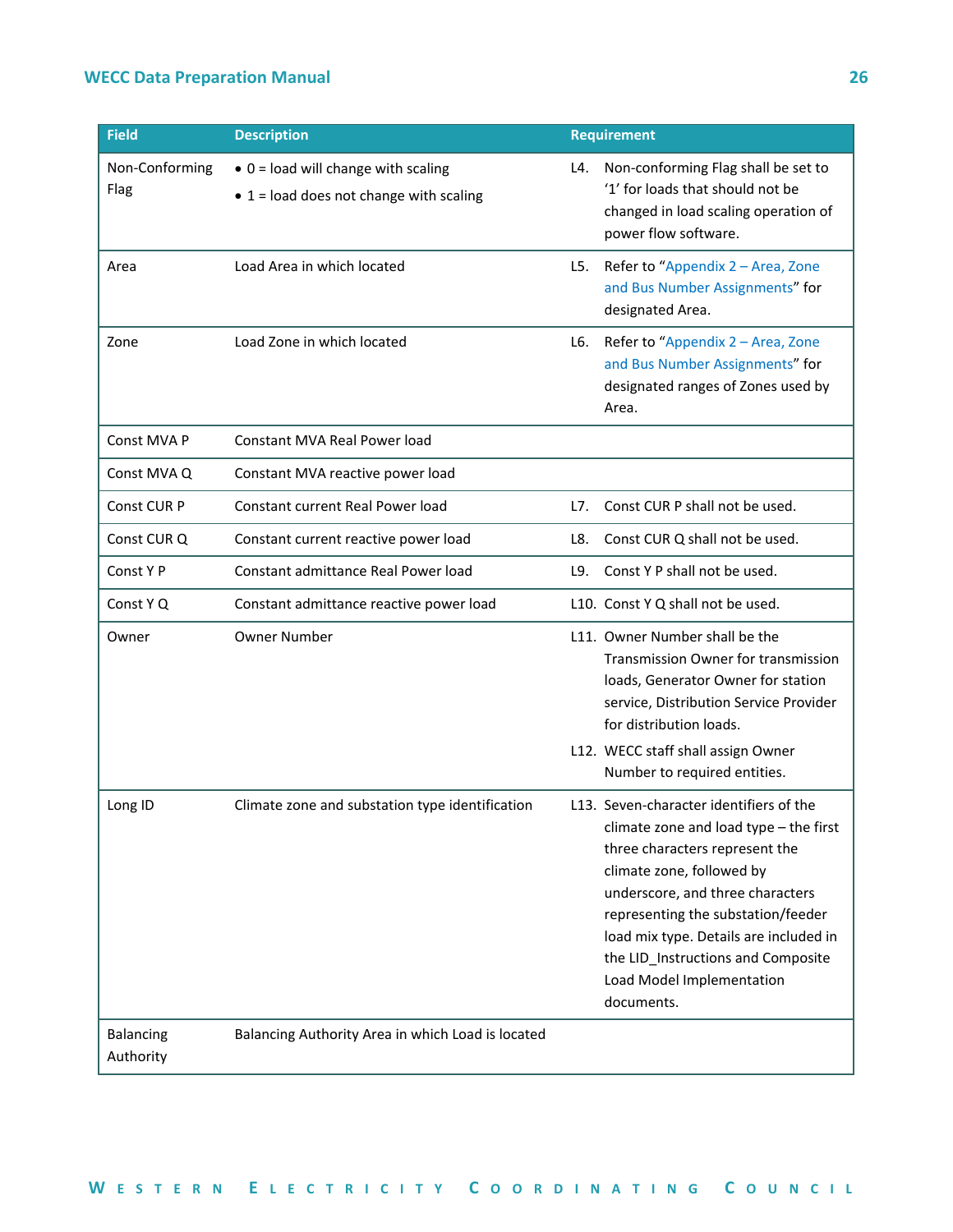#### <span id="page-29-0"></span>**DC Transmission Lines**

#### **General Requirements**

- 1. Include (at a minimum) the following DC Transmission Line (overhead and underground) requirements: line parameters, Normal and Emergency Ratings, control parameters, rectifier data, and inverter data.
- 2. Megawatt set-point of converter data shall be equal to or less than the DC Transmission Line Rating.

| <b>Field</b>                  | <b>Description</b>                                                  | <b>Requirement</b> | <b>Measure</b> |
|-------------------------------|---------------------------------------------------------------------|--------------------|----------------|
| ifrom                         | DC 'FROM' bus number                                                |                    |                |
| ito                           | DC 'TO' bus number                                                  |                    |                |
| ck[2]                         | DC line identifier                                                  |                    |                |
| projid                        | Project Identifier                                                  |                    |                |
| st                            | DC line status                                                      |                    |                |
| dcsys                         | DC system number                                                    |                    |                |
| Area                          | Area number                                                         |                    |                |
| Zone                          | Zone number                                                         |                    |                |
| r                             | DC line resistance                                                  |                    | Ohms           |
| I.                            | DC line inductance                                                  |                    | Henries        |
| c                             | DC line capacitance                                                 |                    | microfarad     |
| rate[8]                       | DC current ratings                                                  |                    | Amps           |
| aloss                         | DC line loss assignment factor                                      |                    | per unit       |
|                               |                                                                     |                    |                |
| nown[8]                       | <b>Owner Number</b>                                                 |                    |                |
| <b>Balancing</b><br>Authority | Balancing Authority Area in which DC<br>bus & converter are located |                    |                |

#### **Table 9: Data Requirements (DC Transmission)**

#### <span id="page-29-1"></span>**Area Interchange Schedules**

#### **General Requirements**

1. Area Interchange schedules shall be coordinated between Areas to meet the objectives of the data request letter and maintain consistency in the imports/exports modeled.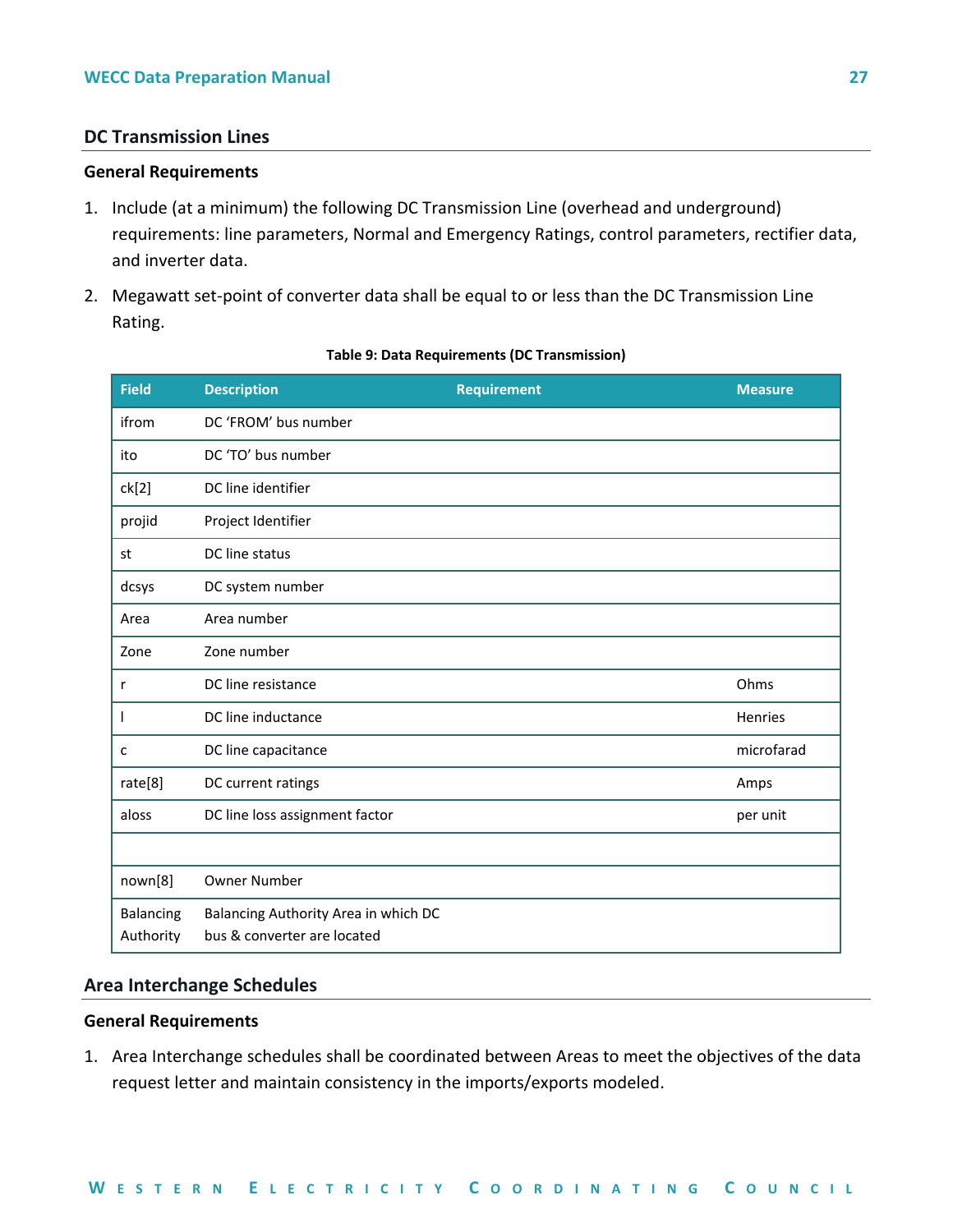- 2. The sum of net Area Interchange Schedules for the Interconnection-wide case shall be equal to zero.
- 3. WECC staff shall set the Real Power Net Interchange Tolerance equal to 1.0 MW for each Area.

#### <span id="page-30-0"></span>**Master Tie-Line File**

When requested by the process detailed in the data submission request the Master Tie-Line File (MTLF) contains:

- Master lists of Owners and Zones;
- Path definitions and ratings for paths in the WECC Path Rating Catalog;
- Lists of lines and transformers that interconnect Areas; and
- Placeholder for Area-to-Area transactions for the existing system.
- Master List of Balancing Authorities

#### **General Requirements When Used to Build Interconnection-Wide Cases**

- 1. WECC staff shall maintain the MTLF.
- 2. WECC staff shall post the current MTLF in the present year's base-case files on the WECC website.
- 3. The MTLF is used in the compilation of all base cases to ensure consistency of steady-state data common to multiple Areas.
- 4. Updates to the MTLF shall be coordinated between Areas and submitted to WECC staff in an 'epc' file format or excel spreadsheet format as necessary by the Data Submitter.
- 5. The MTLF shall be maintained and applied to all WECC base cases. The tie-line data pertaining to planning horizon cases will be handled on a case-by-case basis.

#### **Data Requirements (Area Interchange)**

- 1. Tie-Lines –Existing transmission lines (including line shunts) and transformers connecting two Areas shall have steady-state data submitted to WECC staff for inclusion in the MTLF (see Section "AC Transmission Lines" and "Transformers" respectively). Tie changes are not captured when only included in the case data submissions. These changes or updates must be submitted separately from typical case data submissions (or as separate files included within the case data).
- 2. Zones Zone Names and Zone Numbers shall be maintained in the MTLF in accordance to the process detailed in the data submission request. Zone assignments to the WECC member systems can be found in Appendix 2 (see "Appendix 2 – Area, Zone and Bus Number Assignments.")
- 3. WECC staff shall identify paths (as listed in the WECC Path Rating Catalog) in accordance to the process detailed in the data submission request. The Interface Number shall match the WECC path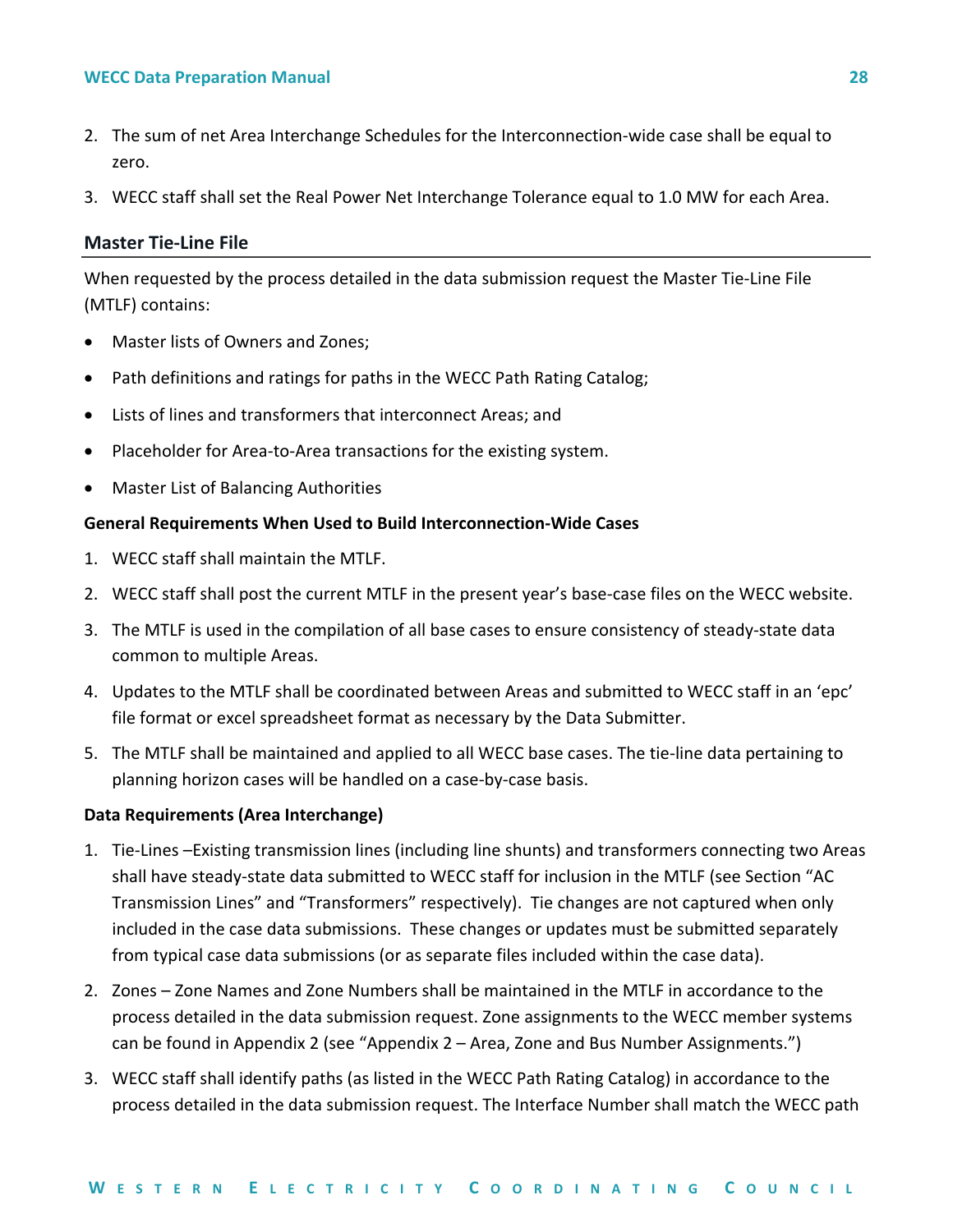number. Rating 1 shall be used for the Path Transfer Limit for prevailing flow direction and Rating 2 shall be used for the secondary flow direction Path Transfer Limit.

- 4. WECC path element information shall be maintained in the MTLF in accordance to the process detailed in the data submission request. Data Submitters shall provide updates to WECC staff as changes are made or as facilities are placed in-service.
- 5. Facility owners of DC buses, lines, and converters that are part of any area tie-line shall provide the steady-state data to be maintained in the MTLF. (See Section "DC Transmission Lines") .
- 6. Transformer Impedance Correction Table Impedance correction parameters to be used for TCUL transformers and phase-shifting transformers shall be maintained in the MTLF in accordance to the process detailed in the data submission request.
- 7. Owner Data A list of Owner Numbers, names, and four-character abbreviations shall be maintained in the MTLF in accordance to the process detailed in the data submission request.
- 8. Transaction Data There must be a transaction for any ties between Areas. WECC Staff manages this data in accordance to the process detailed in the data submission request on a case-by-case basis.
- 9. Balancing Authority WECC staff will maintain a list of Balancing Authorities to represent the actual Balancing Authorities used in the existing operation of the transmission system.

#### <span id="page-31-0"></span>**AC Substations**

#### **General Requirements:**

1. Substations represent all the buses in a substation. These collections of buses are connected by transformer and/or bus sectionalizing breakers.

| <b>Field</b>  | <b>Description</b>                         | <b>Requirement</b>                                                                                      |
|---------------|--------------------------------------------|---------------------------------------------------------------------------------------------------------|
| Sub Number    | <b>Substation Number</b>                   | Each substation shall have a unique number that matches<br>one of the buses contained in the substation |
| Sub Name      | <b>Substation Name</b>                     | Up to 12 characters with a unique name (substation name<br>from WSM is recommended)                     |
| Sub Latitude  | Geographic Latitude in<br>decimal degrees  |                                                                                                         |
| Sub Longitude | Geographic Longitude in<br>decimal degrees |                                                                                                         |

#### **Table 10: Data Requirements (AC Substations)**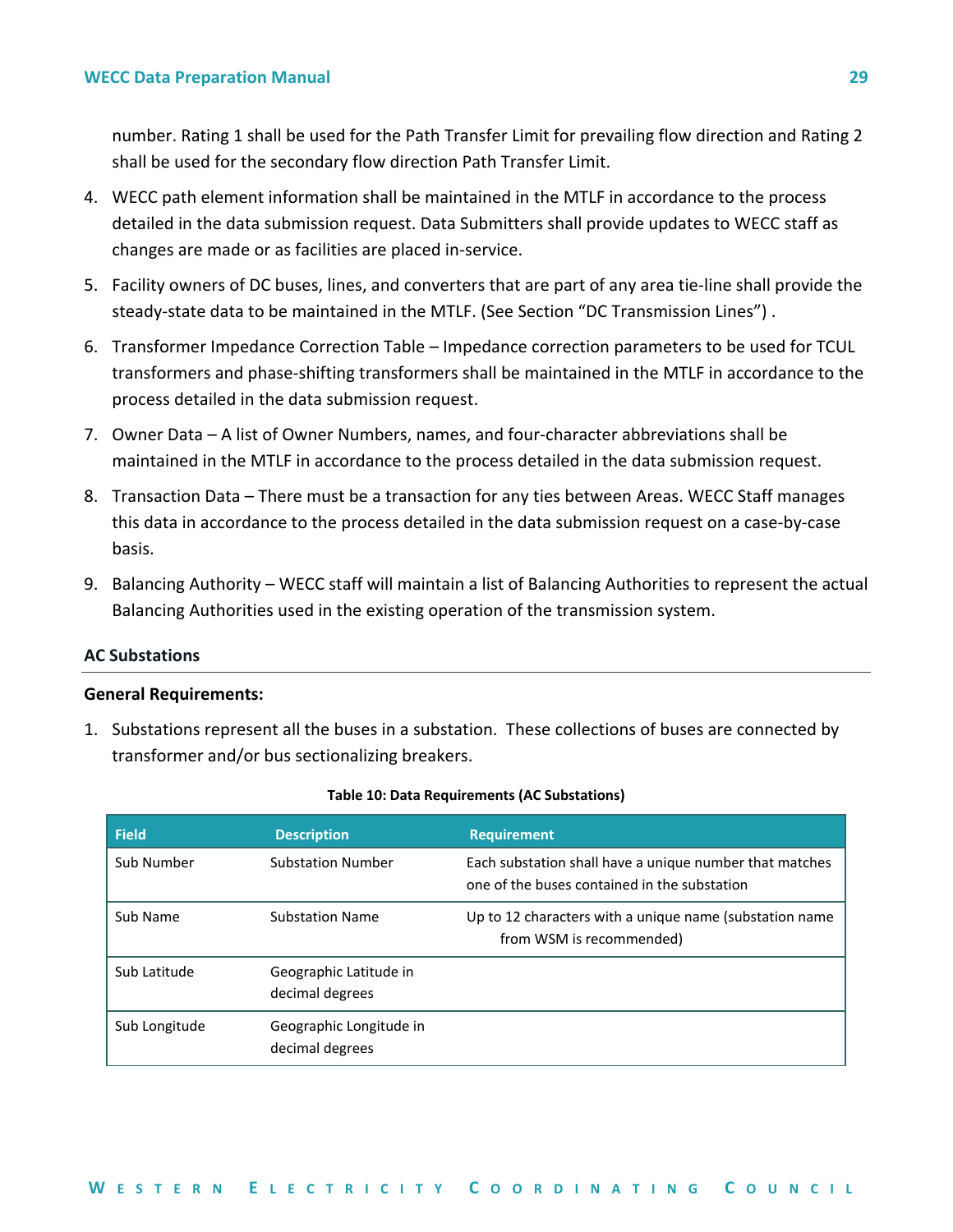#### <span id="page-32-0"></span>**V. Dynamic Data Requirements**

The Dynamic data for the Western Interconnection is maintained in the Master Dynamic File (MDF). To provide consistency in data submittals and help avoid potential solution problems in the reliability analysis of the interconnected transmission system, Data Submitters shall submit dynamic data to WECC per the guidelines listed herein. However, WECC recognizes deviations from the guidelines may occasionally be needed. For these situations, submitters are requested to provide the SDWG and MVWG with the rationale for exceptions. In all cases, dynamic data must be consistent with steadystate data provided for each WECC Base Case. Data Submitters are responsible for providing data for facilities in the WECC approved format.

Dynamic data is submitted as soon as any new data becomes available. Dynamic data may become available outside the scheduled case building process as a result of individual entity equipment testing programs such as the generator testing program.

Dynamic data for new generators and updates for existing generators are submitted via the WECC Generating Unit Model Validation Policy. The WECC Generating Unit Model Validation Policy includes the roles and responsibilities of the Generator Owner, the Transmission Planner, and WECC.

Approved dynamic models conform to the WECC Dynamic Modeling Procedure. All dynamic models contained in the MDF shall be those approved by MVWG. If the model you want to use is not on the approved list, you must go through MVWG and follow the WECC Dynamic Modeling Procedure.

The following approach to dynamic data shall apply Interconnection-wide:

- Generators and other dynamic devices shall be represented with approved dynamic data as recommended by the MVWG to represent the designated dynamic equipment modeled in WECC Base Cases. The approved models can be found within the Approved Dynamic Model Library
- When new models have been added to or obsolete models have been removed from the Approved Dynamic Model Library, Data Subcommittee and SDWG will determine an appropriate implementation schedule and scope for submitting the necessary data required by the newly approved models.
- Estimated or typical manufacturer's dynamic data based on facilities of similar design and characteristics may be used to represent planned generators and other dynamic devices if specific design data cannot be obtained. MVWG maintains the Typical Machine Data document. Specific dynamic design data shall be submitted per the WECC Steady-State and Dynamic Data Criterion. See "[General Data Requirements and Reporting Procedures](#page-4-0)"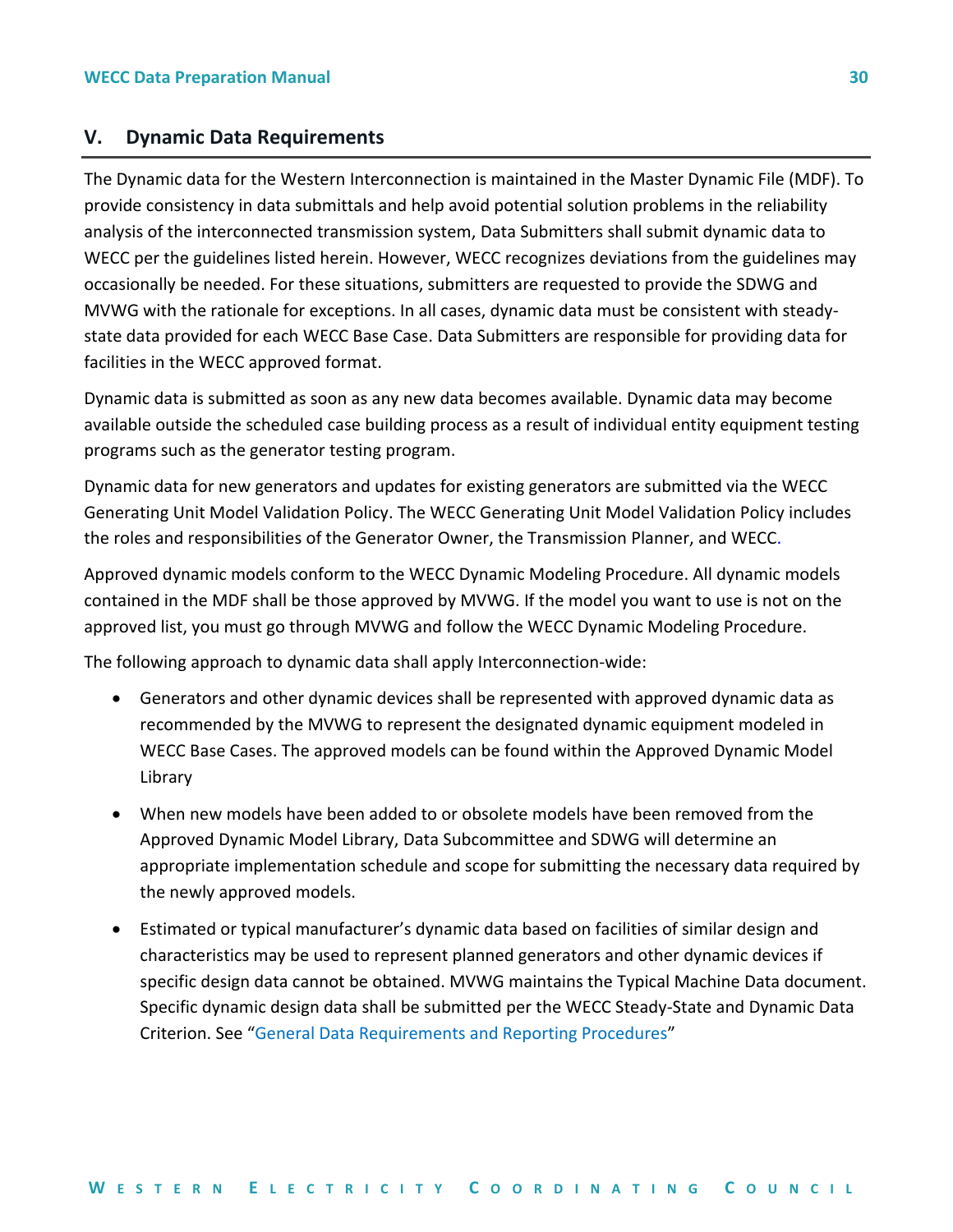- Where there is a difference between the requirements of this document and the WECC Generating Unit Model Validation Policy, the WECC Generating Unit Model Validation Policy shall preside.
- Typical dynamics studies are up to 60 seconds from the initiating event. All models, on the Approved
- Dynamic Model Library list that can respond within that time frame shall be submitted.

#### <span id="page-33-0"></span>**Generation Requirements**

- 1. Dynamic data for generators, synchronous condensers, excitation systems, voltage regulators, turbine governor systems, power system stabilizers, and other associated generation equipment shall be derived from test results obtained by adhering to the WECC Generating Unit Model Validation Policy for each unit represented in WECC Base Cases according to thresholds as specified in Section IV. This includes, as appropriate to the model, items such as inertia constant, damping coefficient, saturation parameters, and direct and quadrature axis reactances and time constants.
- 2. Generator Owners shall submit power plant data in accordance to the voltage and MVA size thresholds for aggregating generator models described in the Section IV. [\(see Section](#page-8-0)  "[Generation](#page-8-0)")
- 3. Netting of planned generators represented in WECC Base Cases shall conform to the threshold requirements of the Section IV.
- 4. The MWCAP parameter in the dynamic turbine-governor model shall be greater than or equal to the Pmax parameter of the generator steady-state model to avoid governor initialization problems.
- 5. Power System Stabilizer (PSS) Dynamic data shall be submitted for all generators that have active PSS. See the WECC Policy Statement on Power System Stabilizers document.
- 6. Existing generators shall follow the WECC Generating Unit Model Validation Policy.
- 7. User defined models for collector based generator (Wind and Solar plants) representation shall be avoided.

#### <span id="page-33-1"></span>**Load Requirements**

Model voltage and frequency characteristics explicitly for each individual load if possible However, use Composite Load Model for loads for which frequency and voltage characteristics are not explicitly known. The goal of this section is to model effects of voltage and frequency on load as accurately as possible.

- 1. A composite load model shall exist for each load modeled in the steady-state data.
- 2. Keep dynamic load data characteristics consistent with reported steady-state data.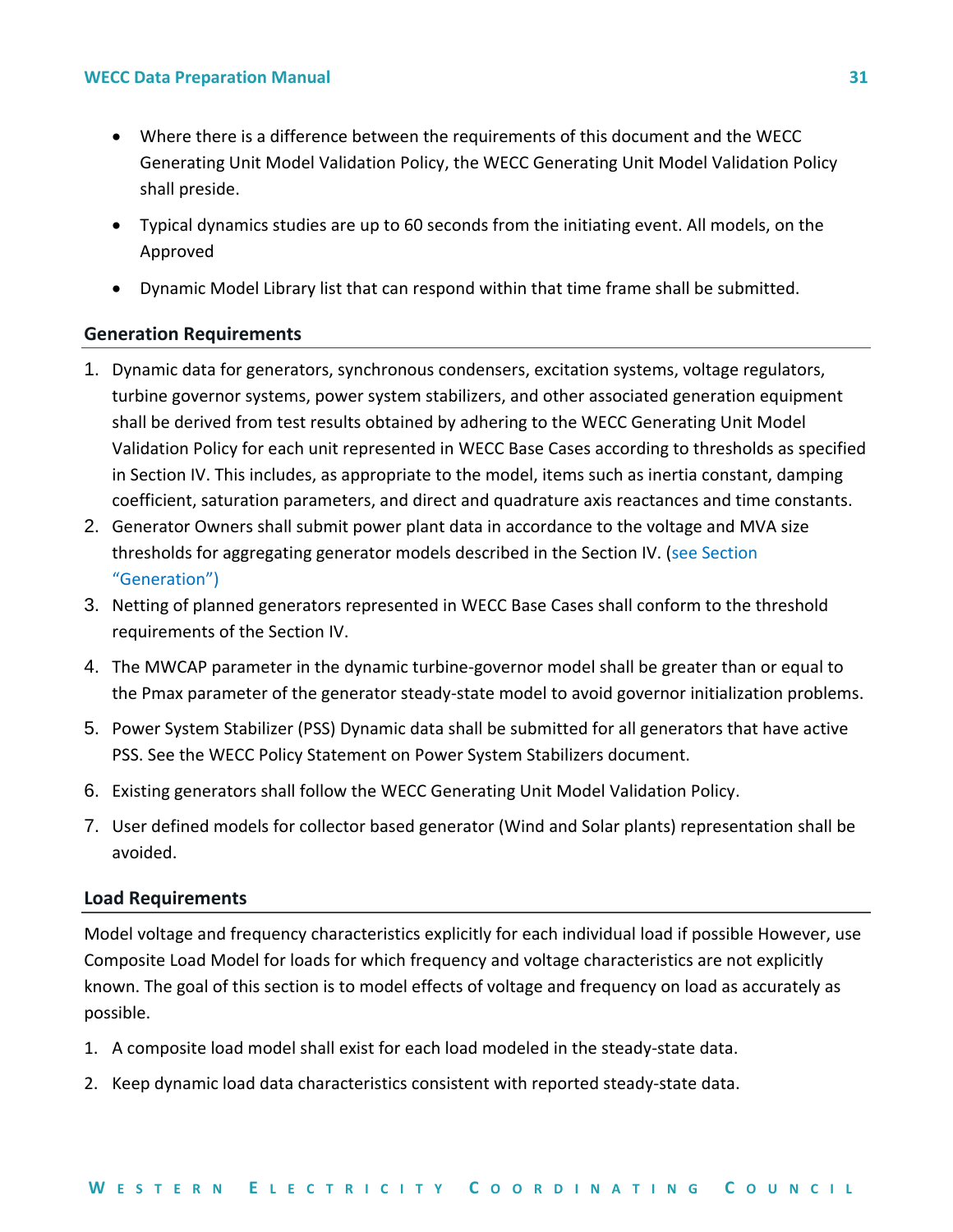3. For loads less than 5 MW, Data Submitters will work with WECC staff to establish a default load representation record for each Area to represent loads not modeled with the Composite Load Model. This is to avoid the load representation defaulting to constant power (PSLF default). If actual dynamic load characteristics are not available, load should be modeled as constant current P, and constant impedance Q. Bus specific exceptions to the default load representation must be submitted to WECC staff for inclusion in the MDF.

#### <span id="page-34-0"></span>**Underfrequency Load Shedding (UFLS)**

- 1. Include Underfrequency Load-Shedding records for all loads that have underfrequency relays on the interconnected system.
- 2. Ensure the pickup frequency of each stage is lower than that of the previous stage. UFLS must comply with WECC-coordinated off-nominal requirements as specified in the WECC Off-Nominal Frequency Load-Shedding Plan document.
- 3. Include pertinent load data in the MDF. All Underfrequency Load-Shedding data in the MDF must match bus, load, and/or branch identifiers in the cases.
- 4. Ensure UFLS models provided correspond to UFLS information provided to WECC Underfrequency Load-Shedding Review Group in accordance with WECC Underfrequency Load-Shedding Criterion.

#### <span id="page-34-1"></span>**Undervoltage Load Shedding (UVLS)**

- 1. Include undervoltage load-shedding records for all loads that have undervoltage relays on the interconnected system.
- 2. Coordinate the pick-up and time-delay setting for each stage with the previous stage.
- 3. Include pertinent load data in the MDF. All undervoltage load-shedding data in the MDF must match bus, load, and/or branch identifiers in the cases.

#### <span id="page-34-2"></span>**Relays**

Include relay models as approved for use by the SDWG per the time line and scope it establishes for primary relays. Data submitters are also strongly encouraged to submit all relevant backup relay modeling data.

#### <span id="page-34-3"></span>**Back-to-Back DC Ties**

Netting is allowed for back-to-back DC ties. Represent back-to-back DC ties as generation in the power flow, but netted in dynamic data. The record should include an ID designation of 'DC' on the generator record.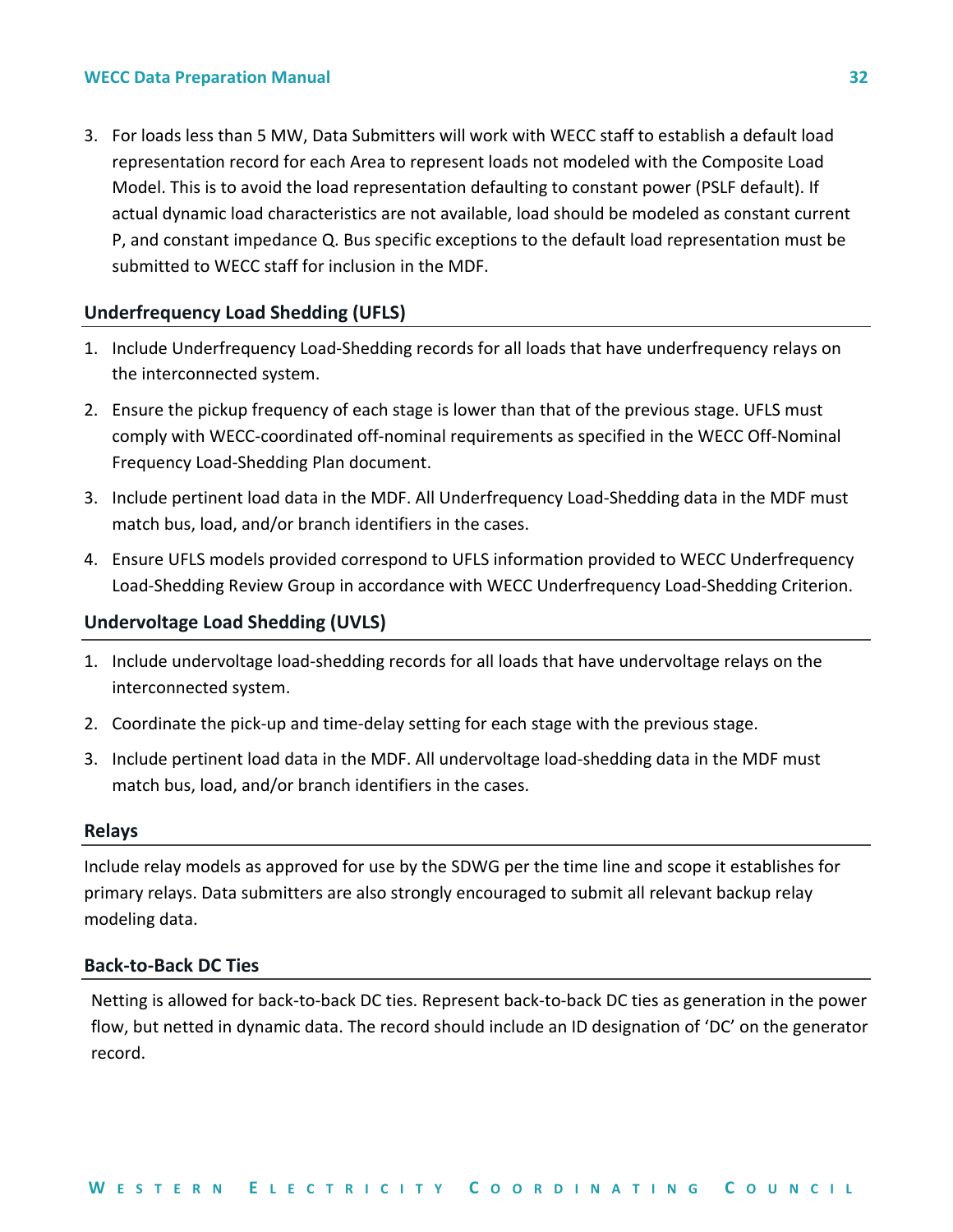#### <span id="page-35-0"></span>**DC Lines, SVC and D-VAR systems**

- 1. Device-specific dynamic data for dynamic devices shall be modeled, including but not limited to static VAR compensators and controllers, high-voltage direct-current systems, flexible AC transmission systems, and automatically switched shunt and series capacitors or reactors.
- 2. Model, to the maximum extent possible, DC lines and SVC systems to accurately reflect actual system performance.
- 3. Coordinate DC bus numbering with WECC staff prior to model submission.

#### <span id="page-35-1"></span>**VI. Remedial Action Scheme and Associated Contingency Data**

Remedial Action Scheme (RAS) and associated Contingency data shall be shared with WECC and WECC shall securely store the information separate from the interconnection-wide cases.

The following approach should be taken when providing contingency and RAS data:

- All models should be provided upon request by Data Submitters in their preferred format until the WECC common format is available in the providers preferred software.
- RAS models should be provided if the affected elements are modeled in the case.
- All models should identify the data owner by naming the models with the member system acronym and an underscore at the front. (i.e 'member system acronym' ' descriptive model name')
- RAS and associated contingency models shall be provided for all operations base cases. These are denoted by an "-OP" in the base case compilation schedule. New models shall be provided when the RAS are placed in use by the Operations department of each member, while existing models need only be updated when changes occur. Data Submitters shall notify WECC staff if any already provided models are no longer online and should be removed.
- RAS data will be made available on the WECC website. It will only be accessible to those users who are logged in and authorized to access it.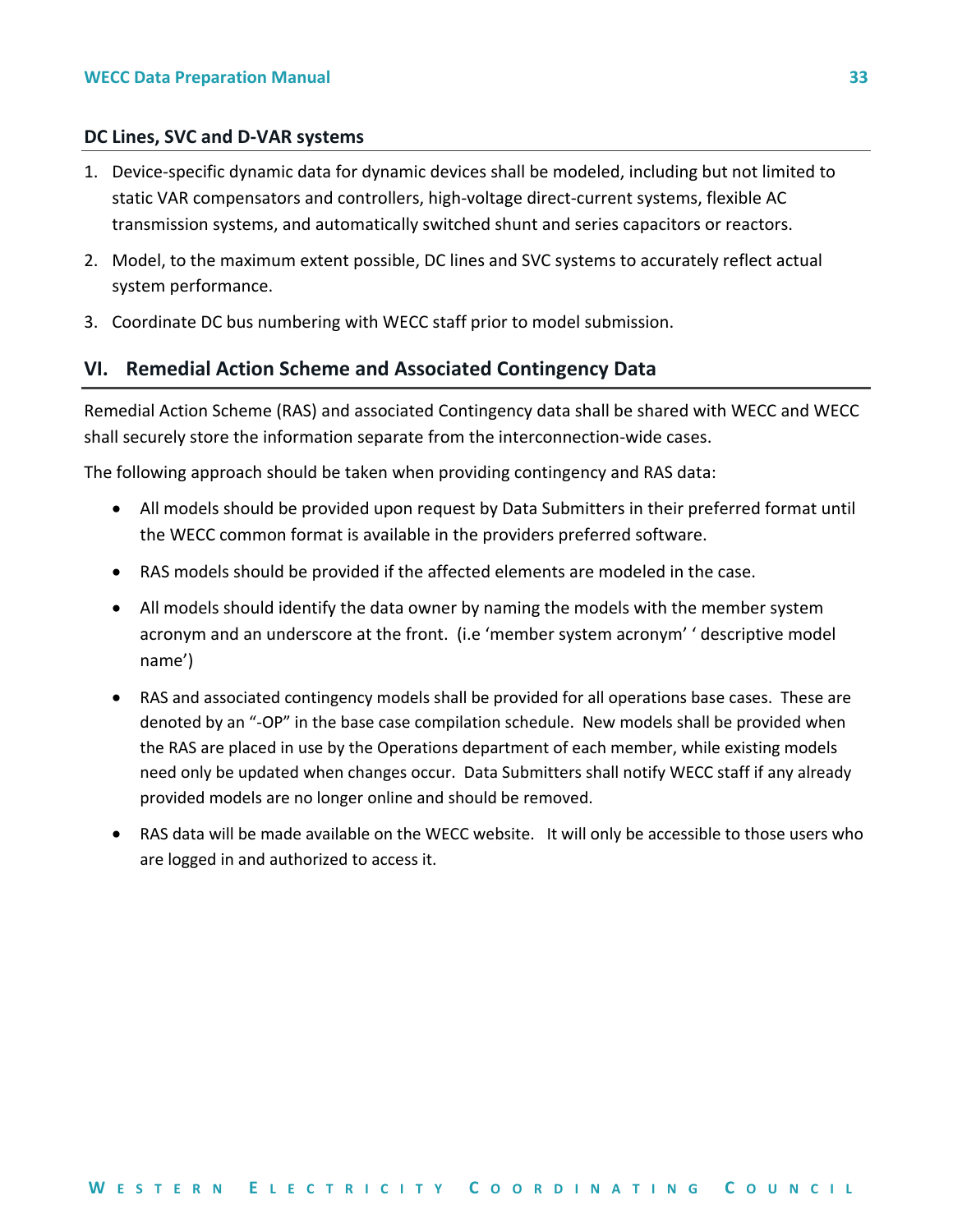#### **Disclaimer**

WECC receives data used in its analyses from a wide variety of sources. WECC strives to source its data from reliable entities and undertakes reasonable efforts to validate the accuracy of the data used. WECC believes the data contained herein and used in its analyses is accurate and reliable. However, WECC disclaims any and all representations, guarantees, warranties, and liability for the information contained herein and any use thereof. Persons who use and rely on the information contained herein do so at their own risk.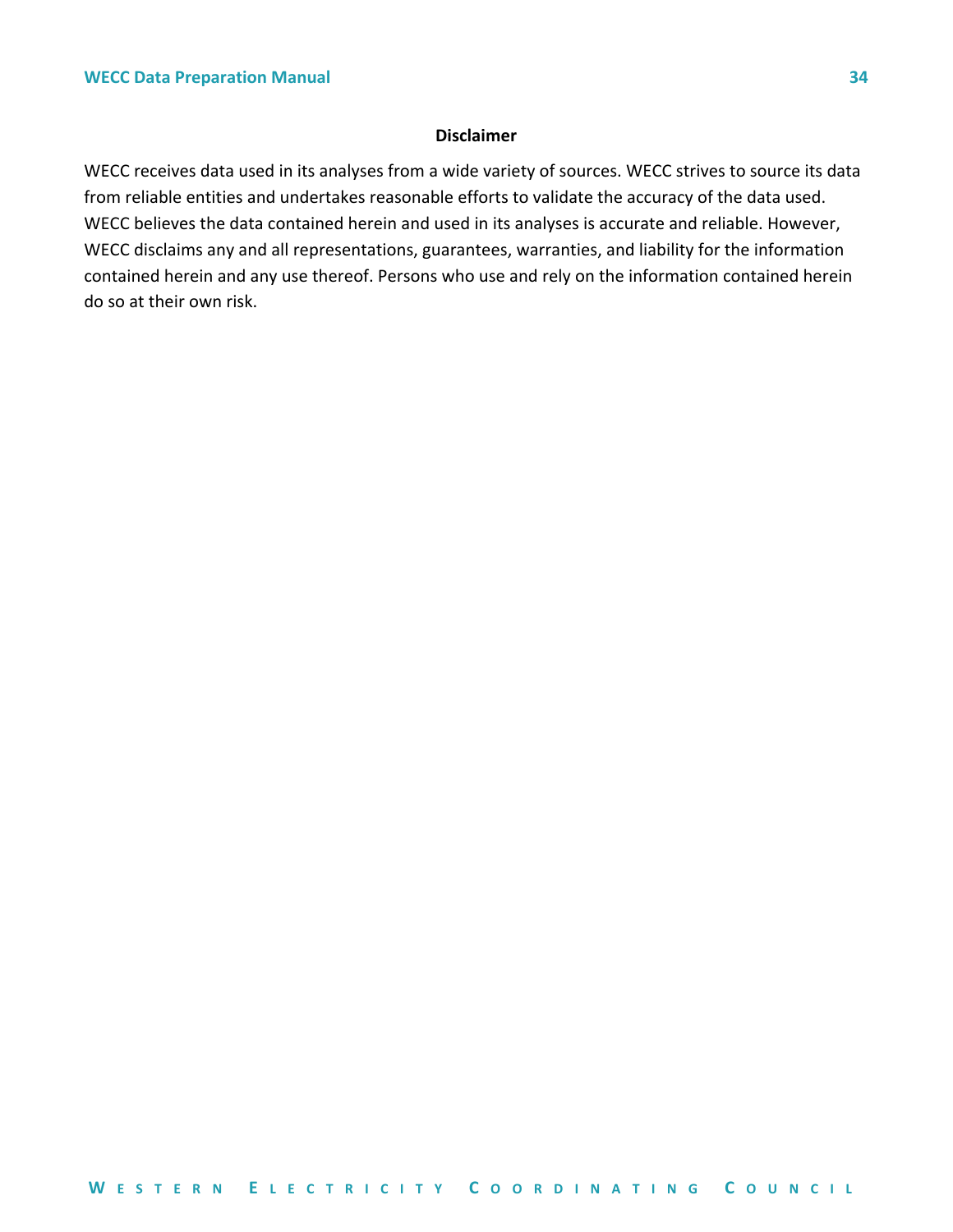## <span id="page-37-0"></span>**Appendix 1 – Late Data Procedure**

The objective of the Late Data Procedure is to preserve the original schedule for the development of base cases in accordance with each year's Data Bank Compilation Schedule, and the Case Description sheet in the data request letter for each case. The Late Data Procedure describes Data Submitter and staff data submittal responsibilities as well as actions to be taken for actual delays or anticipated delays in the submittal of data, or for the submittal of unusable data. This procedure does not take effect until one of the following occurs:

- A data submittal date has been missed; or
- There is sufficient reason to believe that a submittal date will be missed; or
- It is determined that the submitted data is not usable.

Success of the case development program depends on timely and accurate data submittal, review, and support of the development of each base case. A Data Submitter not meeting a scheduled response date listed in the Data Bank Compilation Schedule with a usable response could result in a delay in the case development schedule if left uncorrected.

Examples of unusable data:

- Data from two neighboring Data Submitters with inter-area schedules that do not match; and
- Data with such significant problems that it cannot be used for the comment phase of the development process which; therefore, delays the progress of the case development.

Any unusable data received by the WECC staff must be corrected by the Data Submitter so as to not further impair the schedule or it will be rectified in accordance with this Late Data Procedure, as will any late data or anticipated late data.

#### <span id="page-37-1"></span>**Data Submitter and Staff Responsibilities**

It is the responsibility of Data Submitters to submit timely and accurate data in accordance with the Data Bank Compilation Schedule and the Case Description sheet in the data request letter. A schedule can be impaired either by data being submitted after the scheduled due date or by the submission of unusable data, even if it is submitted on time.

If, in the judgment of WECC staff, it appears that the schedule will be impaired due to lack of usable data response by the Data Submitters, it will be the responsibility of WECC staff to provide the data for the case in question.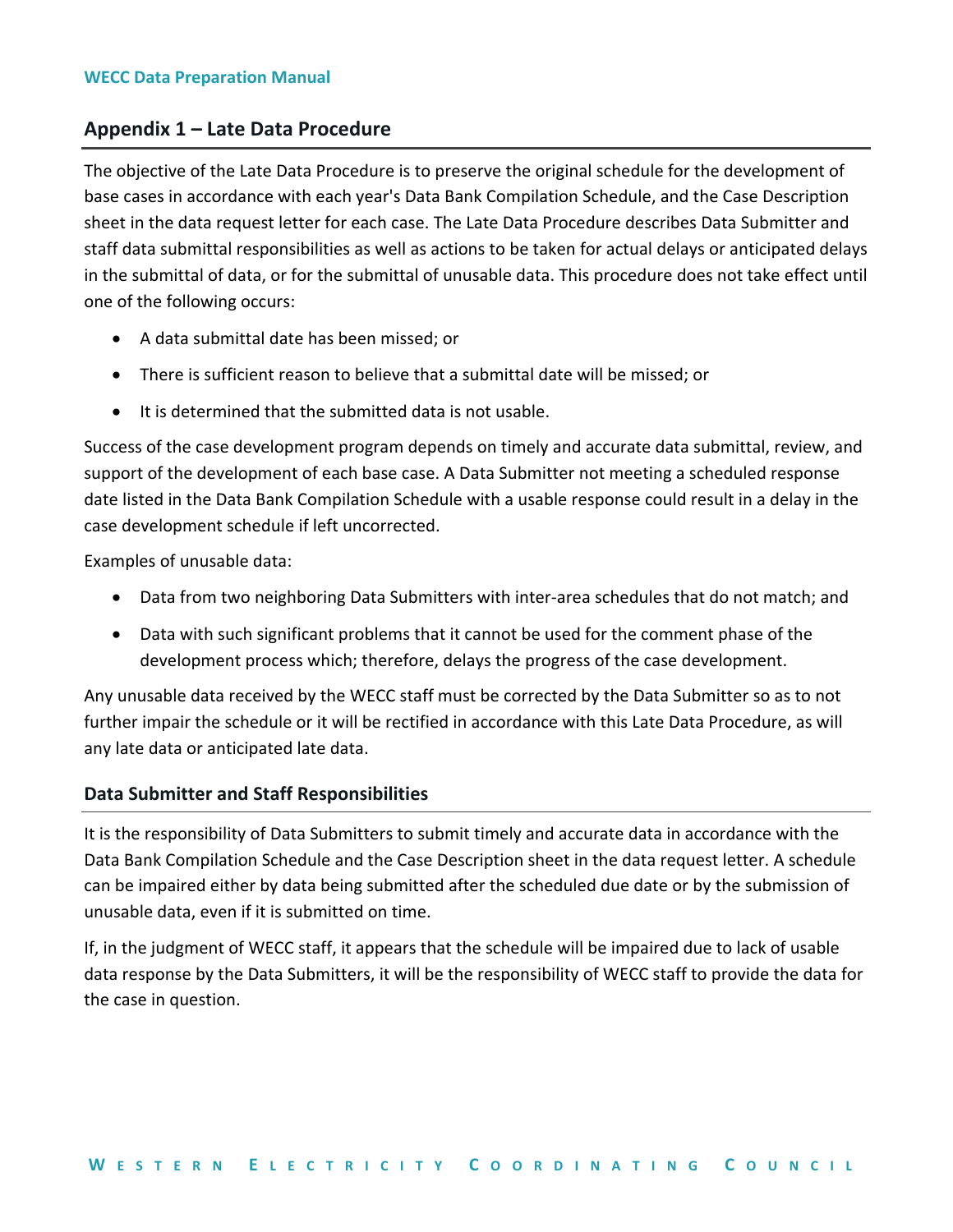#### <span id="page-38-0"></span>**Actions to Take**

There are two actions specified by this procedure in the event the WECC staff has to exercise its late data responsibilities for a delinquent entity. The first is the action of assuming the responsibility for submitting the data and the second is the notification of such action. If the staff takes over the responsibility for the submittal of data for the delinquent entity, the data to be submitted should always be the *best data available* in the judgment of the person submitting the data. The data should be submitted in such a way that the original schedule is maintained or not further impaired.

At the time the WECC staff takes over data submittal responsibility for a Data Submitter:

- 1. The WECC staff will notify the Data Submitter and copy the notification of the action taken to:
	- a. RAC and Data Subcommittee representatives of the Data Submitter; and
	- b. SDWG.
- 2. When the case involved is an operating case for OTC studies, the staff will send a notification letter to:
	- a. The Operating Committee (OC) and the Operating Transfer Capability Policy Group Study Group (OTCPGSG).

The notification will consist of the nature and extent and reasons of the action taken. Those who consistently abuse the base-case development process by submitting late or unusable data may be significantly compromising the reliability of the Western Interconnection transmission system.

#### <span id="page-38-1"></span>**Backfitting of Late Data**

The Late Data Procedure allows for the WECC staff to take over data submittal responsibilities for a Data Submitter in the event that entity is unable to submit usable data in accordance with the defined schedule. If the Data Submitter's data should subsequently become available, the data shall be submitted to the WECC staff to partially or fully replace that which was previously submitted. However, the staff may refuse to accept this backfit data if, in its judgment, the backfit data is no better than the data already in the case or if there would be unacceptable impairment of the schedule by accepting the backfit data.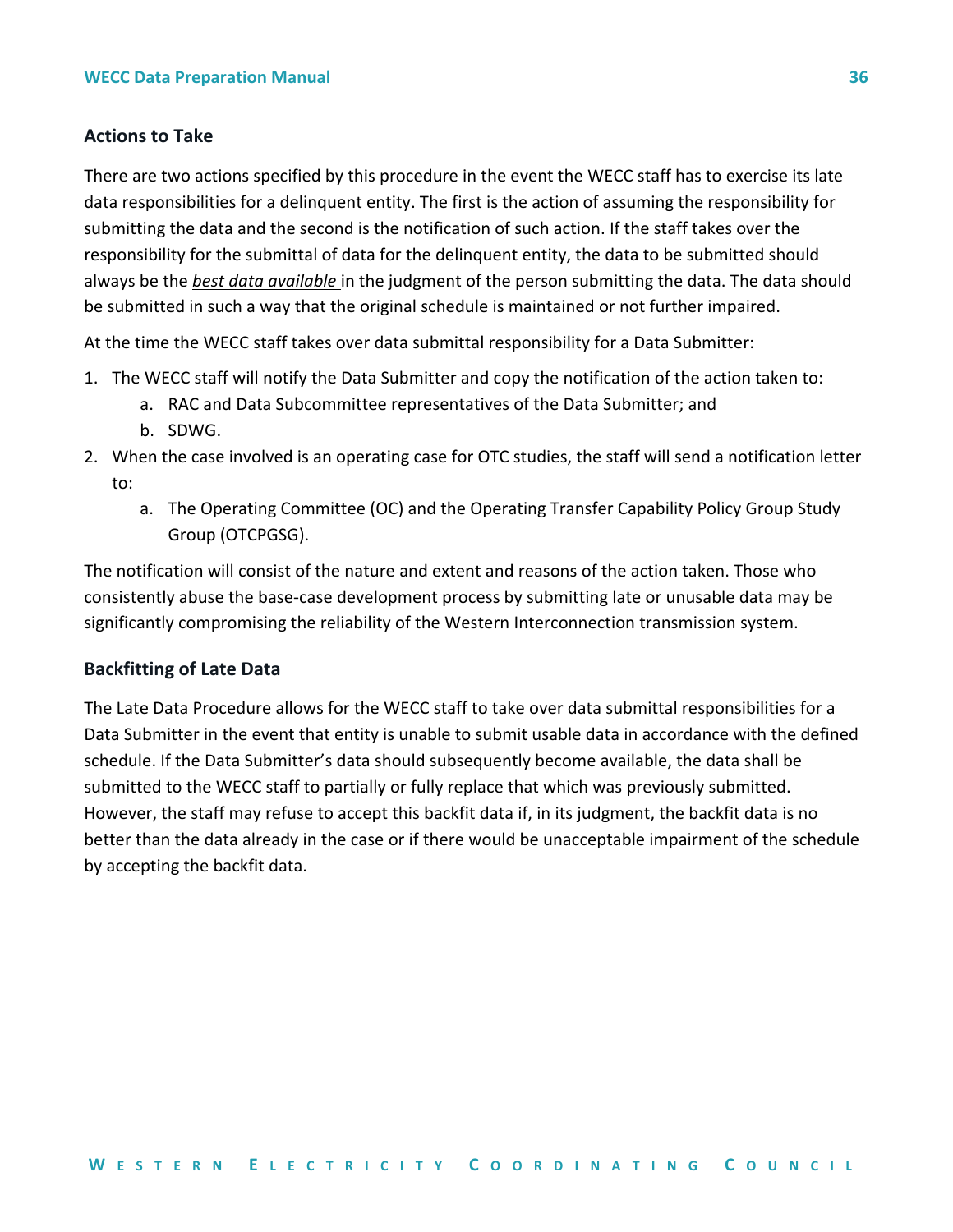## <span id="page-39-0"></span>**Appendix 2 – Area, Zone and Bus Number Assignments**

<span id="page-39-1"></span>

| <b>Southwest Region</b> |                   |                   |                      |                      |
|-------------------------|-------------------|-------------------|----------------------|----------------------|
| Area Number Range       | $10 - 19$         |                   |                      |                      |
| Zone Number Range       | $100 - 199$       |                   |                      |                      |
|                         | $840 - 859$       |                   |                      |                      |
|                         |                   | $1000 - 1999$     |                      |                      |
| <b>Bus Number Range</b> |                   | $10,000 - 19,999$ |                      |                      |
|                         |                   | $84,000 - 85,999$ |                      | <b>Member System</b> |
|                         |                   | 100,000 - 199,999 |                      | <b>Bus Range</b>     |
| Area No.                | <b>Zone Range</b> | <b>Area Name</b>  | <b>Member System</b> |                      |
| 10                      | $100 - 109$       | New Mexico        | PNM                  | $10,000 - 10,999$    |
|                         | 1000 - 1099       |                   |                      | $100,000 - 109,999$  |
|                         | 120 - 139         | <b>New Mexico</b> | <b>TSGT</b>          | $12,000 - 12,999$    |
|                         | 1200 - 1399       |                   |                      | 120,000 - 129,999    |
|                         |                   |                   | LAC, NAPI, TNP       | $13,000 - 13,999$    |
|                         |                   |                   |                      | 130,000 - 139,999    |
| 11                      | $110 - 119$       | El Paso           | EPE                  | $11,000 - 11,999$    |
|                         | 1100 - 1199       |                   |                      | 110,000 - 119,999    |
| 14                      | 140 - 149         | Arizona           | APS                  | $14,000 - 14,999$    |
|                         | 840 - 859         |                   |                      | $84,000 - 85,999$    |
|                         | 1400 - 1499       |                   |                      | 140,000 - 149,999    |
| 15                      | 150-159           | SRP               | SRP, APA             | $15,000 - 15,999$    |
|                         | 1500-1599         |                   |                      | 150,000 - 159,999    |
| 16                      | 160-169           | <b>TEP</b>        | TEP, UES             | $16,000 - 16,999$    |
|                         | 1600 - 1699       |                   |                      | $160,000 - 169,999$  |
| 17                      | 170-179           | AEPCO             | AEPC, Others         | $17,000 - 17,999$    |
|                         | 1700 - 1799       |                   |                      | 170,000 - 179,999    |
| 18                      | $180 - 188$       | Nevada            | <b>NEVP</b>          | $18,000 - 18,899$    |
|                         | 1800 - 1889       |                   |                      | 180,000 - 188,999    |
|                         | 189               |                   | <b>VEA</b>           | $18,900 - 18,999$    |
|                         | 1899              |                   |                      | 189,000 - 189,999    |
| 19                      | 190-199           | WAPA-L.C.         | WAPA-L.C.            | 19,000-19,999        |
|                         | 1900-1999         |                   |                      | 190,000-199,999      |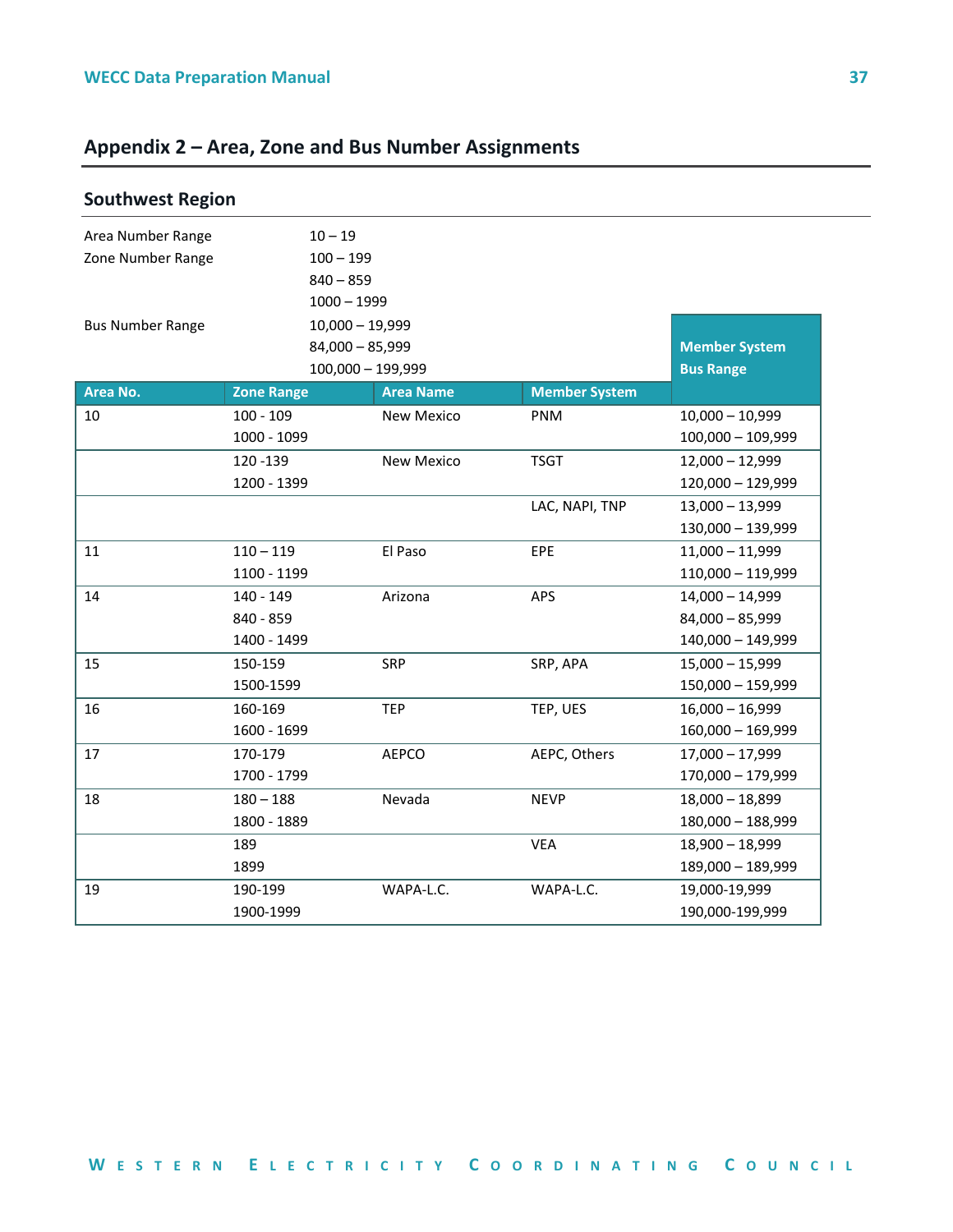## <span id="page-40-0"></span>**Southern California Region**

| Area Number Range<br><b>Unused Areas</b><br>Zone Number Range | $20 - 26$<br>$27 - 29$<br>$200 - 299$<br>$2000 - 2999$ |                   |                      |                                        |
|---------------------------------------------------------------|--------------------------------------------------------|-------------------|----------------------|----------------------------------------|
| <b>Bus Number Range</b>                                       | $20,000 - 29,999$<br>$94,000 - 95,999$                 | 200,000 - 299,999 |                      | <b>Member System</b>                   |
| Area No.                                                      | <b>Zone Range</b>                                      | <b>Area Name</b>  | <b>Member System</b> | <b>Bus Range</b>                       |
| 20                                                            | $200 - 209$<br>2000 - 2099                             | Mexico - CFE      | <b>CFE</b>           | $20,000 - 20,999$<br>200,000 - 209,999 |
| 21                                                            | $210 - 219$<br>$2100 - 2199$                           | Imperial, CA      | <b>IID</b>           | $21,000 - 21,999$<br>210,000 - 219,999 |
| 22                                                            | $220 - 239$                                            | San Diego         | SDGE                 | $22,000 - 22,999$                      |
|                                                               | $2200 - 2399$                                          |                   |                      | 220,000 - 229,999                      |
|                                                               |                                                        |                   | Others               | $23,000 - 23,999$                      |
|                                                               |                                                        |                   |                      | 230,000 - 239,999                      |
| 24                                                            | $240 - 259$                                            | So Calif          | <b>SCE</b>           | $24,000 - 24,999$                      |
|                                                               | $2400 - 2599$                                          |                   |                      | 240,000 - 249,999                      |
|                                                               | $940 - 959$                                            |                   |                      | $94,000 - 95,999$                      |
|                                                               | $290 - 299$                                            |                   |                      | $29,000 - 29,999$                      |
|                                                               | $2900 - 2999$                                          |                   |                      | 290,000 - 299,999                      |
|                                                               |                                                        |                   | CDWR, MWD,           | $25,000 - 25,999$                      |
|                                                               |                                                        |                   | Others               | 250,000 - 259,999                      |
| 26                                                            | $260 - 289$                                            | LADWP             | LDWP                 | $26,000 - 26,999$                      |
|                                                               | $2600 - 2899$                                          |                   |                      | 260,000 - 269,999                      |
|                                                               |                                                        |                   | <b>BURB, GLEN</b>    | $27,000 - 27,999$                      |
|                                                               |                                                        |                   |                      | 270,000 - 279,999                      |
|                                                               |                                                        |                   | Others               | $28,000 - 28,999$                      |
|                                                               |                                                        |                   |                      | 280,000 - 289,999                      |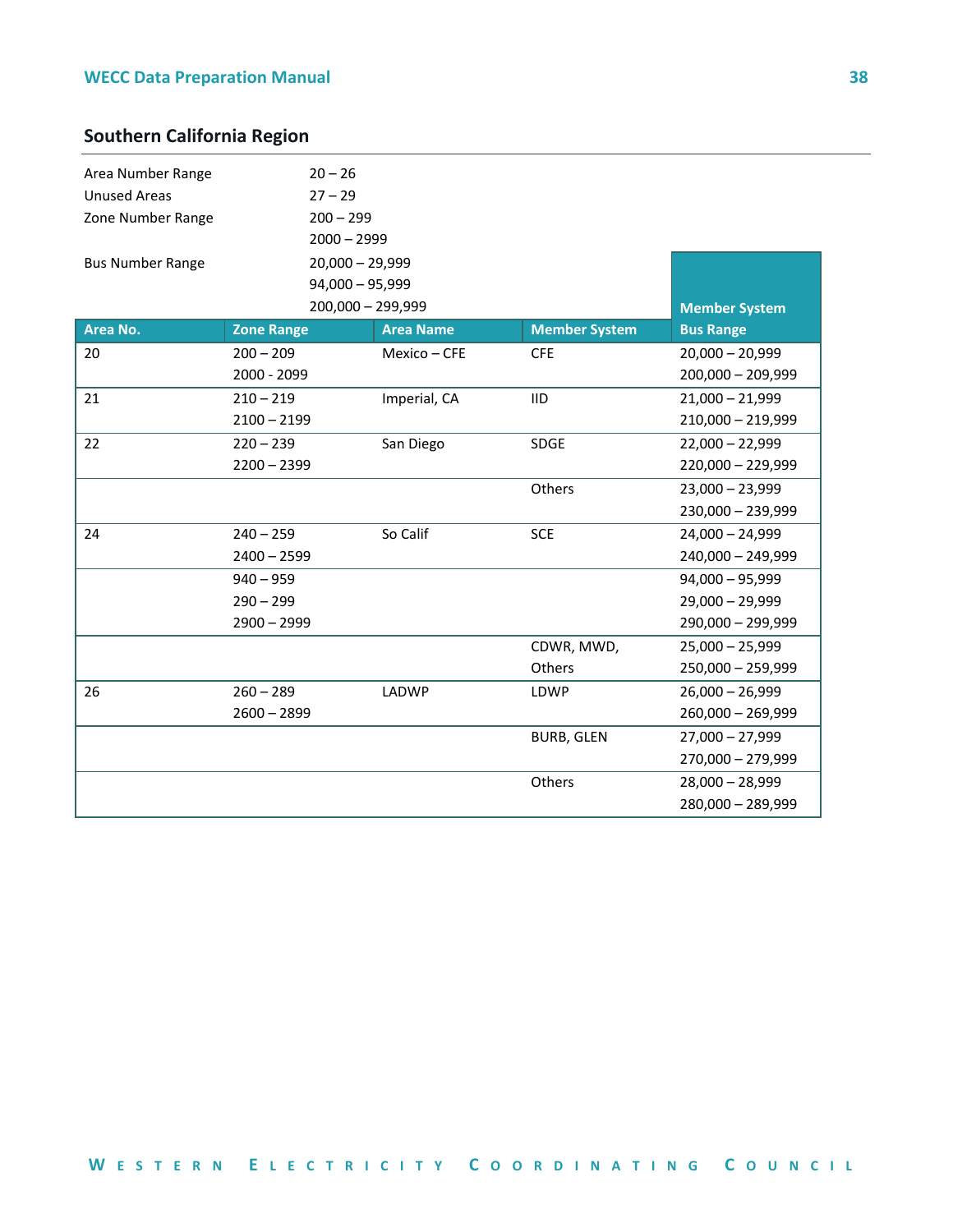## <span id="page-41-0"></span>**Northern California Region**

| Area Number Range       | 30                |                  |                      |                      |
|-------------------------|-------------------|------------------|----------------------|----------------------|
| <b>Unused Areas</b>     | $31 - 39$         |                  |                      |                      |
| Zone Number Range       | $300 - 399$       |                  |                      |                      |
|                         | $3000 - 3999$     |                  |                      |                      |
| <b>Bus Number Range</b> | $30,000 - 39,999$ |                  |                      |                      |
|                         | 300,000 - 399,999 |                  |                      | <b>Member System</b> |
| Area No.                | <b>Zone Range</b> | <b>Area Name</b> | <b>Member System</b> | <b>Bus Range</b>     |
| 30                      | $300 - 399$       | PG and E         | PG&E                 | $30,000 - 36,999$    |
|                         | $3000 - 3999$     |                  |                      | $300,000 - 369,999$  |
|                         |                   |                  | SMUD                 | $37,000 - 37,499$    |
|                         |                   |                  |                      | 370,000 - 374,999    |
|                         |                   | <b>WAPA</b>      | SNR                  | $37,500 - 37,899$    |
|                         |                   |                  |                      | 375,000 - 378,999    |
|                         |                   |                  | <b>REU</b>           | $37,900 - 37,999$    |
|                         |                   |                  |                      | 379,000 - 379,999    |
|                         |                   |                  | <b>NCPA</b>          | $38,000 - 38,199$    |
|                         |                   |                  |                      | 380,000 - 381,999    |
|                         |                   |                  | <b>MID</b>           | $38,200 - 38,399$    |
|                         |                   |                  |                      | 382,000 - 383,999    |
|                         |                   |                  | <b>TID</b>           | $38,400 - 38,599$    |
|                         |                   |                  |                      | 384,000 - 385,999    |
|                         |                   |                  | <b>CDWR</b>          | $38,600 - 38,899$    |
|                         |                   |                  |                      | 386,000 - 388,999    |
|                         |                   |                  | Others               | $38,900 - 39,999$    |
|                         |                   |                  |                      | 389,000 - 399,999    |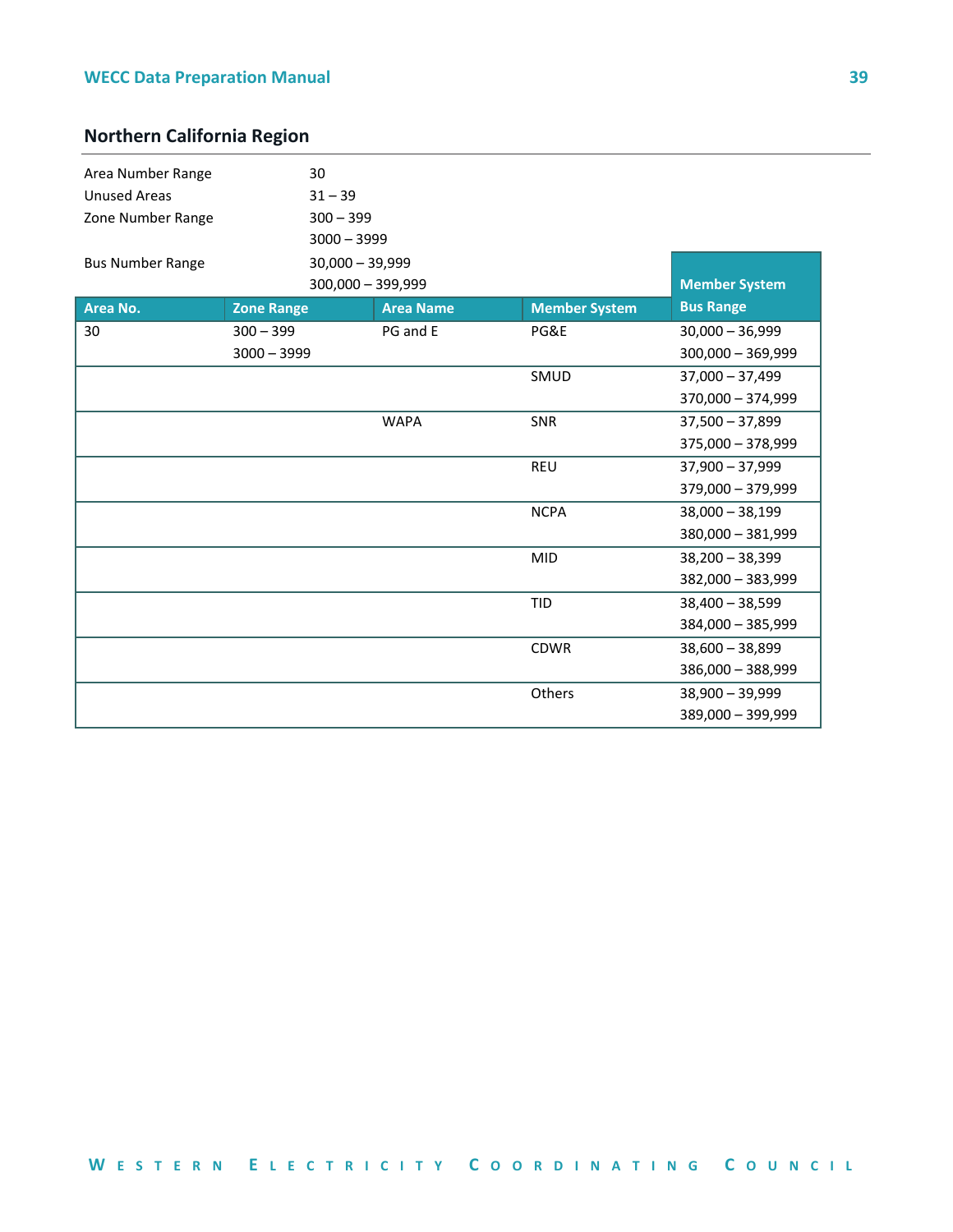## <span id="page-42-0"></span>**Northwest Region**

| Area Number Range       | 40                |                   |                      |                      |
|-------------------------|-------------------|-------------------|----------------------|----------------------|
| <b>Unused Areas</b>     | $41 - 49$         |                   |                      |                      |
| Zone Number Range       | $400 - 499$       |                   |                      |                      |
|                         | $4000 - 4999$     |                   |                      |                      |
| <b>Bus Number Range</b> | $40,000 - 49,999$ |                   |                      |                      |
|                         | $90,000 - 90,999$ |                   |                      |                      |
|                         |                   | 400,000 - 499,999 |                      | <b>Member System</b> |
| Area No.                | <b>Zone Range</b> | <b>Area Name</b>  | <b>Member System</b> | <b>Bus Range</b>     |
| 40                      | $400 - 499$       | Northwest         | BPA, other Federal,  | $40,000 - 41,999$    |
|                         | $4000 - 4999$     |                   | WPPSS, Detailed      | $44,000 - 44,499$    |
|                         |                   |                   | Federal hydro        | 400,000 - 419,999    |
|                         |                   |                   |                      | 440,000 - 444,999    |
|                         |                   |                   | <b>PSE</b>           | $42,000 - 42,999$    |
|                         |                   |                   |                      | 420,000 - 429,999    |
|                         |                   |                   | PGE                  | $43,000 - 43,999$    |
|                         |                   |                   |                      | 430,000 - 439,999    |
|                         |                   |                   | <b>PACW</b>          | $44,500 - 45,599$    |
|                         |                   |                   |                      | 445,000 - 455,999    |
|                         |                   |                   | SNPD                 | $45,600 - 45,999$    |
|                         |                   |                   |                      | 456,000 - 459,999    |
|                         |                   |                   | GCPD                 | $46,000 - 46,199$    |
|                         |                   |                   |                      | $460,000 - 461,999$  |
|                         |                   |                   | EWEB                 | $46,200 - 46,399$    |
|                         |                   |                   |                      | 462,000 - 463,999    |
|                         |                   |                   | <b>SCL</b>           | $46,400 - 46,599$    |
|                         |                   |                   |                      | 464,000 - 465,999    |
|                         |                   |                   | <b>TPWR</b>          | $46,600 - 46,799$    |
|                         |                   |                   |                      | $46,900 - 46,999$    |
|                         |                   |                   |                      | $466,000 - 467,999$  |
|                         |                   |                   |                      | 469,000 - 469,999    |
|                         |                   |                   | CHPD                 | $46,800 - 46,899$    |
|                         |                   |                   |                      | 468,000 - 468,999    |
|                         |                   |                   | Others - Public      | $47,000 - 47,499$    |
|                         |                   |                   |                      | 470,000 - 474,999    |
|                         |                   |                   | Others - Private or  | $47,500 - 47,999$    |
|                         |                   |                   | IOU                  | 475,000 - 479,999    |
|                         |                   |                   | AVA                  | $48,000 - 49,999$    |
|                         |                   |                   |                      | 480,000 - 499,999    |
|                         |                   |                   | All members          | $90,000 - 90,999$    |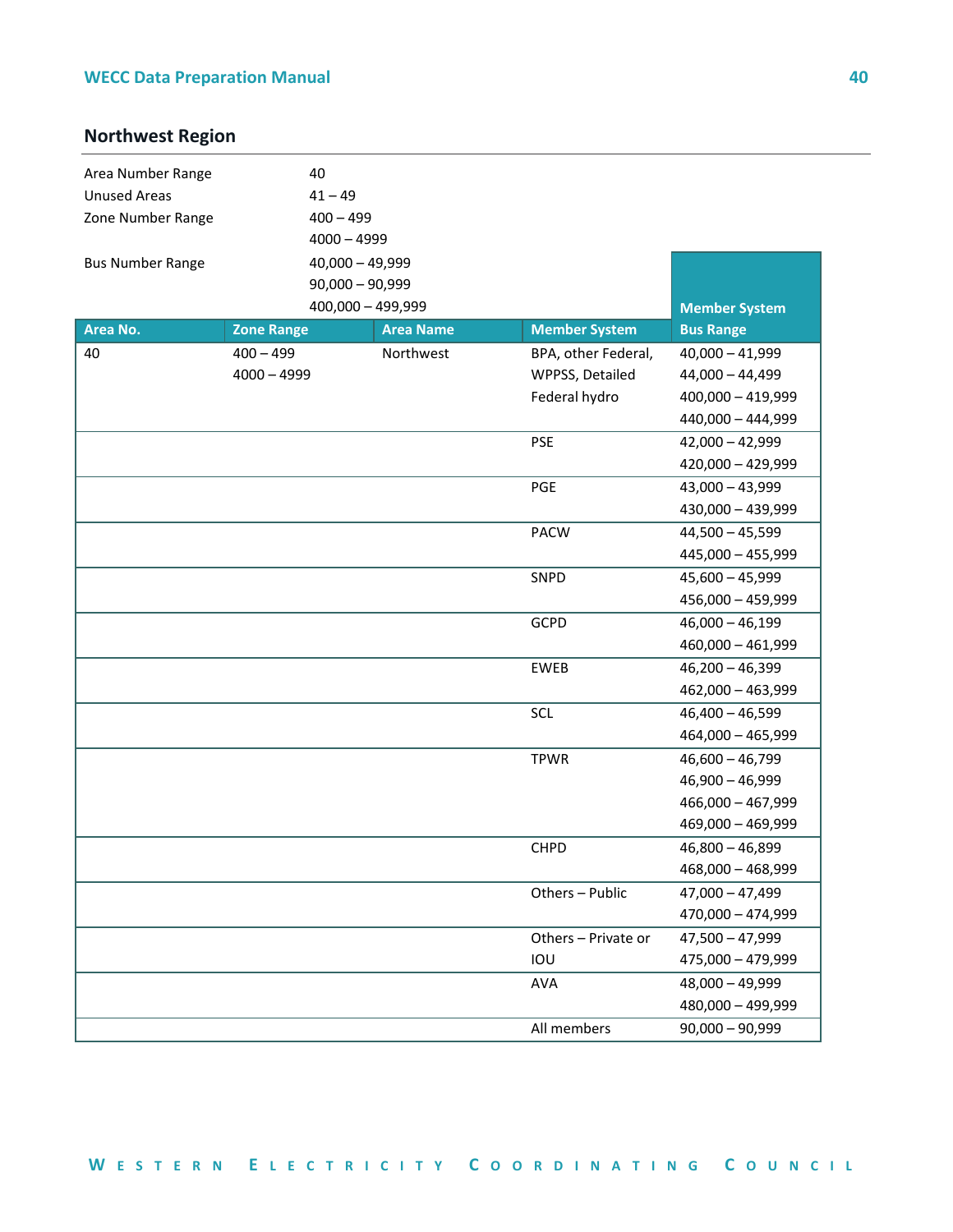## <span id="page-43-0"></span>**Canadian Region**

| Area Number Range       | 50, 52, 54          |                  |                      |                      |
|-------------------------|---------------------|------------------|----------------------|----------------------|
| Unused Areas            | $51, 53, 55 - 59$   |                  |                      |                      |
| Zone Number Range       | $500 - 599$         |                  |                      |                      |
|                         | $5000 - 5999$       |                  |                      |                      |
| <b>Bus Number Range</b> | $50,000 - 59,999$   |                  |                      |                      |
|                         | $80,000 - 81,999$   |                  |                      |                      |
|                         | $500,000 - 599,999$ |                  |                      | <b>Member System</b> |
|                         |                     |                  |                      |                      |
| Area No.                | <b>Zone Range</b>   | <b>Area Name</b> | <b>Member System</b> | <b>Bus Range</b>     |
| 50                      | $500 - 519$         | <b>BC Hydro</b>  | <b>BCHA</b>          | $50,000 - 51,999$    |
|                         | $5000 - 5199$       |                  |                      | $500,000 - 519,999$  |
|                         |                     |                  |                      | $80,000 - 81,999$    |
| 52                      | $520 - 539$         | Fortis BC        | <b>FBC</b>           | $52,000 - 53,999$    |
|                         | $5200 - 5399$       |                  |                      | $520,000 - 539,999$  |
| 54                      | $540 - 599$         | Alberta          | AESO                 | $54,000 - 59,999$    |

## <span id="page-43-1"></span>**Central Region**

| Area Number Range       | $60, 62 - 65$       |                  |                      |                      |
|-------------------------|---------------------|------------------|----------------------|----------------------|
| Unused Areas            | $61, 66 - 69$       |                  |                      |                      |
| Zone Number Range       | $600 - 699$         |                  |                      |                      |
|                         | $6000 - 6999$       |                  |                      |                      |
| <b>Bus Number Range</b> | $60,000 - 69,999$   |                  |                      |                      |
|                         | $600,000 - 699,999$ |                  |                      | <b>Member System</b> |
| Area No.                | <b>Zone Range</b>   | <b>Area Name</b> | <b>Member System</b> | <b>Bus Range</b>     |
| 60                      | $600 - 619$         | Idaho            | <b>IPC</b>           | $60,000 - 60,999$    |
|                         | $6000 - 6199$       |                  |                      | $600,000 - 609,999$  |
|                         |                     |                  | BPA, Others          | $61,000 - 61,999$    |
|                         |                     |                  |                      | $610,000 - 619,999$  |
| 62                      | $620 - 629$         | Montana          | <b>NWMT</b>          | $62,000 - 62,999$    |
|                         | $6200 - 6299$       |                  |                      | $620,000 - 629,999$  |
| 63                      | $630 - 639$         | <b>WAPA UGP</b>  | <b>WAUW</b>          | $63,000 - 63,999$    |
|                         | $6300 - 6399$       |                  |                      | 630,000 - 639,999    |
| 64                      | $640 - 649$         | Sierra           | <b>SPP</b>           | $64,000 - 64,999$    |
|                         | $6400 - 6499$       |                  |                      | $640,000 - 649,999$  |
| 65                      | $650 - 699$         | Pace             | PACE-UT, WY, ID      | $65,000 - 69,999$    |
|                         | 6500 - 6999         |                  |                      | $650,000 - 699,999$  |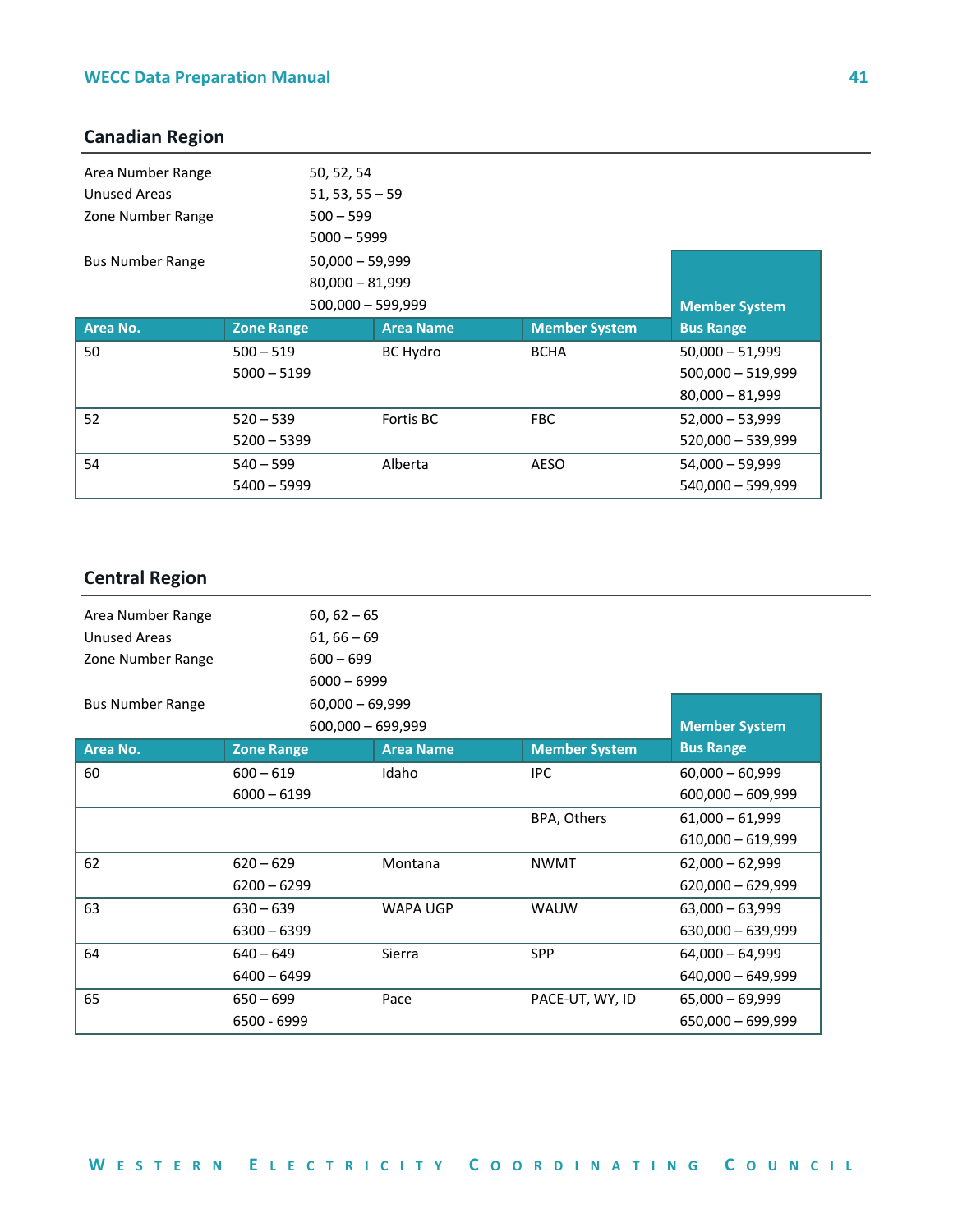## <span id="page-44-0"></span>**Eastern Region**

| Area Number Range<br><b>Unused Areas</b><br>Zone Number Range<br><b>Bus Number Range</b> | 70, 73<br>$71, 72, 74 - 79$<br>$700 - 799$<br>7000 - 7999<br>70,000 - 79,999<br>700,000 - 799,999 |                  |                      | <b>Member System</b>                                                                                                     |
|------------------------------------------------------------------------------------------|---------------------------------------------------------------------------------------------------|------------------|----------------------|--------------------------------------------------------------------------------------------------------------------------|
| Area No.                                                                                 | <b>Zone Range</b>                                                                                 | <b>Area Name</b> | <b>Member System</b> | <b>Bus Range</b>                                                                                                         |
| 70                                                                                       | $700 - 719$<br>770 - 789<br>$7000 - 7199$<br>$7700 - 7899$                                        | PSColorado       | PSC, WPE, TSGT       | $70,000 - 70,999$<br>700,000 - 709,999<br>$71,000 - 71,999$<br>710,000 - 719,999<br>77,000 - 78,999<br>770,000 - 789,999 |
| 73                                                                                       | $720 - 769$<br>$790 - 799$<br>$730 - 799$<br>7300 - 7999                                          | WAPA R.M.        | <b>TSGT</b>          | $72,000 - 72,999$<br>720,000 - 729,999                                                                                   |
|                                                                                          |                                                                                                   |                  | <b>WALM</b>          | 73,000 - 73,999<br>730,000 - 739,999                                                                                     |
|                                                                                          |                                                                                                   |                  | <b>BHPL</b>          | 74,000 - 74,999<br>740,000 - 749,999                                                                                     |
|                                                                                          |                                                                                                   |                  | <b>PRPA</b>          | $75,000 - 75,999$<br>750,000 - 759,999                                                                                   |
|                                                                                          |                                                                                                   |                  | <b>BEPC</b>          | $76,000 - 76,999$<br>760,000 - 769,999                                                                                   |
|                                                                                          |                                                                                                   |                  | <b>WAUC</b>          | 79,000 - 79,999<br>790,000 - 799,999                                                                                     |

#### <span id="page-44-1"></span>**Temporary Assignment**

If requested, SRWG will assign and maintain the assignment of bus and zone numbers through coordination with the Data Submitter.

<span id="page-44-2"></span>

| Area Number Range       | Not Applicable      |                   |
|-------------------------|---------------------|-------------------|
| Zone Number Range       | 8000 - 8999         |                   |
| <b>Bus Number Range</b> | $800,000 - 850,000$ | <b>Temporary</b>  |
|                         |                     | <b>Assignment</b> |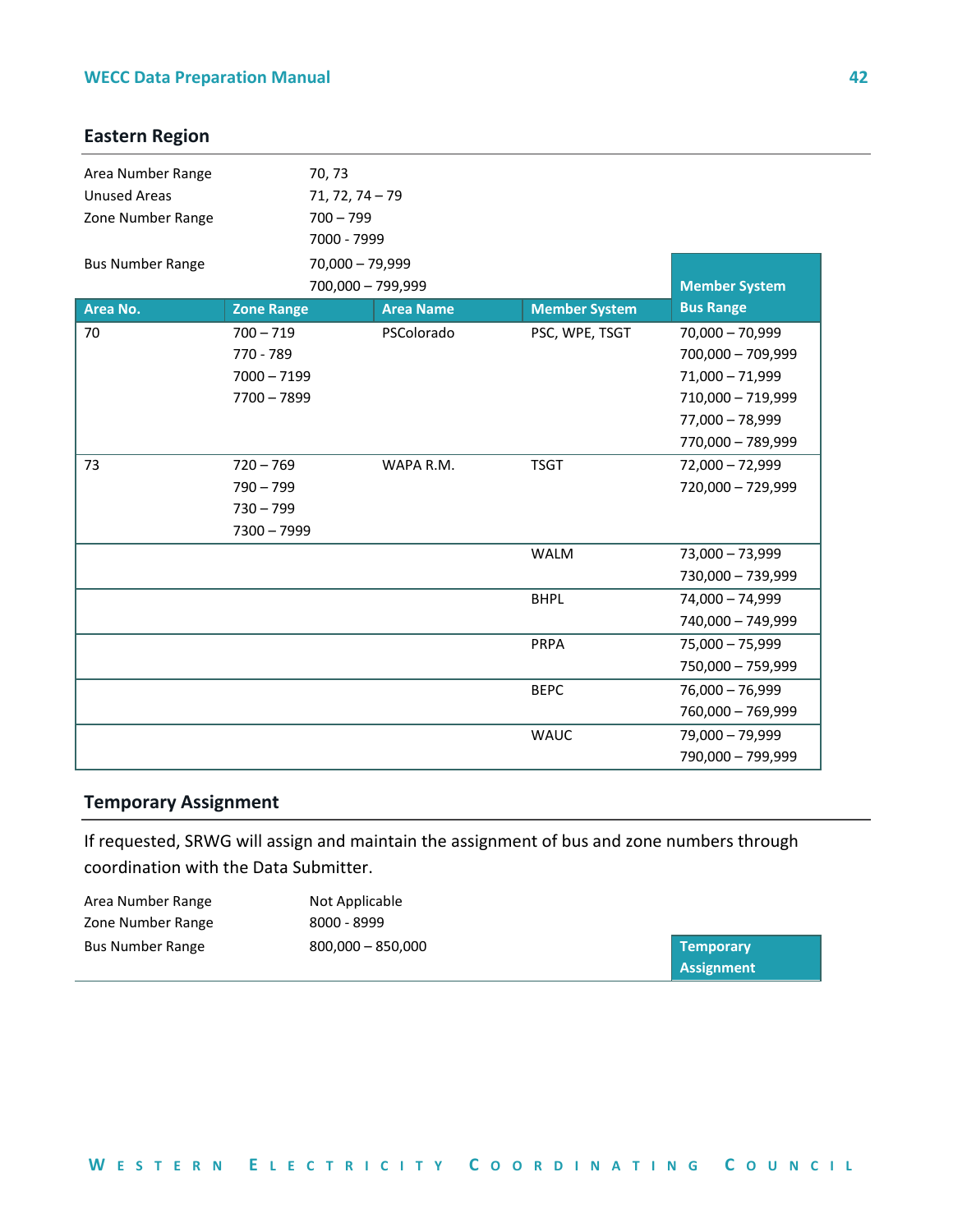## **Miscellaneous Assignment**

| Area Number Range<br>Zone Number Range | Not Applicable<br>Not Applicable |                           |
|----------------------------------------|----------------------------------|---------------------------|
| <b>Bus Number Range</b>                | $97,000 - 99,999$                |                           |
|                                        | 897,000 - 899,999                | <b>Dummy Buses</b>        |
|                                        | $997,000 - 999,999$              |                           |
| <b>Bus Number Range</b>                | 1-9,999                          | <b>Internal Use Buses</b> |
|                                        |                                  |                           |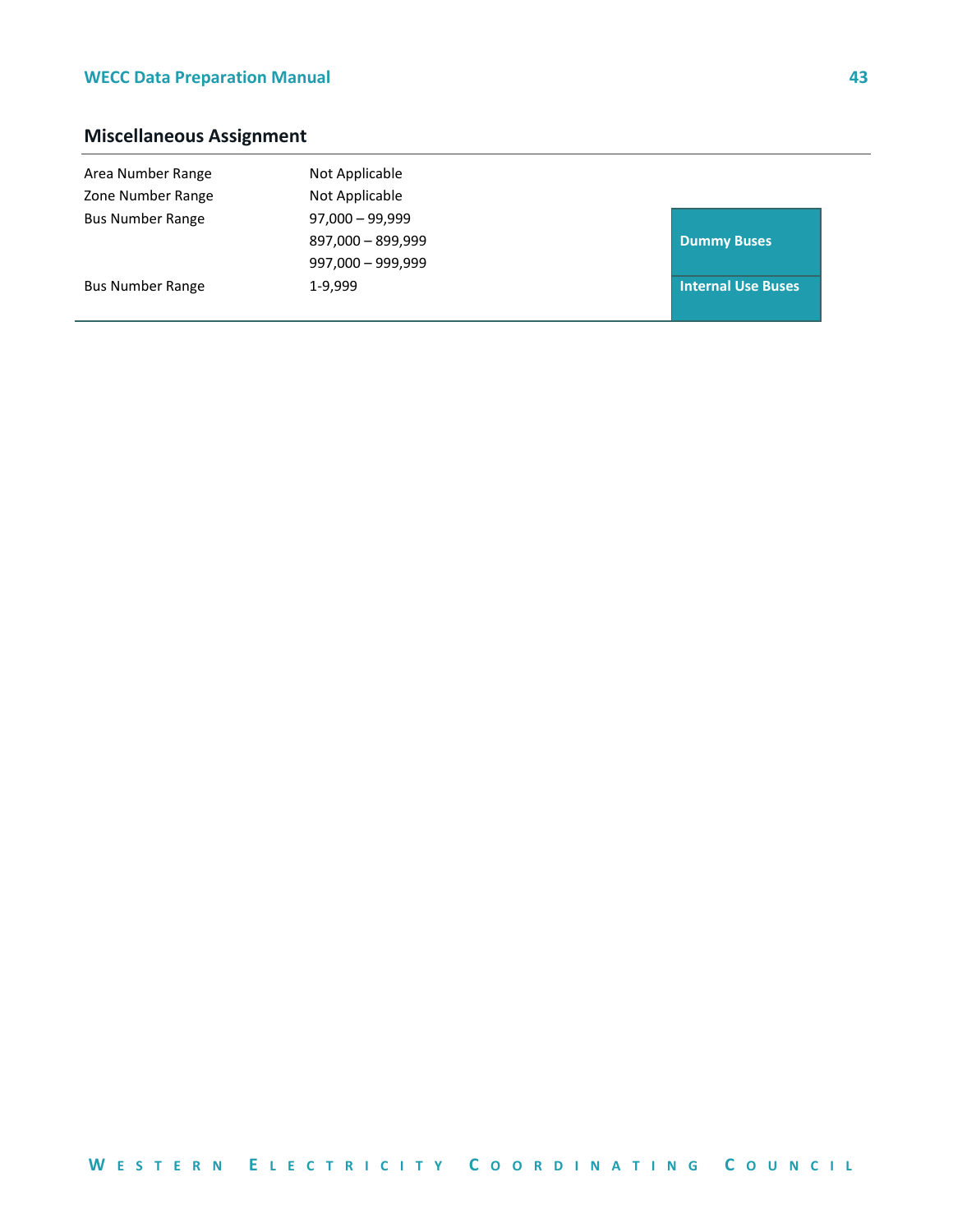#### **Revision History**

| <b>Version</b>  | <b>Version Date</b>                     | Editor(s)                                            | <b>Revision Description</b>                                                                                                                                                                                                                          |
|-----------------|-----------------------------------------|------------------------------------------------------|------------------------------------------------------------------------------------------------------------------------------------------------------------------------------------------------------------------------------------------------------|
|                 | June 26, 2012                           | Mark Mallard<br><b>Gordon Comegys</b><br>Doug Tucker | Added Turbine Type field for Generators<br>$\bullet$<br>Expanded bus number ranges for Areas<br>Added dynamic data submittal requirement to<br>include all devices that could respond within 60<br>seconds if an approved model exists               |
|                 | October 12, 2012                        | Doug Tucker<br><b>Gordon Comegys</b><br>Don Streebel | Added language for sub-100-kV elements<br>$\bullet$<br>Fixed minor changes in text                                                                                                                                                                   |
|                 | July 18, 2014                           | Jonathan Young<br>Doug Tucker                        | Accommodate BES Definition<br>Reword UVLS sections<br>Added Short Circuit Data info<br>Added Contingency and Remedial Action Scheme<br>Data<br>Bus number ranges slightly changed<br>Few member Acronyms changed<br>٠<br>Fixed minor changes in text |
| <b>BCCS</b>     | <b>BCCS Version</b>                     | Jonathan Young                                       | Incorporated BCCS methodologies                                                                                                                                                                                                                      |
| BCCS-4          | December 12,<br>2014 (SRWG<br>Approval) | Jonathan Young<br>J. Ramey                           | Added four digit zone number ranges<br>WECC Technical Writer edits and formatting                                                                                                                                                                    |
| BCCS-5          | January 21, 2015                        | Jonathan Young<br>John Gross                         | Incorporated MOD-032-1 implementation plan<br>$\bullet$<br>concepts                                                                                                                                                                                  |
| <b>BCCS-5.1</b> | April 24, 2015                          | John Gross                                           | Incorporated PCC comments regarding MOD-032<br>implementation plan approach. PCC did not approve<br>version BCCS-5.                                                                                                                                  |
| 6               | August 12, 2015                         | Jonathan Young<br>John Gross<br>Andrew Christensen   | Incorporated TSS comments to remove direct<br>$\bullet$<br>references to modeling standards.<br>Removed references to BCCS and reinstated Master<br>Tie-Line File language.                                                                          |
| $\overline{7}$  | August 9, 2016                          | Jonathan Young                                       | Substations<br>Added language for BAs                                                                                                                                                                                                                |